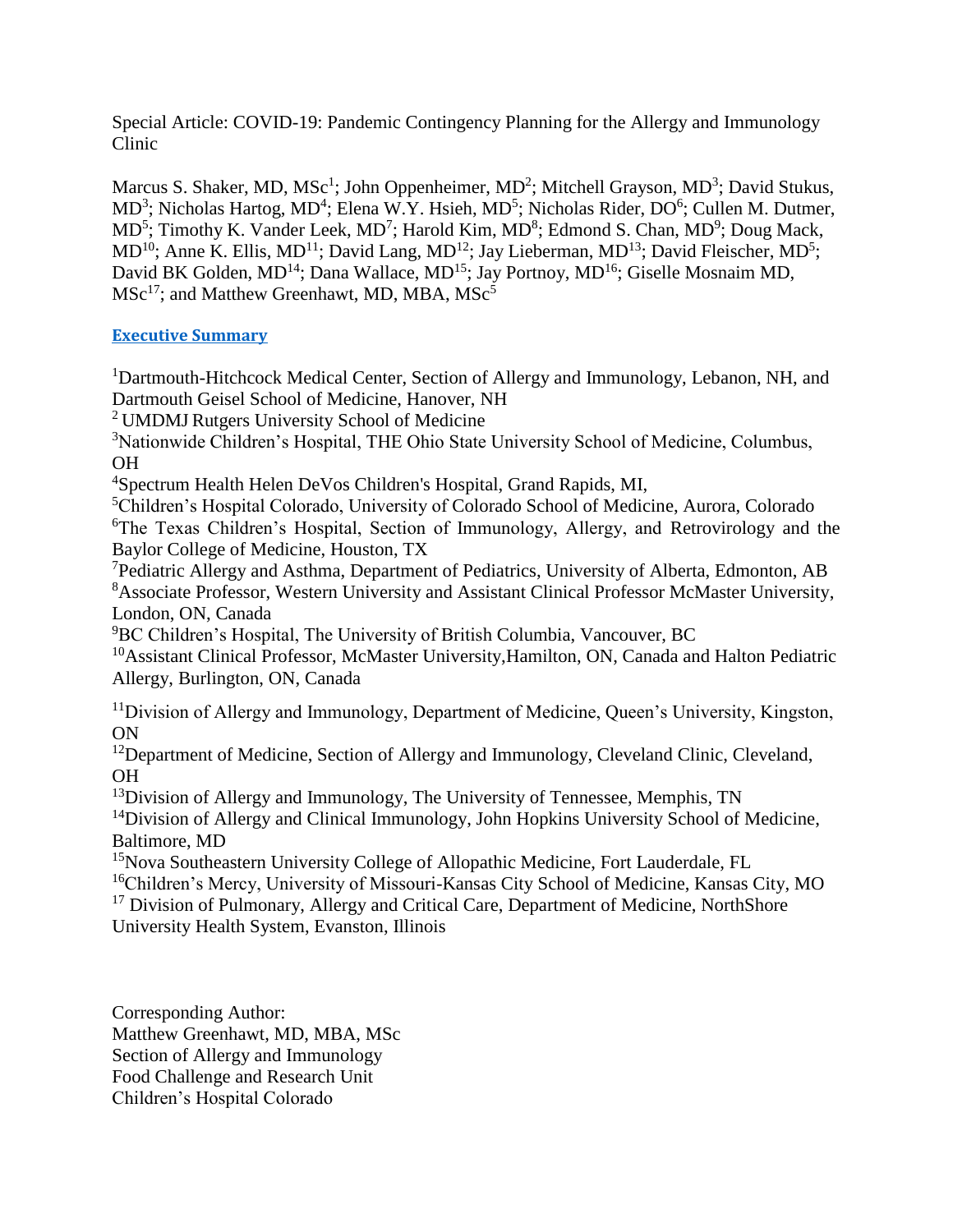University of Colorado School of Medicine 13123 E.  $16^{th}$  Ave Aurora, CO 80045

Word Count: 4375

Tables/Text Boxes: 5

Figures: 3

eTable/Text Boxes:5

eSupplement: 5

References: 60

Abbreviations: Severe acute respiratory syndrome coronavirus 2 (SARS-CoV-2); coronavirus disease 2019 (COVID-19); World Health Organization (WHO); angiotensin-converting enzyme 2 receptor(ACE2); Middle East Respiratory Syndrome (MERS) coronavirus (MERS-CoV); case fatality rate (CFR); Centers for Disease Control and Prevention (CDC); reverse transcriptase polymerase chain reaction (RT-PCR); powered air-purifying respirator (PAPR); personal protective equipment (PPE)

Keywords: SARS-CoV-2; COVID-19; allergy; allergy immunotherapy; asthma; food allergy; venom allergy; allergic rhinitis; primary immunodeficiency; urticaria; angioedema; atopic dermatitis

Funding: Dr. Greenhawt is supported by grant #5K08HS024599-02 from the Agency for Healthcare Research and Quality

#### Conflicts of Interest:

Matthew Greenhawt is supported by grant #5K08HS024599-02 from the Agency for Healthcare Research and Quality; is an expert panel and coordinating committee member of the NIAIDsponsored Guidelines for Peanut Allergy Prevention; has served as a consultant for the Canadian Transportation Agency, Thermo Fisher, Intrommune, and Aimmune Therapeutics; is a member of physician/medical advisory boards for Aimmune Therapeutics, DBV Technologies, Sanofi/Genzyme, Genentech, Nutricia, Kaleo Pharmaceutical, Nestle, Acquestive, Allergy Therapeutics, Allergenis, Aravax, and Monsanto; is a member of the scientific advisory council for the National Peanut Board; has received honorarium for lectures from Thermo Fisher, Aimmune Therapeutics, DBV Technologies, Before Brands, multiple state allergy societies, the American College of Allergy Asthma and Immunology, the European Academy of Allergy and Clinical Immunology; is an associate editor for the Annals of Allergy, Asthma, and Immunology; and is a member of the Joint Taskforce on Allergy Practice Parameters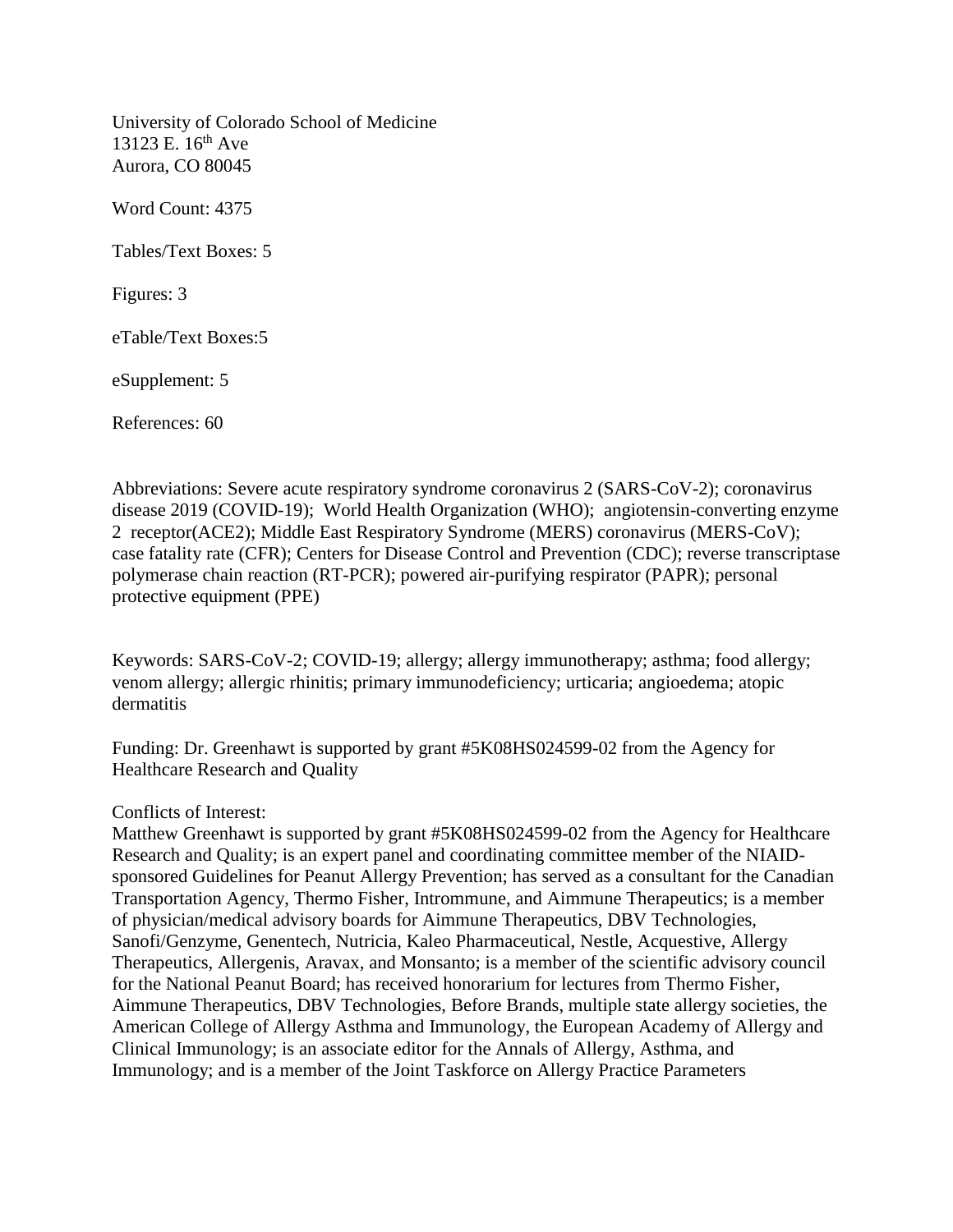Marcus Shaker is a member of the Joint Taskforce on Allergy Practice Parameters**;** has a family member who is CEO of Altrix Medical; serves on the Editorial Board of the Journal of Food Allergy and the Annals of Allergy, Asthma, and Immunology.

Douglas Mack is a member of the Board of Directors for the Canadian Society of Allergy and Clinical Immunology; serves on the Editorial Board of the Journal of Food Allergy. He has provided consultation and speaker services for Pfizer, Aimmune, Merck, Covis and Pediapharm and has been part of an advisory board for Pfizer and Bausch Health.

Mitchell Grayson: Medical advisory board participant for Aimmune, DBV, and Genzyme; Director and Treasurer of the ABAI; Associate Editor of the Annals of Allergy, Asthma, and Immunology; Chair of the Medical Scientific Council of the Asthma and Allergy Foundation of America; Member of the Scientific Advisory Committee of the American Lung Association.

John Oppenheimer: Research/Adjudication: AZ, GSK, Sanofi, Novartis; Consultant: GSK, AZ, Sanofi; Associate Editor: Annals of Allergy Asthma Immunology, AllergyWatch; Section Editor: Current Opinion of Allergy; Royalties: Up to Date; Board Liaison ABIM for ABAI; Member: Joint Taskforce on Allergy Practice Parameters.

Nicholas Rider: Consultant/Scientific Advisory Boards: Horizon Therapeutics, CSL Behring, Takeda Pharmaceuticals; Royalties: Kluwer Wolters; UpToDate Topic Contributor. Grant Funding: Jeffrey Model Foundation

David Fleischer: Dr. Fleischer received institutional research funding from DBV Technologies; institutional research funding from Aimmune Therapeutics; has served as a consultant and received personal fees from DBV Technologies, Aimmune Therapeutics, Kaleo Pharmaceutical, INSYS Therapeutics, Abbott, Allergenis, Acquestive, and Nestle; is a non-paid member of the scientific advisory council for the National Peanut Board and a non-paid member of clinical advisory boards for Food Allergy Research & Education and Food Allergy and Anaphylaxis Connectivity Team.

Edmond Chan: has received research support from DBV Technologies, has been a member of advisory boards for Pfizer, Pediapharm, Leo Pharma, and Kaleo, is a member of the scientific advisory board for Food Allergy Canada, and was an expert panel and coordinating committee member of the National Institute of Allergy and Infectious Diseases (NIAID)-sponsored Guidelines for Peanut Allergy Prevention.

David Stukus: Consultant for DBVTherapeutics, Before Brands, and Abbott Nutrition.

Jay Lieberman: Research support (money to institution): DBV, Aimmune, Regeneron; Advisory Board: DBV, Genentech, Covis; Consulting: Kaleo

David Golden has received financial support from Aquestive, Sandoz, ALK-Abello, Genentech, Stallergenes-Greer, and UpToDate.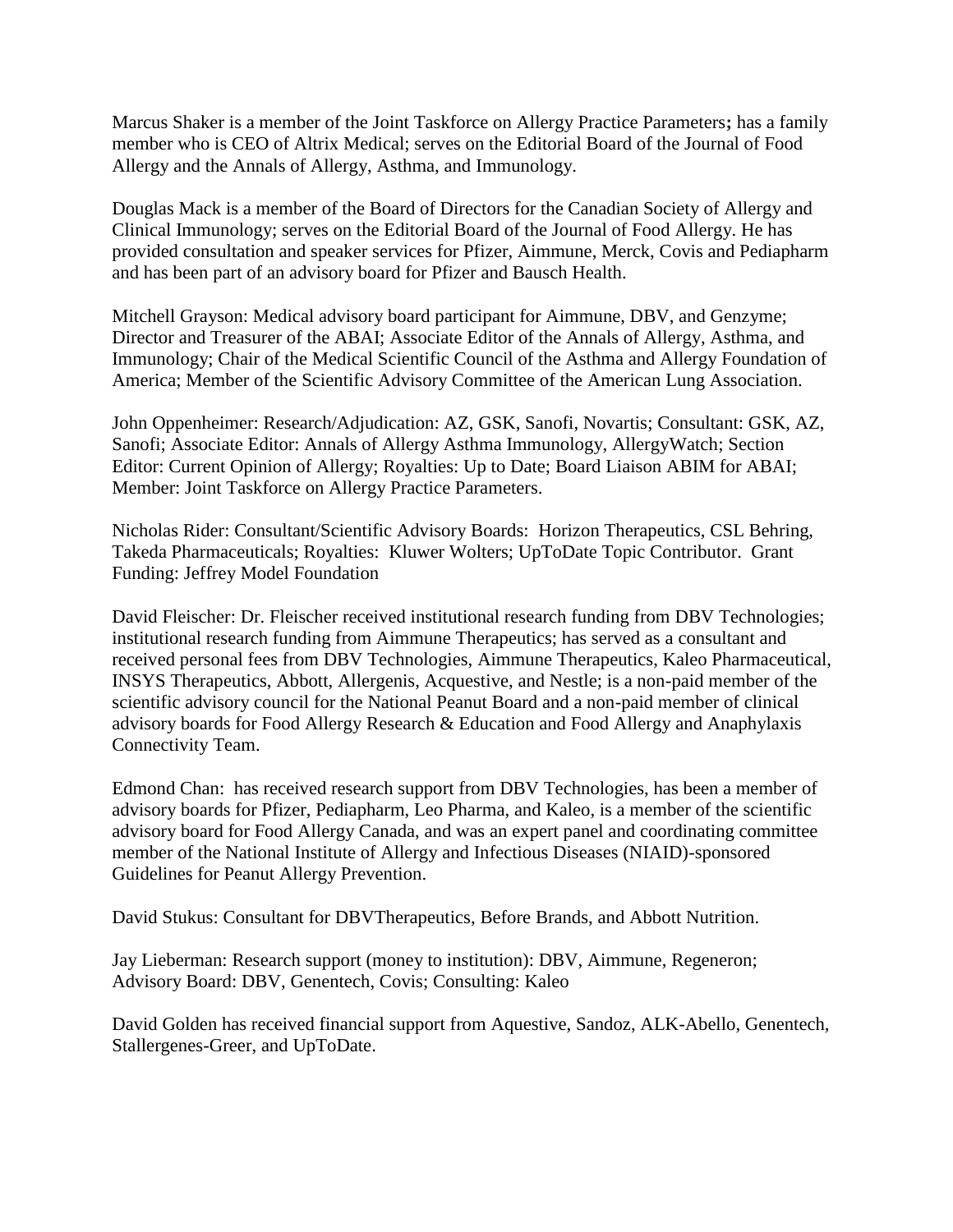David Lang is on the Editorial Board for Allergy and Asthma Proceedings, Topic Editor for DynaMed, Associate Editor for J Asthma, and Delegate to NQF representing the American Academy of Allergy, Asthma, and Immunology (AAAAI).

Giselle Mosnaim received research grant support from Astra Zeneca and GlaxoSmithKline and currently receives research grant support from Propeller Health; owned stock in Electrocore; and served as a consultant and/or member of a scientific advisory board for GlaxoSmithKline, Sanofi-Regeneron, Teva, Novartis, Astra Zeneca, Boehringer Ingelheim and Propeller Health.

Jay Portnoy has received financial support from Thermofisher, Kaleo, TEVA, Novartis, Hycor, and Boehringer-Ingelheim.

Dana Wallace has received financial support from Mylan, Kaleo, Optinose, ALK, Bryan, and Sanofi

Nicholas Hartog: Horizon Pharmaceuticals—speaker and advisory board; Takeda—speaker; Orchard Therapeutics—advisory board.

Elena W.Y. Hsieh: is supported by NIH NIAMS K23AR070897, the Boettcher Foundation Webb-Waring Biomedical research grant, the CARRA large grant, the Jeffrey Modell Foundation Translational Award, and Takeda Pharmaceuticals.

Cullen Duttmer: none

Harold Kim: has served on speakers' bureau and Advisory Boards for AstraZeneca, Aralez, Boehringer Ingelheim, CSL Behring, Kaleo, Merck, Mylan, Novartis, Pediapharm, Sanofi, Shire and Teva. Dr. Kim has received research funding from Astrazeneca, Shire, Sanofi and Novartis.

Tim Vander Leek: has served on advisory boards for Aralez and Pediapharm, and has served on speaker bureaus for and received honoraria from Aralez, Pediapharm and Pfizer; and currently serves as Vice President for the CSACI.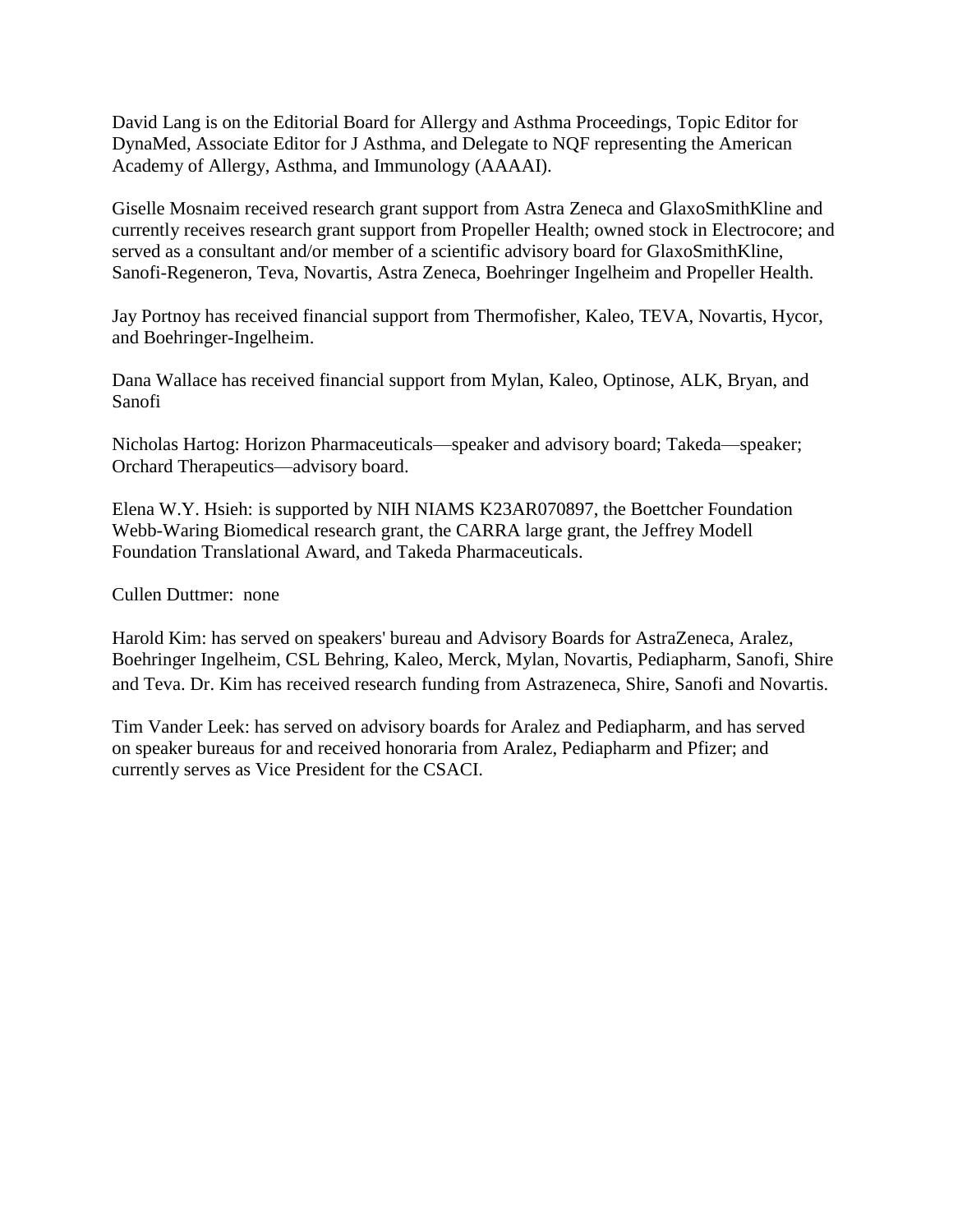## **Abstract**

Background: In the event of a global infectious pandemic, drastic measures may be needed that limit or require adjustment of essential ambulatory allergy services to those that could not be interrupted without significant health risk to the individual. However, no rationale for how to prioritize service shut down and patient care exists.

Methods: A consensus-based ad-hoc expert panel of allergy/immunology specialists from the US and Canada developed a service and patient prioritization schematic to temporarily triage allergy/immunology services. Recommendations and feedback were developed iteratively, using an adapted modified Delphi methodology to achieve consensus.

Results: During the ongoing pandemic while social distancing is being encouraged, most allergy/immunology care could be postponed/delayed, or handled through virtual care. With the exception of many primary immunodeficiency patients, patients on venom immunotherapy, and asthma patients of a certain severity, there is limited need for face-to-face visits under such conditions. These suggestions are intended to help provide a logical approach to quickly adjust service to mitigate risk to both medical staff and patients. Importantly, individual community circumstances may be unique and require contextual consideration. The decision to enact any of these measures rests with the judgement of each clinician and individual healthcare system.

Conclusions: Pandemics are unanticipated and enforced social distancing/quarantining is highly unusual. This expert panel consensus document offers a prioritization rationale to help guide decision-making when such situations arise and an allergist/immunologist is forced to reduce services or makes the decision on his or her own to do so.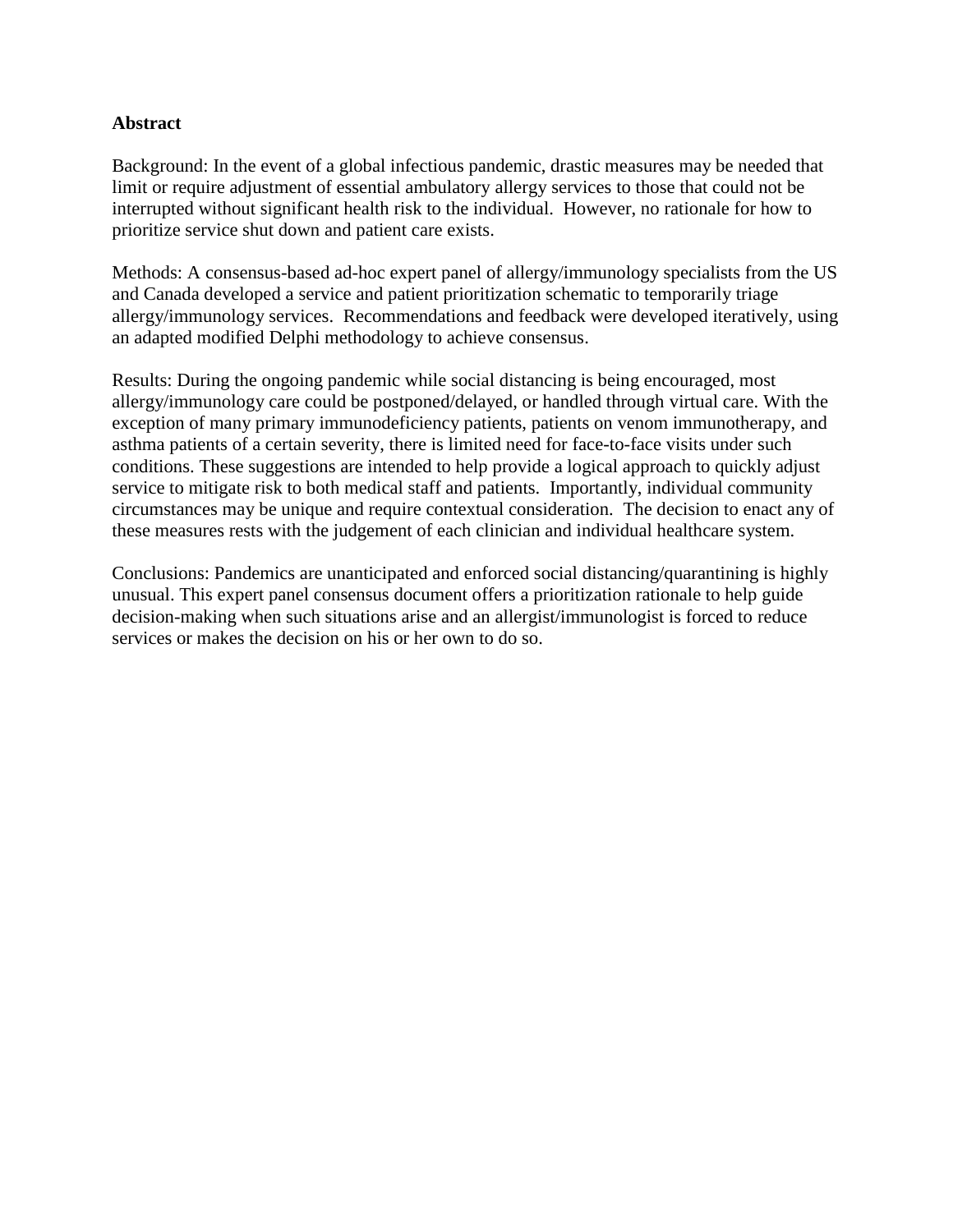## **Key Messages:**

**What is already known on this topic:** Allergy/immunology clinical practice and research are not immune to natural disasters or global pandemics. In rare circumstances, a clinician may be forced to reduce services offered or make this decision voluntarily.

**What does this article add to our knowledge:** This consensus document provides a rationale for how to prioritize patients and service provision in the case of elective or mandated ambulatory care reduction in services.

**How does this study impact current management guidelines:** This is the first document to describe an approach during an unprecedented need for prioritization of allergy/immunology services, which can serve as a resource in a current or future natural disaster or pandemic where medical services are rationed at the federal, state, or local level.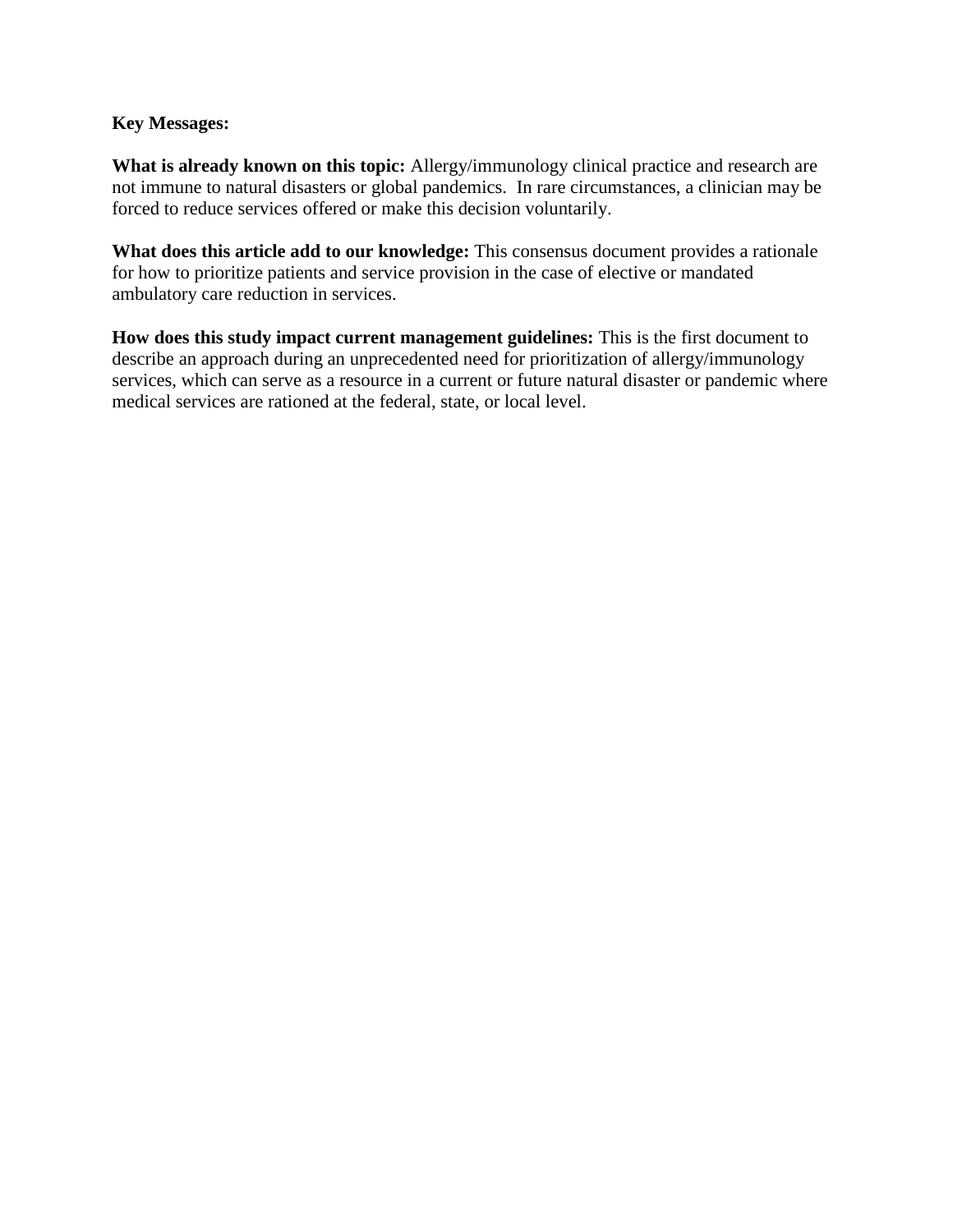# <span id="page-6-0"></span>**EXECUTIVE SUMMARY COVID-19: Pandemic Contingency Planning for the Allergy and Immunology Clinic**

### **Introduction**

Severe acute respiratory syndrome coronavirus 2 (SARS-CoV-2) has exhibited a pattern of pandemic spread in a few short months, as countries and communities struggle to rapidly design effective strategies to prevent spread of the novel coronavirus. The virus has been named SARS-CoV-2 and the disease it causes "coronavirus disease 2019" (COVID-19).(1, 2) **For further background of the pandemic please [click here.](#page-32-0)** Community transmission is now evident, and it is clear that SARS-CoV-2 is a highly contagious virus.(3, 4) The spectrum of disease ranges from severe respiratory illness and fatality from these complications (particularly in the elderly and those with co-morbidities) to asymptomatic spread(1, 5, 6), with the proclivity of SARS-CoV-2 for person-to-person transmission in asymptomatic individuals presenting one of the most vexing problems from a public health standpoint.(1) Given the rapid and pervasive spread the WHO declared SARS-CoV-2 a pandemic on March 11, 2020, and on March 13, 2020 the President of the United States declared a national emergency in the United States, consistent with similar actions taken in several other countries.(7, 8) (**[figure 1](#page-40-0)**) **For the full introduction, please [click here.](#page-9-0)**

# **Prevention and Control**

While vaccine development is underway it is unlikely a vaccine will be available in 2020.(1) The CDC has recommended use of personal protective equipment (PPE) by healthcare workers including standard, contact, and airborne precautions and with the use of eye protection. This means healthcare workers caring for a patient with suspected COVID-19 should wear a gown, gloves and either an N95 respirator plus face shield and goggles or a powered air-purifying respirator (PAPR); however, the CDC also notes that a face mask may be substituted for an N95 respirator if one is not available, and a negative pressure room may be reserved for patients undergoing aerosol-generating procedures.(1, 2) However, this information is fluid and may continue to change. Common sense strategies to control the spread of SARS-CoV-2 are detailed in **[text box e1](#page-29-0) and FAQ's in [text box e2](#page-30-0)**.(2, 9) During the COVID-19 pandemic the concept of social distancing has also been incorporated into prevention strategies with the CDC recommending avoiding close contact (less than 6 feet) with people who are sick.(2, 9) **For the full prevention and control section, please [click here.](#page-10-0)**

# **Emergency Social Distancing—Prioritizing Care in the Event of Ambulatory Service Rationing**

In the presence of a highly contagious global pandemic, decisions will need to be considered regarding the short-term rationing of services, keeping a perspective that many allergy/immunology services are elective and can be managed without face-to-face interaction, or deferred outright for short periods of time. This is prefaced by stating that such measures would be for emergency purposes only, such as at the present time, where the US President has declared a national state of emergency.(8) As COVID-19 becomes more pervasive, recommended and mandated social distancing becomes more pronounced. Several countries have initiated widespread quarantine measures to try to contain and mitigate the spread SARS-CoV-2. During a pandemic where a national state of emergency has been declared and quarantine measures are recommended or mandated, "red zone" measures must be considered.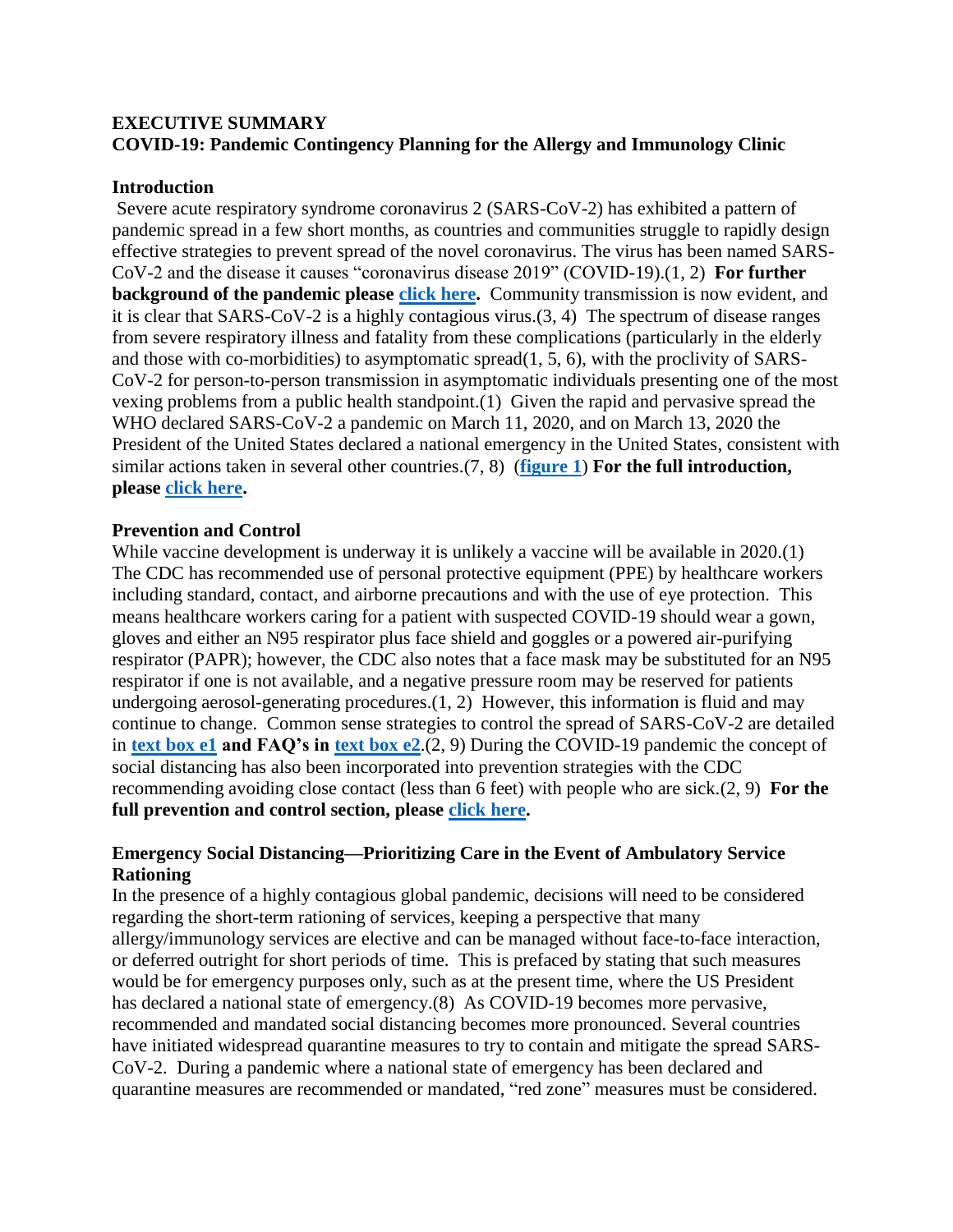(2, 7, 8) A helpful view of a stratified approach is presented in **[figure 2](#page-41-0)**. Much of what follows relates to "red zone" operations. Some of the suggestion below may be most appropriate to a greater level of social distancing and quarantine than exists in the moment, and as such the clinician must view these as conditional recommendations to be incorporated within context-specific, evolving situations.

Again, we want to ensure all readers understand that this is a suggested framework, and furthermore a framework only to be considered in the setting of a global emergency during a time when nations, societies, and institutions are facing drastic pandemic measures in a "red zone" situation. Ultimately, any decision to reduce or shift service resides within the sole autonomy of the clinician, their practice, their healthcare system, and their community. **For the full social distancing section, please [click here.](#page-10-1)**

# **Telehealth – Expanding Services During the Pandemic**

Telehealth and virtual patient encounters can be central in delivering allergy services within a risk stratified context of the SARS-CoV-2 pandemic. The ability to integrate telecommunications, information systems, and patient care has been in place for over four decades and has been gaining traction across medical specialties, even before the emergence of COVID-19.(10, 11) **For the full telehealth section, please [click here.](#page-11-0)**

# **Acute Services Reduction: Guidance for Service Reduction/Prioritization by Specific Conditions**

Please click on the following condition-specific guidance for service reduction and patient prioritization.

- **[Asthma](#page-12-0) (and [figure 3,](#page-42-0) approach to asthma triage during a pandemic)**
- **[Allergic Rhinitis](#page-14-0)**
- **[Immunotherapy and Biologics](#page-14-1)**
- **[Food Allergy, Eosinophilic Esophagitis \(EoE\), Drug Allergy, and Anaphylaxis](#page-15-0)**
- **[Allergic Skin Disorders](#page-15-1)**
- **[Immunodeficiency](#page-15-2)**
- **[An Approach to Shared Decision-Making](#page-16-0) In These Circumstances**
- **[Communication with Patients](#page-16-1)**

# **Conclusions**

A pandemic response during a global emergency is a highly unusual and atypical circumstance from business as usual. The framework described herein represents a course of action in a highly specific and temporary situation, necessary only in a most extreme and improbable circumstance, where there is a state of emergency and a pandemic risk that outweighs the risk of deferral of an office visit for the allergic condition. Please keep in mind that these are suggestions that must be conditioned on individual "on the ground" circumstances. They are not mandates or forced actions. The decision to enact any of these measures rests with the clinician and individual healthcare system. These suggestions are intended to help provide a logical approach to quickly adjust service to mitigate risk to both medical staff and patients during the ongoing pandemic while social distancing is being encouraged. Importantly, individual community circumstances may be unique and require contextual consideration. We acknowledge that taking actions to limit face-to-face access may have financial implications in terms of lost revenue, fixed operating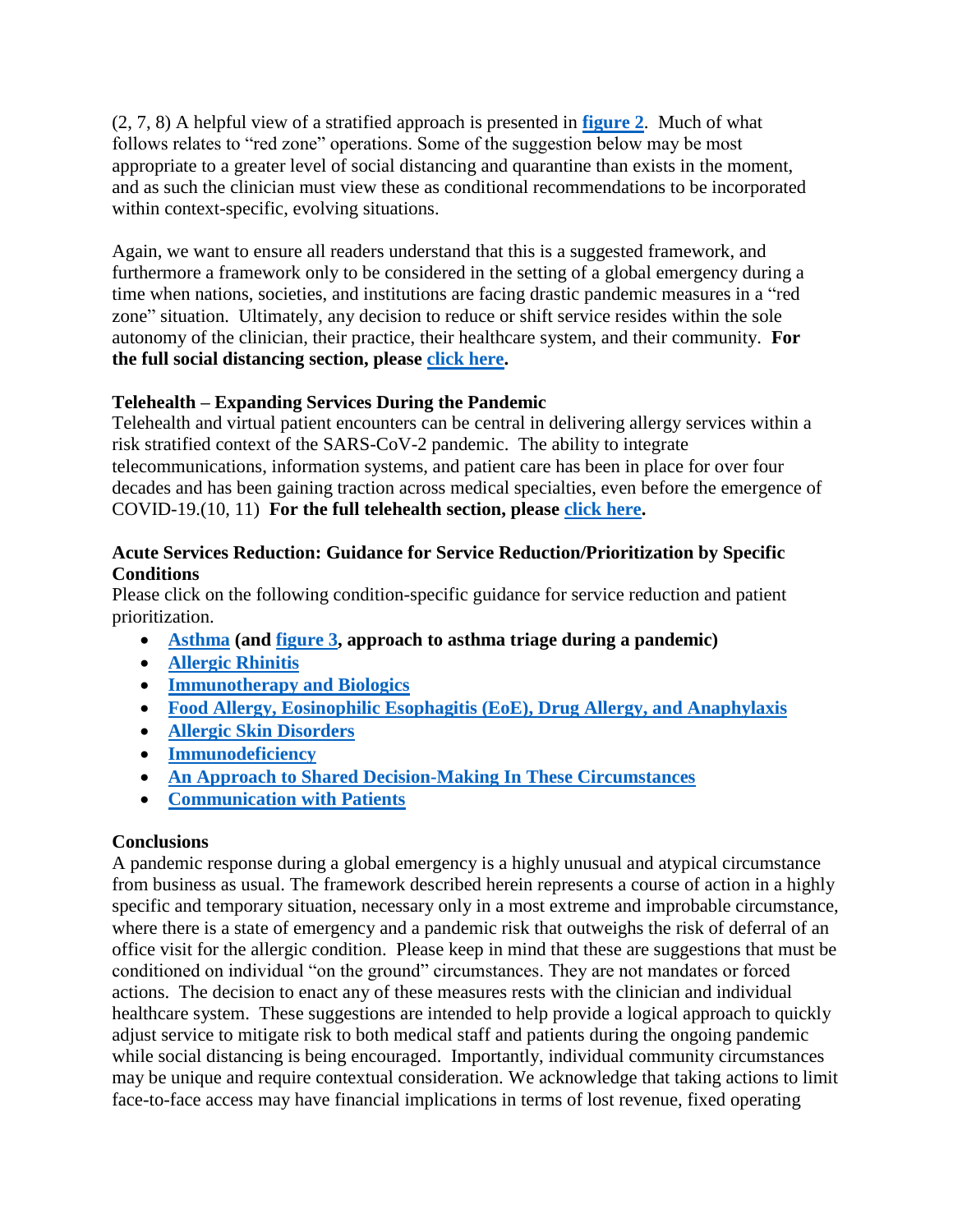costs, and unclear reimbursement for telehealth and that advocacy on the part of professional organizations may be both appropriate and necessary to leverage some share of federal resources during this pandemic.(8) If nothing else, we can fall back on the old adage "remember your training". We are some of the most highly trained and adept medical specialists in the world. We can and will persevere through any challenge that the specialty faces.

For access to the full, unabridged document, please click **here.**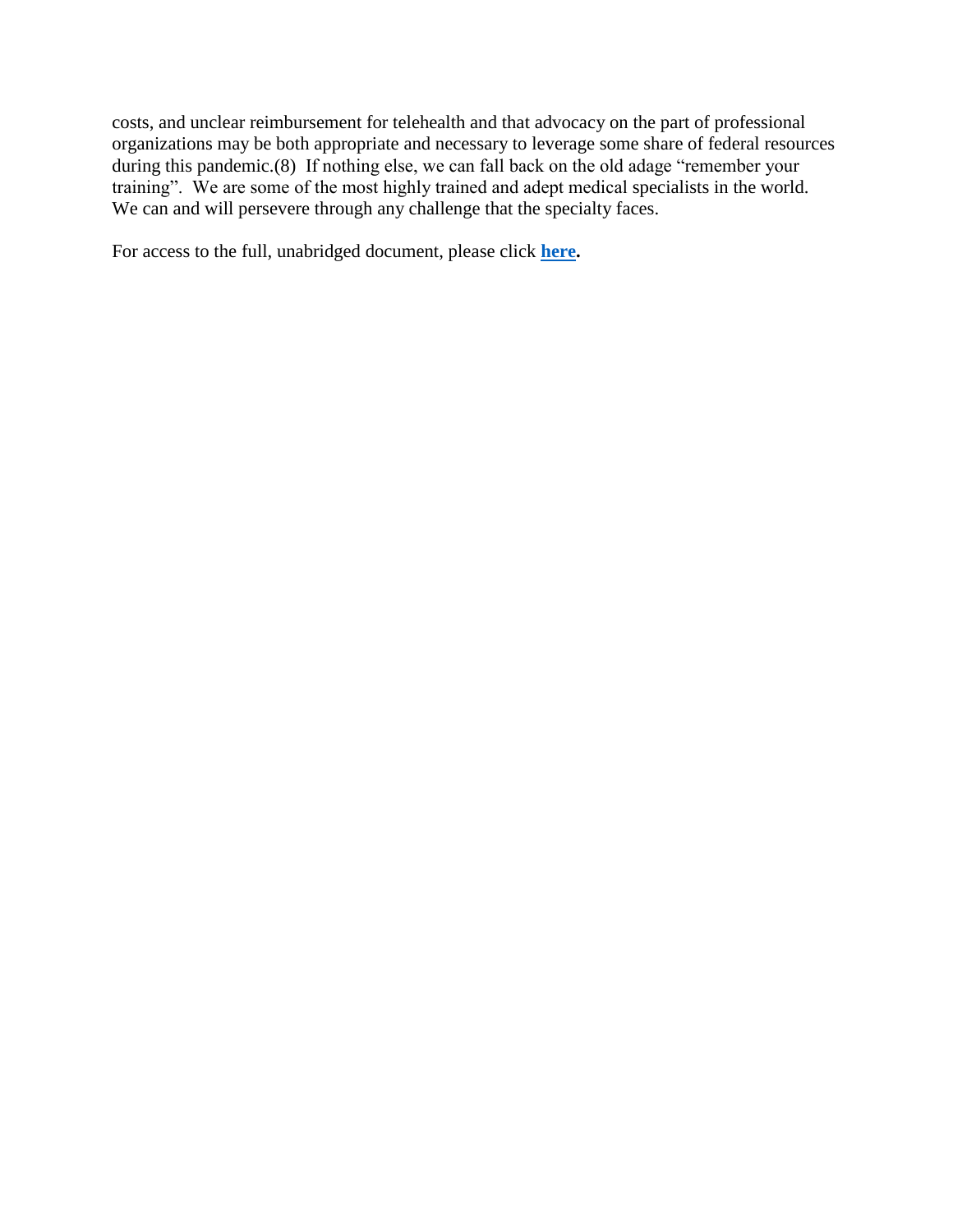#### <span id="page-9-0"></span>**Introduction**:

Severe acute respiratory syndrome coronavirus 2 (SARS-CoV-2) has exhibited a pattern of pandemic spread in a few short months, as countries and communities struggle to rapidly design effective strategies to prevent spread of the novel coronavirus. The virus has been named SARS-CoV-2 and the disease it causes "coronavirus disease 2019" (COVID-19).(1, 2) China first notified the World Health Organization (WHO) of several cases of a human respiratory illness that were linked to an open seafood and livestock market in the city of Wuhan in December 2019, which appears to have originated in chrysanthemum bats.(1, 3) World-wide community transmission is now evident, and it is clear that SARS-CoV-2 is a highly contagious virus.(3) Cases have been identified across the globe, and on one cruise ship alone more than 700 infections were reported, demonstrating the high level of potential contagion.(1, 4) The spectrum of disease ranges from severe respiratory illness and fatality from these complications (particularly in the elderly and those with co-morbidities) to asymptomatic spread(1, 5, 6), with the proclivity of SARS-CoV-2 for person-to-person transmission in asymptomatic individuals presenting one of the most vexing problems from a public health standpoint.(1) Of note, based on data at the time of drafting this document, serious illness appears to occur in ~14%-16% of cases.(2, 6) However, we cannot stress enough that these are fluid situations which may change hourly. Given the rapid and pervasive spread the WHO declared SARS-CoV-2 a public health emergency of international concern on January 30, 2020 and a pandemic on March 11, 2020, and on March 13, 2020 the President of the United States declared a national emergency in the United States, consistent with similar actions taken in several other countries.(7, 8) Information is sparse in some instances, and inconsistent in others, but there is anticipated widespread caseload across the North America and an urgent need to match the pace of the outbreak to the capacity of national healthcare systems to serve the needs of affected individuals in an urgent and timely manner. (**[figure 1](#page-40-0)**) It is incumbent on each physician to monitor the day-to-day evolution of the pandemic in their region, and to be prepared to implement the recommendations of authorities and experts. The situation is changing quickly and requires a rapid, flexible, and informed response.

#### **Biology, Epidemiology, Clinical Presentation, and Management**

While this is more fully summarized elsewhere, the biology of the virus is of some interest. Please see **[e-supplement 1](#page-32-0)** for additional information on biology, epidemiology, clinical presentation, and management of COVID-19. **The practicing allergist should keep in mind that there is overlap with allergic rhinitis, influenza, viral upper respiratory tract infection, and asthma in the early stages with respect to certain upper respiratory symptoms, which only later progresses to more clearly defined COVID-19 symptoms.**

The overall case fatality rate (CFR) has been estimated around 2.3%, but is highly variable and may be as high as 8 to 15% in higher risk populations.(1, 6, 12) Healthcare workers are not immune, as noted by the finding that 3.8% of cases occurred in healthcare workers. Of 1,716 COVID-19 infections in healthcare workers, 14.8% were classified as severe, and 5 deaths were reported (CFR 0.3%).(6) There is some speculation that insufficient access to testing and intensive care services (secondary to equipment and space shortages) may contribute to some of the fatality rate variation. Again, it should be emphasized that data reporting and event rates are fluid and changing rapidly.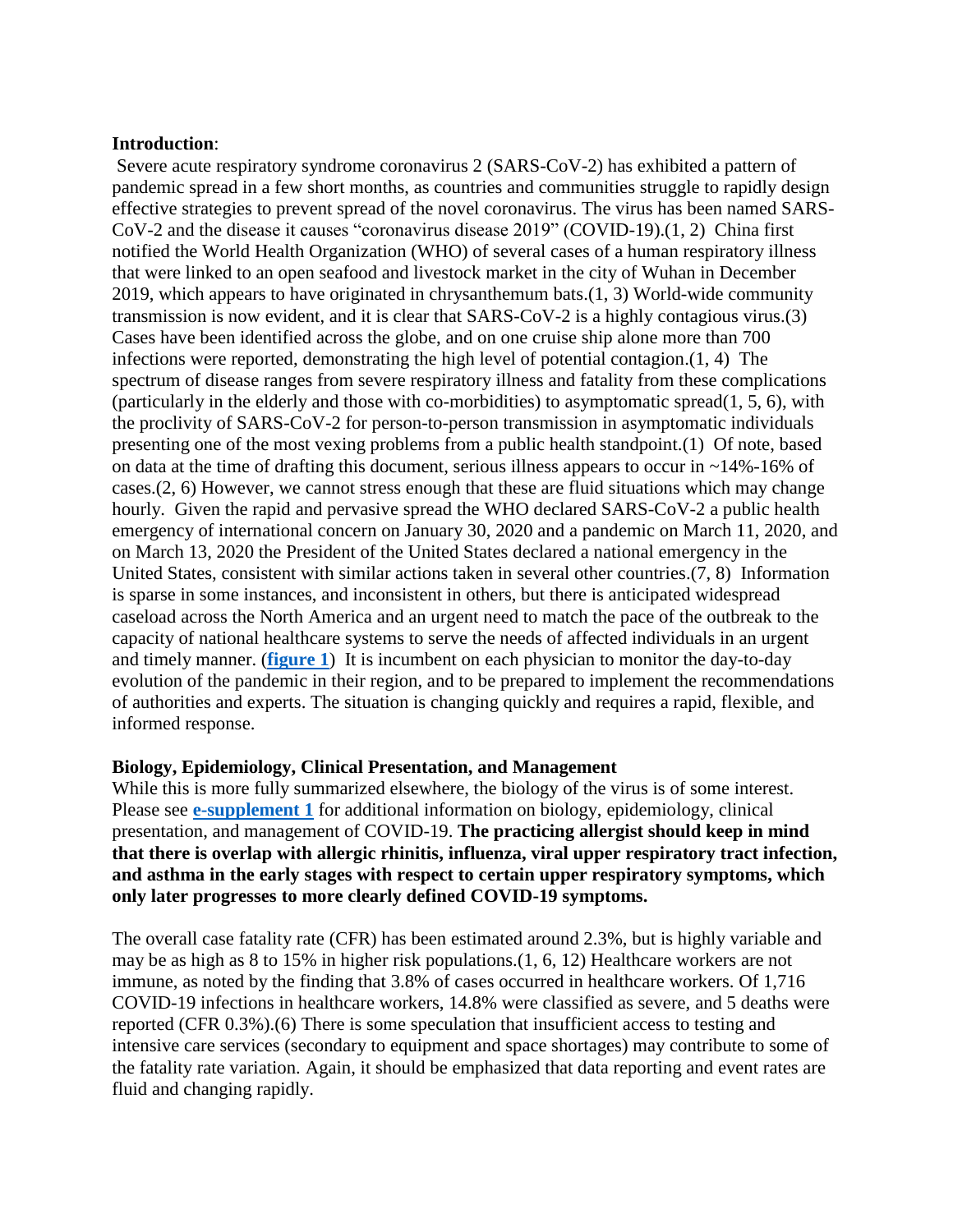### <span id="page-10-0"></span>**Prevention and Control Measures for Healthcare Workers**

While vaccine development is underway, it is unlikely that a vaccine will be available in 2020.(1) Key strategies for containing the virus and limiting its spread include identifying and quarantining of infected individuals and those at high risk for infection. However, this approach due to a lack of timely and accurate testing, as discussed above, and overlap of mild COVID-19 with seasonal viral infections. The CDC has recommended the use of personal protective equipment (PPE) by healthcare workers including standard, contact, and airborne precautions and the use of eye protection. This means healthcare workers caring for a patient with suspected COVID-19 should wear a gown, gloves and either an N95 respirator plus face shield and goggles or a powered air-purifying respirator (PAPR); however, the CDC also notes that a face mask may be substituted for an N95 respirator if one is not available, and a negative pressure room may be reserved for patients undergoing aerosol-generating procedures.(1, 2) As is with any of this information, this is fluid and may continue to change. Common sense strategies are important in controlling the spread of SARS-CoV-2 and are detailed in **[text box e1](#page-29-0)**.(2, 9) During the COVID-19 pandemic the concept of social distancing has also been incorporated into prevention strategies with the CDC recommending avoiding close contact (less than 6 feet).(2, 9)

During the pandemic, self-quarantine of asymptomatic healthcare providers resulting from exposure to sick patients or family members may limit their ability to provide care. **[Telehealth](#page-11-0)** may provide an additional resources in these circumstances, and providers may consider implementing systems to facilitate virtual care from home.

## <span id="page-10-1"></span>**Emergency Social Distancing—Prioritizing Care in the Event of Ambulatory Service Rationing**

In the presence of a highly contagious global pandemic, decisions will need to be considered regarding the short-term rationing of services. It is important to note that many allergy/immunology services are elective and can be managed without face-to-face interaction, or deferred outright for short periods of time. Not only will these considerations be important for patient health and safety, but it will also be important to consider those healthcare workers who are within the high-risk group as specified by the CDC. A strong argument can be made that we must diligently protect our workforce by realigning present priorities to limit face-toface patient interactions where possible, particularly for healthcare workers.(13) Relevant, though admittedly 16 year old data from a US allergy/immunology 2004 survey found that the average age of the allergy and immunology physician workforce was 53 years in 2004 vs 51 years in 1999, with physicians working longer before retiring.(13)

To provide an approach to triaging allergy/immunology services during the COVID-19 pandemic, a consensus-based ad-hoc expert panel of allergy/immunology specialists from the US and Canada developed a service and patient prioritization schematic to temporarily adjust allergy/immunology services. Recommendations and feedback were developed iteratively, using an adapted modified Delphi methodology to achieve consensus.

A hierarchy for understanding these scenarios is detailed in **[figure 2](#page-41-0)**, which depicts a graded approach to how allergy and immunology services may need to be adjusted during an emerging pandemic. As COVID-19 becomes more pervasive, recommended and mandated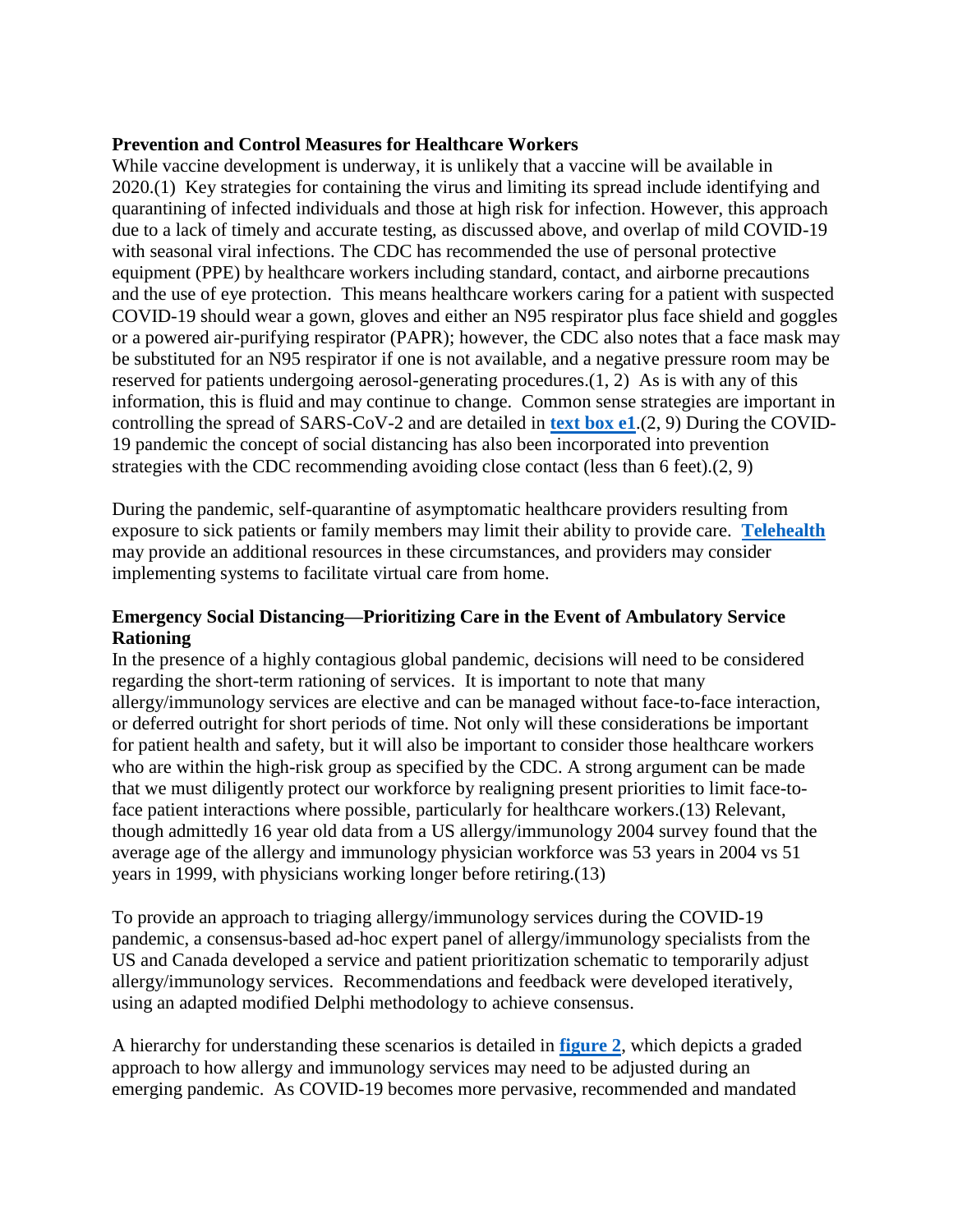social distancing becomes more pronounced. Several countries have initiated widespread quarantine measures to try to contain and mitigate the spread SARS-CoV-2. Drastic measures were initially taken in Wuhan limiting travel, and on March 9, 2020 the Italian government released a decree prohibiting movement in public places except for "justifiable reasons" such as commuting to work, obtaining basic necessities (i.e.. food shopping), and for health emergencies. The decree cancelled sporting events and public gatherings and closed schools, universities, and recreational facilities through April 3.(14) On March 13, France announced plans to close nonessential businesses and Spain announced a nationwide lockdown.(15)

A helpful view of a stratified approach is presented in **[figure 2](#page-41-0)**. In this context, "green zone" represents normal operations, "yellow zone" defines operations during emergence of a contagious pandemic illness with signs of possible community spread, "orange zone" relates to a pandemic with a state, local, and/or national emergency declared, and "red zone" would be implemented in the setting of a declared emergency with full or partial quarantine measures recommended for all citizens (i.e., school closings or governmental imposed social distancing restrictions).

During a pandemic in which a global health emergency has been declared, "red zone" measures must be considered. (2, 7, 8) The remainder of this document deals with a rationale to enact such "red zone" measures. It must be explicitly stated that the following framework serves only as a suggestion and should only be considered within the context of a global emergency during a time when nations, societies, and institutions are facing drastic pandemic measures in a "red zone" situation. The recommendations must also be considered with the understanding that normal services will eventually resume, and that such recommendations only represent contingency plans for prioritization of staff, space, and patients, with an expected timeline of 6 months or less. Thus, the remainder of this document aims to make recommendations regarding how clinicians can consider prioritizing who needs to be seen, weighing the risks and benefits of what that may involve in terms of risk of infection, space constraints, and staff availability. Ultimately, any decision to reduce or shift service resides within the sole autonomy of the clinician, their practice, their healthcare system, and their community.

Much of what follows relates to "red zone" operations. Some of the suggestion below may not be required at the moment, and as such the clinician must view these as conditional recommendations to be incorporated within context-specific, evolving situations.

## <span id="page-11-0"></span>**Telehealth and Other Methods of Virtual Encounters– Expanding Services During the Pandemic**

Telehealth can be central in delivering allergy/immunology services within a risk stratified context of the SARS-CoV-2 pandemic. Telehealth has the potential to help with social distancing. Several advantages that telehealth offers are 1) it can limit exposure of providers to potentially infected patients, particularly if they are older or have health problems, 2) it can reduce exposure of patients, many of whom have conditions such as asthma or immunodeficiency disorders, to other infected patients, and 3) it can provide access to rapid evaluation for potential COVID-19 infection reducing the likelihood that they will go to an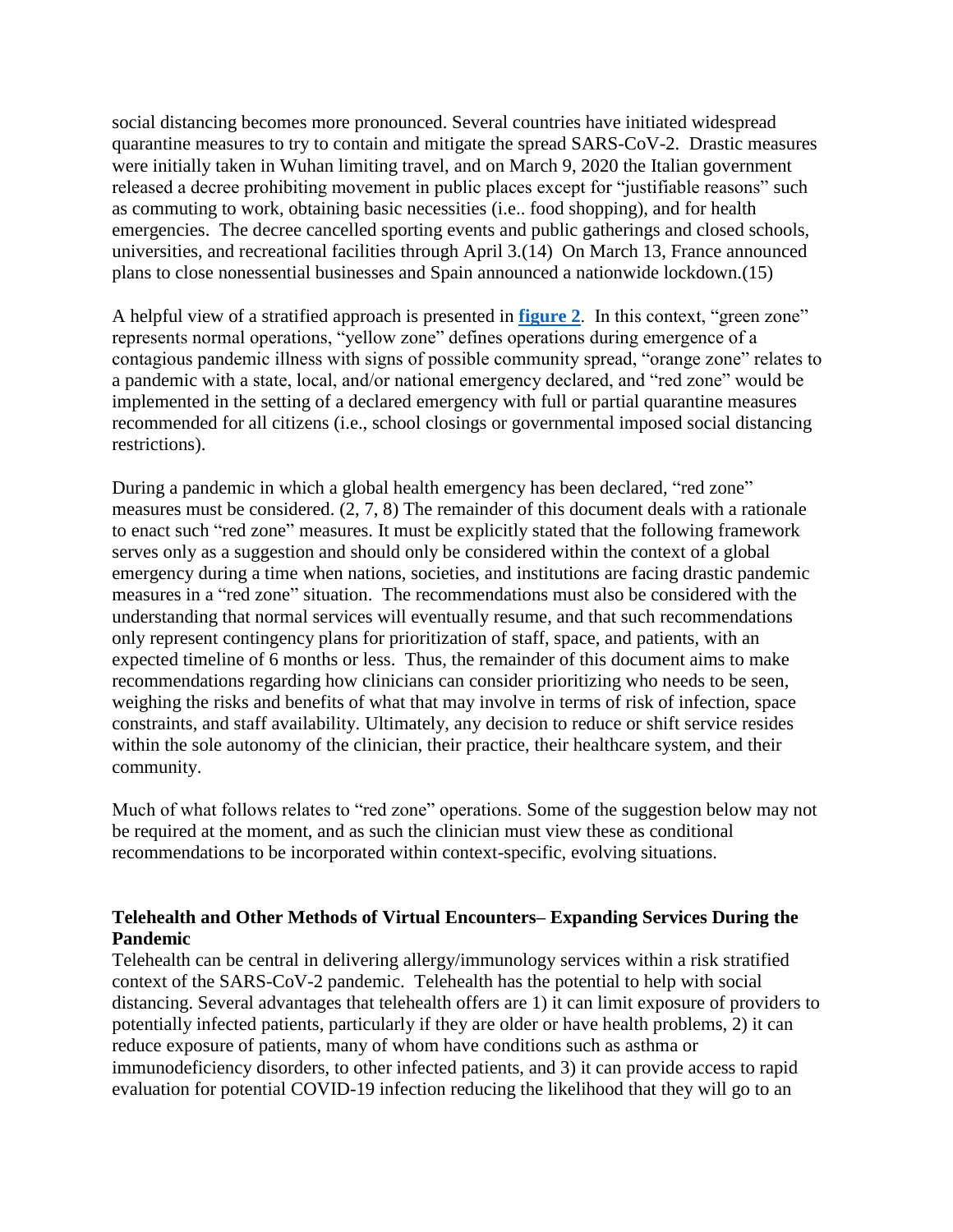urgent care clinic or ED where they have increased risk of virus exposure. To provide telehealth services to patients it is important to remember that the provider must be licensed to practice medicine in the state where the patient is located. Please see **[e-supplement 2](#page-34-0)** for additional information on telehealth.(10, 11, 16-22). The AAAAI and ACAAI Telemedicine/Telehealth toolkits can be valuable resources.(23, 24)

While telehealth may be a valuable and critical resource, challenges will include triaging patient diagnoses and severity to allow patients with more acute need immediate access to services.(25- 29) For example, a patient requiring assessment of possible idiopathic anaphylaxis would likely require more immediate access to this service than a patient needing follow-up for wellcontrolled asthma or allergic rhinitis. In other circumstances discussed below, patients with well-controlled allergic disease may be able to appropriately defer both face-to-face and telehealth visits. Clinicians will also need to be aware of potential pitfalls of virtual care. For example, the case of unstable asthma in a patient with poor perception of dyspnea or during a significant exacerbation. However, telehealth can also be an excellent tool for many allergic conditions for those with less severe and stable conditions, such as in those with seasonal allergies who need a brief reassessment and refill of their prescriptions before their allergy season. In the current context, especially if formal telehealth services are not available, virtual care may also need to be dispensed using telephone, electronic medical record patient portal messaging and e-visits, including in the event of absolute emergencies. For many situations, incorporating phone triage as a first step may be helpful, particularly in areas where the clinical situation may lack clarity as to the acuity or pressing need for the patient to be seen, and then working towards maximizing telehealth or other means of virtual care where social distancing can be preserved and healthcare needs can still be met. This document seeks to provide a rationale to be considered for such instances.

As a general approach, no recommendations will be an ideal fit for every unique clinician, situation, or practice setting. Each clinician must use their judgement in making decisions about which services may be deferred, which may be offered using virtual care, and which will require in-person care. The goal of this document is to provide a resource for consideration in rather unusual circumstances, rather than to give any directives. Specific conditions are discussed below. Text boxes are provided for suggested service adjustments for patients with specific conditions

### *Specific Conditions*

#### <span id="page-12-0"></span>*Asthma*

**For asthma specific recommendations on service reduction, please see [text box 1,](#page-22-0) and see [figure 3](#page-42-0) for an approach to triaging an asthma exacerbation in this setting.** Asthma is a major health problem around the globe.(30) Since SARS-CoV-2 is a respiratory pathogen, it is important to know what risk asthma patients have in this time of a COVID-19 pandemic. There are relatively little data at this time to demonstrate a specific increased risk for COVID-19 from asthma, or an increased disease pathology in asthma patients infected with SARS-CoV-2. However, this association could evolve. Early published data from China note that asthma was not a strong risk factor for severe COVID-19 disease. One study of 140 COVID-19 patients found none with asthma (31), and in a larger study of 1,099 hospitalized patients, asthma was not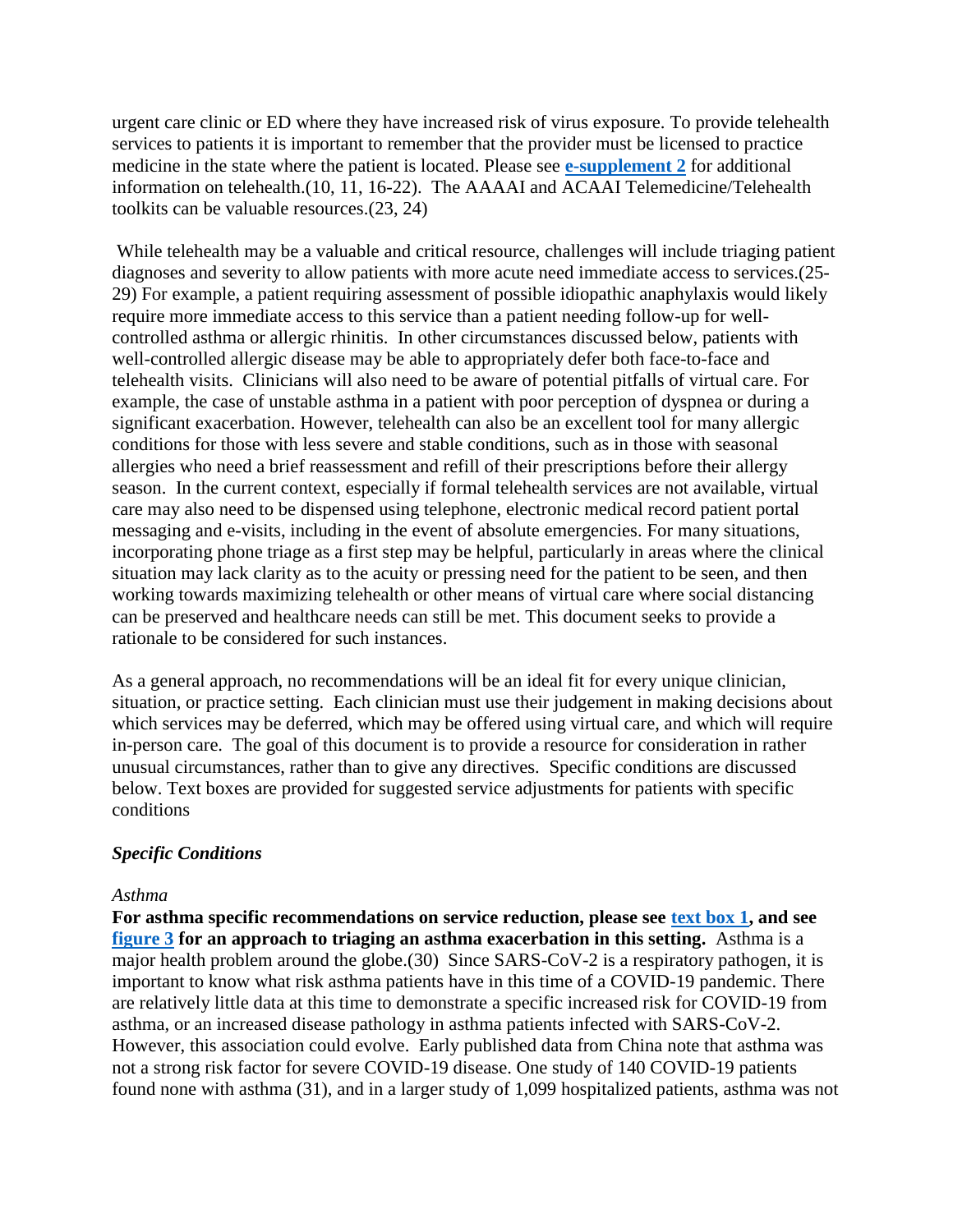described. (32) In this larger study, chronic obstructive lung disease (COPD) was noted in patients hospitalized with COVID-19, but the rate of patients with COPD who had COVID-19 (1.1%) was lower than the rate of COPD in the general Chinese population (which is at least 10%).(33) Data from Korea also indicate asthma is not a relevant comorbidity.(12) Together these data suggest the risk of severe COVID-19 may not be dramatically elevated in those with asthma or COPD. However, these data are based on hospitalized patients and may have significant limitations due to selection and reporting bias. It is also important to note that asthma appears under-diagnosed and reported in China, with an estimated prevalence of only 4.2%.(34) The actual risk of disease in those with asthma or COPD within the broader Chinese population or those of non-Chinese background is not known, and may evolve with additional data reporting.

Beyond the direct risk of the infection itself, there is also a risk of experiencing an asthma exacerbation triggered by coronavirus infection. Prior pandemic coronaviruses (SARS-CoV and MERS-CoV) have not been associated with asthma exacerbations, but there are non-pandemic coronaviruses that circulate annually and have been reported to cause asthma exacerbations (35, 36). Nonetheless, it is imperative that asthma patients implement appropriate steps to ensure their asthma is under controlled, to limit the chance for a more serious exacerbation.

**Knowledge about the potential use of corticosteroids in treating COVID-19 is evolving.** Currently the WHO and the CDC recommend that in the general population with COVID-19, systemic corticosteroids should be avoided because of a potential for prolonged viral replication that was observed in MERS-CoV patients. However, there is also acknowledgement that there may be a role for systemic corticosteroids when indicated for other reasons, such as septic shock.(2, 37-39) For example, in one study of 309 ICU patients with MERS-CoV, 151 received corticosteroids acutely, and those who received corticosteroids were more likely to receive mechanical ventilation (93.4% vs 76.6%,  $p < 0.0001$ ), had higher 90-day crude mortality (74.2% vs 57.6%,  $p = 0.002$ ), and had delayed viral clearance. Of note, mortality rates did not differ by corticosteroid use when adjusted by time-varying confounders.(38) Approximately 20%-30% of hospitalized patients with COVID-19 have pneumonia and may require intensive care for respiratory support (2, 39), thus it is important to appreciate that corticosteroids may have distinct roles in treating lung injury versus airway inflammation. Recently, Russell et al. summarized current evidence in relation to the use of corticosteroids for mitigating lung injury from coronaviruses and concluded there is likely to be a lack of efficacy in COVID-19 lung injury.(40)

However, it is important to differentiate between the use of corticosteroids for treatment of COVID-19, and their use as a controller medication for management of a chronic disease, like asthma. As mentioned, it is most important to maintain asthma control, and the lack of patients with co-morbid asthma being noted in COVID-19 studies or data reporting suggests that asthmatics may not be at a greatly increased risk of more serious disease – even with the use of corticosteroids as part of a controller regimen. In fact, it may be more likely that an asthma patient would have an exacerbation from other causes, including seasonal pollen exposure or a virus other than SARS-CoV-2, if they stopped regular use of indicated controller therapy based on best evidence. An exacerbation could require them to enter the healthcare system, which would put them at increased risk of being exposed to SARS-CoV-2 during the current pandemic.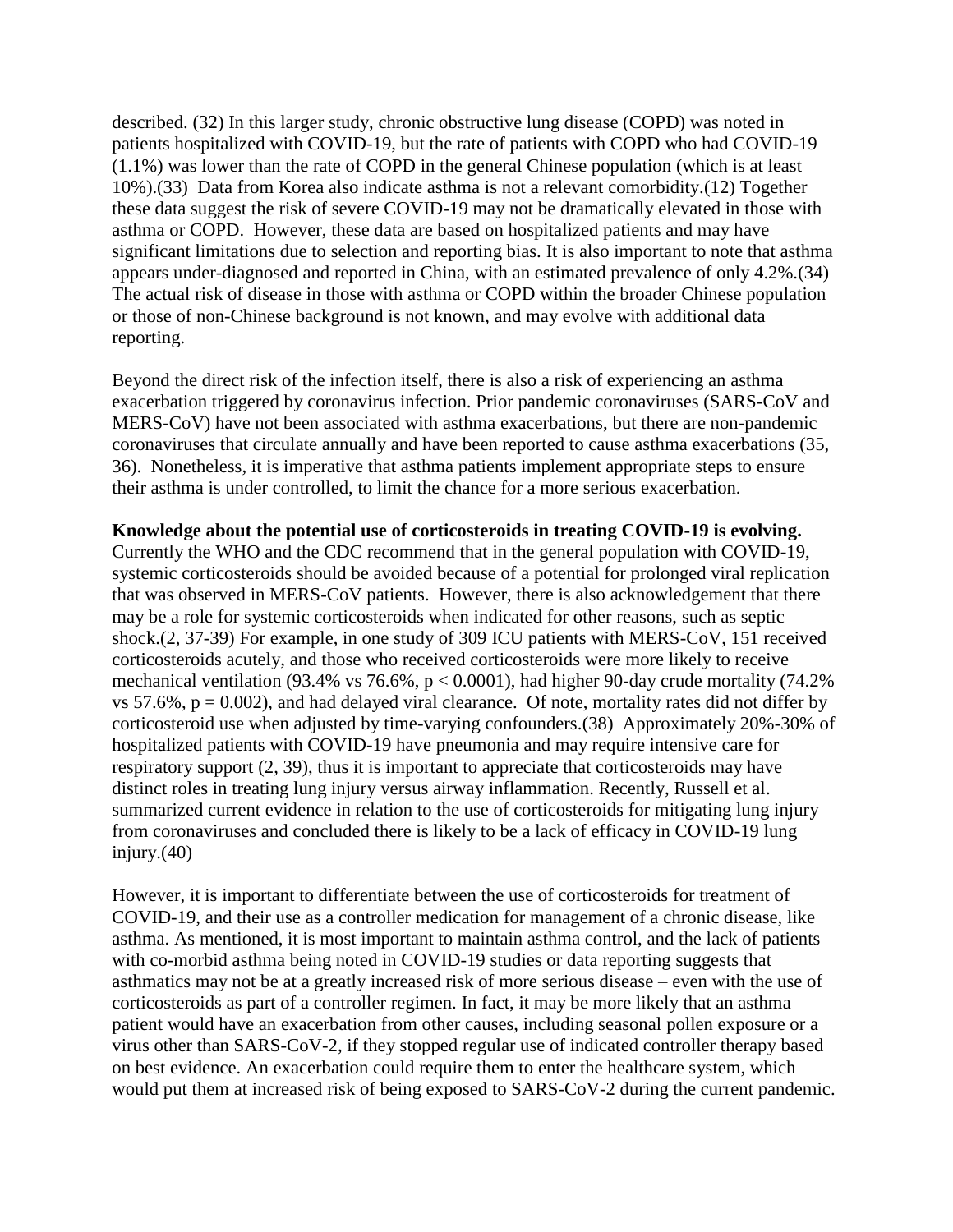Until studies in asthma patients with SARS-CoV-2 have been performed and show evidence to the contrary, a prudent recommendation would be to continue to manage asthma according to current asthma guideline based recommendations.(30)

Of note, nebulizer use is discouraged unless essential during this pandemic, because use of nebulized therapy is more likely to aerosolize SARS-CoV-2 and increase risk of contagion. As such, asthma therapy delivered by metered dose inhaler would be most appropriate both in the healthcare setting and at home.(41-43)

Methodologically sound and high quality evidence supports administration of a number of biologic agents -- targeting IL-5, IL-4/IL-13, and IgE – for appropriately selected patients with refractory moderate-severe persistent asthma.(43) There is no evidence which suggests immune response to COVID-19 will be impaired in asthma patients treated with anti-IL5 (anti-IL5Ra), anti-IL4/IL13, or anti-IgE medications. In the absence of any data indicating a potential for harm, it would be reasonable to continue administration of biologic agents during the COVID-19 pandemic, in patients for whom such agents are clearly indicated and have been associated with efficacy. $(44, 45)$ 

In summary, understanding of the intersection between asthma and COVID-19 is evolving. There are currently scant data to indicate the degree of risk (or protection) from disease, and no data to support strong recommendations for or against specific asthma treatments. Until more information suggests otherwise, it is strongly recommended that physicians continue to manage asthma according to existing accepted asthma guidelines.(30) Ensuring that those with asthma have their condition under optimal control is the best deterrent against a poor outcome from any viral respiratory tract infection, and there is a high likelihood that this recommendation also extends to SARS-CoV-2.

# <span id="page-14-0"></span>*Allergic Rhinitis*

Under red-zone circumstances, there are no recommendations for prioritizing the evaluation of new patients or return visits of established patients with allergic rhinitis. Face-to-face visits for evaluation and management of patients with allergic rhinitis can generally be postponed, or shifted to telehealth visits for initiation or monitoring of care as an alternative. **Therefore, with rare exception (or "unless there are extenuating circumstances") service reduction for this allergic rhinitis would be strongly recommended as pandemic management and isolation measures continue to escalate.** While telehealth and phone triage do remain as available options, telehealth utilization comes with the caveat that other diagnoses may need these limited resources with higher priority. Skin testing to inhalants may not be appropriate; it may be prudent to postpone such testing or to perform in vitro serum specific IgE testing as an alternative, with the understanding this would also entail entering a health care environment for performance of phlebotomy. Such patients would be better managed via avoidance measures and administration of medication(s) as indicated based on best evidence.(46)

# <span id="page-14-1"></span>*Immunotherapy and Biologics*

Allergen immunotherapy and biologic therapy are valued treatment options for the care of many allergic/immunologic disorders.(47) However, in some cases they represent alternatives to other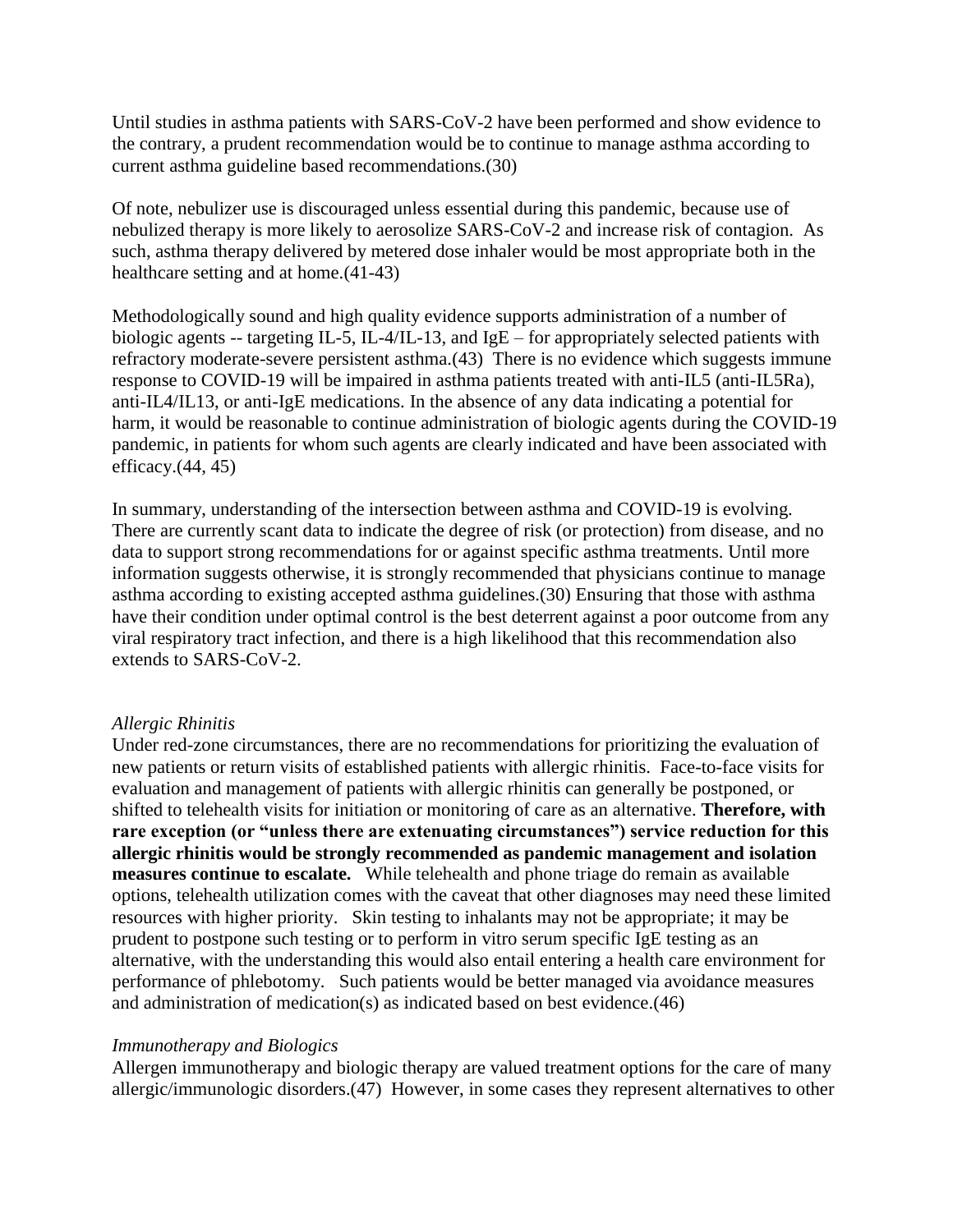front-line medical management, and in some settings are a preference-sensitive care option as a first line therapy. **For immunotherapy and biologics specific recommendations on service reduction, please see [text box 2.](#page-23-0)**

<span id="page-15-0"></span>*Food Allergy, Eosinophilic Esophagitis (EoE), Drug Allergy, and Anaphylaxis* **For food allergy, eosinophilic esophagitis, drug allergy, and anaphylaxis specific recommendations on service reduction, please see [text box 3.](#page-24-0)** Many patients with food allergy, EoE, and anaphylaxis are generally healthy with the exception of other allergic comorbidities such as asthma, allergic rhinitis, or eczema. With limited exception, most of the care of these conditions would reasonably qualify under temporarily non-essential ambulatory elective services, which could be delayed or deferred in the short to intermediate term (a few weeks to even a few months) with no anticipated significant serious untoward effects. The majority of the care for patients with these conditions could forego any face-to-face visits in the short-term, and if necessary be addressed through virtual care until the pandemic subsides. Many such patients could likely forego any care in this time interval. When considering what is critically necessary, routine food allergy follow up visits, and many new referrals should be considered to fall under a more elective category, where such visits could be handled via telehealth, potentially. Food challenges, with limited exceptions, would also follow suit. Research visits for ongoing study protocols and food allergy immunotherapy visits for initiation and escalation could also be delayed, with the possible exception of food challenge visits at the end of a study interval where delay would risk influencing the primary/secondary outcomes. However, sponsors are likely issuing their own directives for handling this, which should be followed unless the local facility issues guidance that supersedes that of the sponsor with regards to access to space or staff. Where possible, it is recommended that there be planning to provide telehealth visits without testing to provide essential diagnostic management and make medication adjustments, or a plan to address this through phone triage. **In the setting of a pandemic with quarantine measures, unless there is a critical acute nutritional need for introduction of a key nutrient, it is likely that all food challenges would be deferred.** As the COVID-19 pandemic is fluid and evolving, suggestions for additional triage are offered in **[text](#page-24-0)  [box 3](#page-24-0)**.

### <span id="page-15-1"></span>*Allergic Skin Disorders*

**For allergic skin disorder specific recommendations on service reduction, please see [text](#page-26-0)  [box 4.](#page-26-0)** In patients with urticaria, angioedema, and atopic dermatitis, the majority of visits can be considered under the non-urgent category where face-to-face care can be postponed or conducted via phone triage or telehealth.(48, 49) Nearly all follow-up visits could fall under this guidance. Use of telehealth, e-visits, or digital photography can be of use to help visualize any rash, which can reduce the need for face-to-face visits. For patients with known hereditary angioedema who develop an acute episode, triage to region-specific urgent or emergency care facilities is appropriate. If it is possible to obtain on-demand therapy for home administration, this would also be recommended.

#### <span id="page-15-2"></span>*Immunodeficiency*

**For immunodeficiency specific recommendations on service reduction, please see [text box](#page-27-0)  [5.](#page-27-0)** Immunodeficiency is one of the few potential areas of service where exceptions may have to be made to continue to provide routine face-to-face services. These patients may be at higher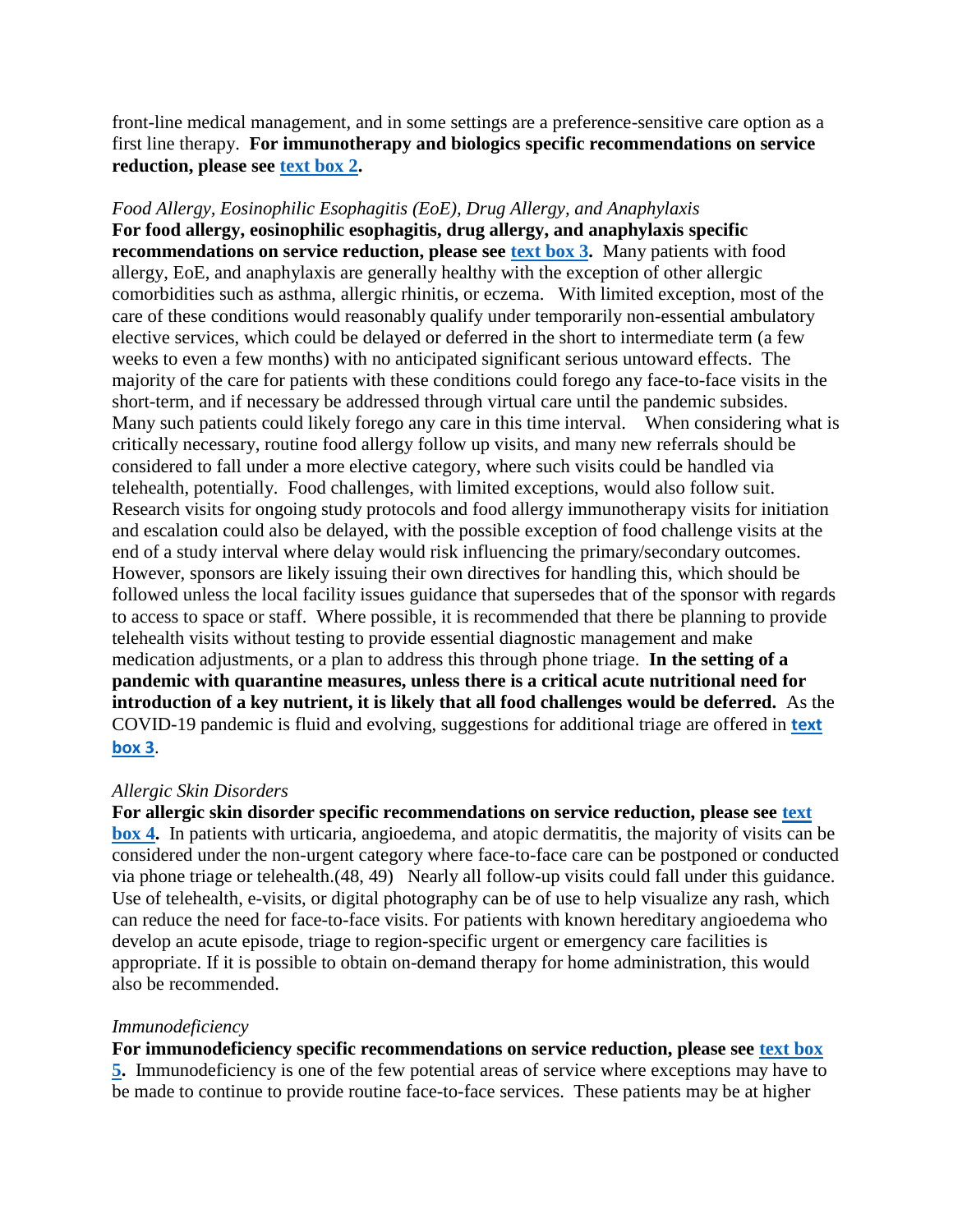baseline increased risk from COVID-19 complications, community-acquired, and nosocomial infections; however, the degree of this risk is still a matter of speculation.(50, 51) As is the rational with other conditions, telehealth should be encouraged and certain care can be postponed, but face-to-face care may be necessary for more severe illness. Many of the deprioritizations of other routine care is to preserve unfettered access to care for patients with higher acuity conditions.

## <span id="page-16-0"></span>**Shared Decision-Making**

Shared decision-making (SDM) is a patient-centered process whereby the patient and their clinician have a discussion regarding care or treatment options, in which patient values and preferences are considered in the context of the medical decision-making process to determine the best management option (52, 53). Please see **[e-supplement 3](#page-36-0)** for additional information on shared decision-making during the pandemic.

## <span id="page-16-1"></span>**Communication with Patients**

The vast majority of patients utilize the internet and social media to find health related information.(54, 55) Please see **[e-supplement 4](#page-37-0)** for additional information on communicating with patients during the pandemic.

## **Practice Implications**

With the declaration of reduction of on non-essential medical services, physicians in private small or solo-practices may have significant concerns about practice sustainability in times of uncertainty. Please see **[e-supplement 5](#page-39-0)** for practice implications of COVID-19 reduction in services.

### **Conclusions**

The new decade has begun with unprecedented challenges. While we each hope the COVID-19 pandemic will be contained and mitigated as soon as possible, we all have personal roles and professional duties to our patients and our larger society. A pandemic response during a global emergency is a highly unusual and atypical circumstance from business as usual. The framework described herein represents a course of action in a highly specific and temporary situation, necessary only in a most extreme and improbable circumstance, where there is a state of emergency and a pandemic risk that outweighs the risk of deferral of an office visit for conditions within the spectrum of allergic/immunologic disorders.

Please keep in mind that these are suggestions that must be conditioned on individual "on the ground" circumstances. They are not mandates or forced actions. The decision to enact any of these measures rests with the judgement of each clinician and individual health system. These suggestions are intended to help provide a logical approach to quickly adjust service to mitigate risk to both medical staff and patients during the ongoing pandemic while social distancing being encouraged. Importantly, individual community circumstances may be unique and require contextual consideration. The expert panel acknowledges that taking actions to limit face-to-face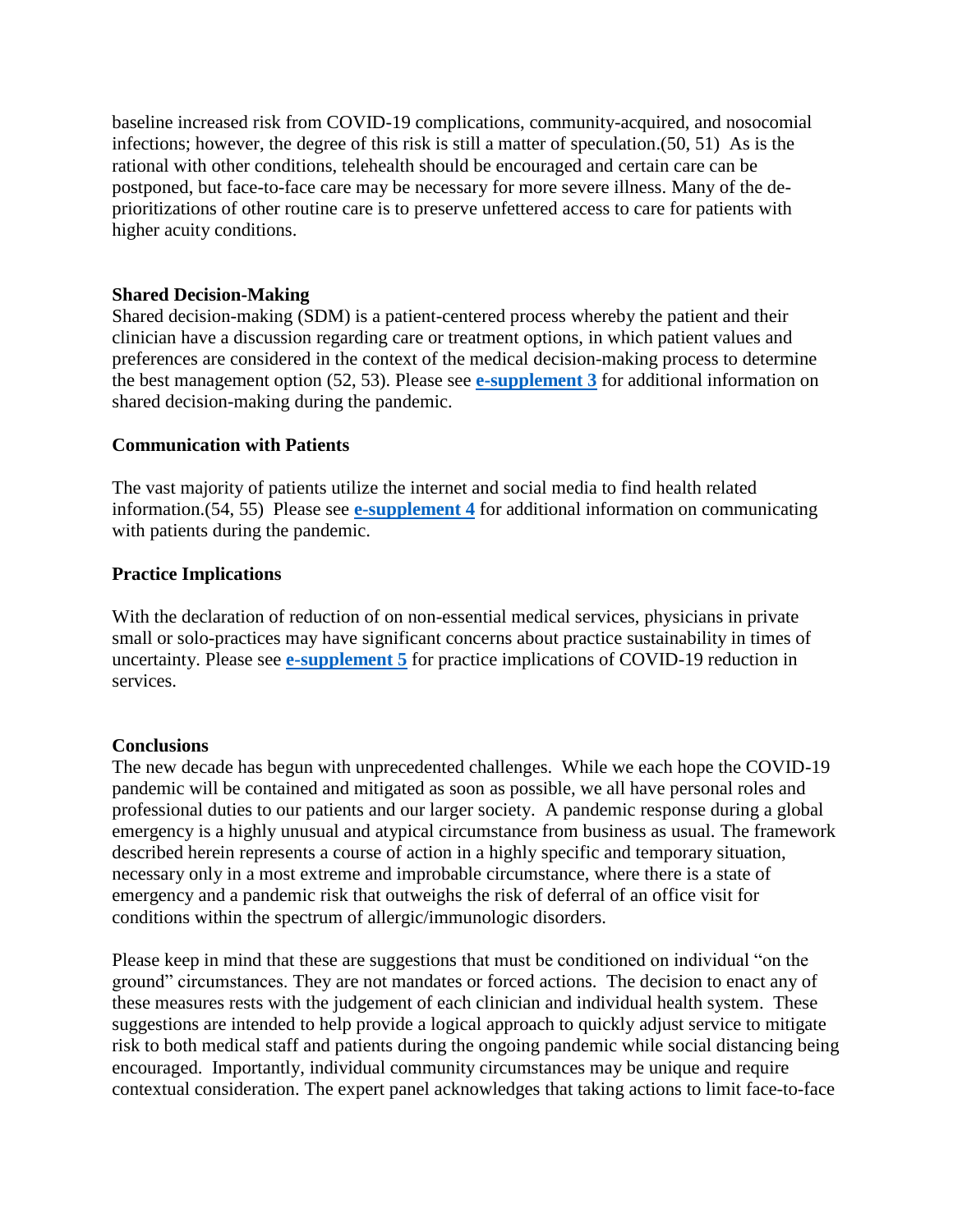access may have financial implications in terms of lost revenue, fixed operating costs, and unclear reimbursement for telehealth and that advocacy on the part of professional organizations may be both appropriate and necessary to leverage some share of federal resources during this pandemic.(8) However, the broader financial implications and economic impacts of the COVID-19 pandemic are beyond the scope of this document.

While SARS-CoV-2 presents the allergy/immunology community with a challenge on an unprecedented scale, it is not the first coronavirus we have encountered in the last few decades.(56, 57) It is likely that this will not be the last pandemic we encounter and strategies which may be proven effective for COVID-19 may inform our future approach in unexpected disasters we hope will never come to pass. Still, as we meet this challenge with compassion, humility, and common sense, it will again be evident that an ounce of prevention is worth a pound of cure – in our clinic, community, nation, and world. If nothing else, we can fall back on the old adage "remember your training". We are some of the most highly trained and adept medical specialists in the world. We can and will persevere through any challenge that the specialty faces.

# **REFERENCES**

1. Del Rio C, Malani PN. COVID-19-New Insights on a Rapidly Changing Epidemic. JAMA. 2020.

2. Centers for Disease Control and Prevention. Coronaviurs Disease 2019 (COVID-19) Situation Summary [Available from: [https://www.cdc.gov/coronavirus/2019-ncov/index.html.](https://www.cdc.gov/coronavirus/2019-ncov/index.html)

3. Novel Coronaviurs Information Center [Available from:

[https://www.elsevier.com/connect/coronavirus-information-center.](https://www.elsevier.com/connect/coronavirus-information-center)

4. Coronavirus COVID-19 Global Cases by the Centeer for Systems Science and Engineering at Johns Hopkins University [Available from:

[https://gisanddata.maps.arcgis.com/apps/opsdashboard/index.html#/bda7594740fd40299423](https://gisanddata.maps.arcgis.com/apps/opsdashboard/index.html#/bda7594740fd40299423467b48e9ecf6) [467b48e9ecf6.](https://gisanddata.maps.arcgis.com/apps/opsdashboard/index.html#/bda7594740fd40299423467b48e9ecf6)

5. Bai Y, Yao L, Wei T, Tian F, Jin DY, Chen L, et al. Presumed Asymptomatic Carrier Transmission of COVID-19. JAMA. 2020.

6. Wu Z, McGoogan JM. Characteristics of and Important Lessons From the Coronavirus Disease 2019 (COVID-19) Outbreak in China: Summary of a Report of 72314 Cases From the Chinese Center for Disease Control and Prevention. JAMA. 2020.

7. WHO director-general's opening remarks at the media briefing on COVID-19 - 11 March 2020 [Available from: [https://www.who.int/dg/speeches/detail/who-director-general-s](https://www.who.int/dg/speeches/detail/who-director-general-s-opening-remarks-at-the-media-briefing-on-covid-19---11-march-2020)[opening-remarks-at-the-media-briefing-on-covid-19---11-march-2020.](https://www.who.int/dg/speeches/detail/who-director-general-s-opening-remarks-at-the-media-briefing-on-covid-19---11-march-2020)

8. Proclamation on declaring a national emergency concerning the novel coronavirus disease (COVID-19) outbreak [Available from: [https://www.whitehouse.gov/presidential](https://www.whitehouse.gov/presidential-actions/proclamation-declaring-national-emergency-concerning-novel-coronavirus-disease-covid-19-outbreak/)[actions/proclamation-declaring-national-emergency-concerning-novel-coronavirus-disease](https://www.whitehouse.gov/presidential-actions/proclamation-declaring-national-emergency-concerning-novel-coronavirus-disease-covid-19-outbreak/)[covid-19-outbreak/.](https://www.whitehouse.gov/presidential-actions/proclamation-declaring-national-emergency-concerning-novel-coronavirus-disease-covid-19-outbreak/)

9. Important information about COVID-19 for those with asthma from thee Amercian College of Asthma and Immunology [Available from: [https://acaai.org/news/important](https://acaai.org/news/important-information-about-covid-19-those-asthma)[information-about-covid-19-those-asthma.](https://acaai.org/news/important-information-about-covid-19-those-asthma)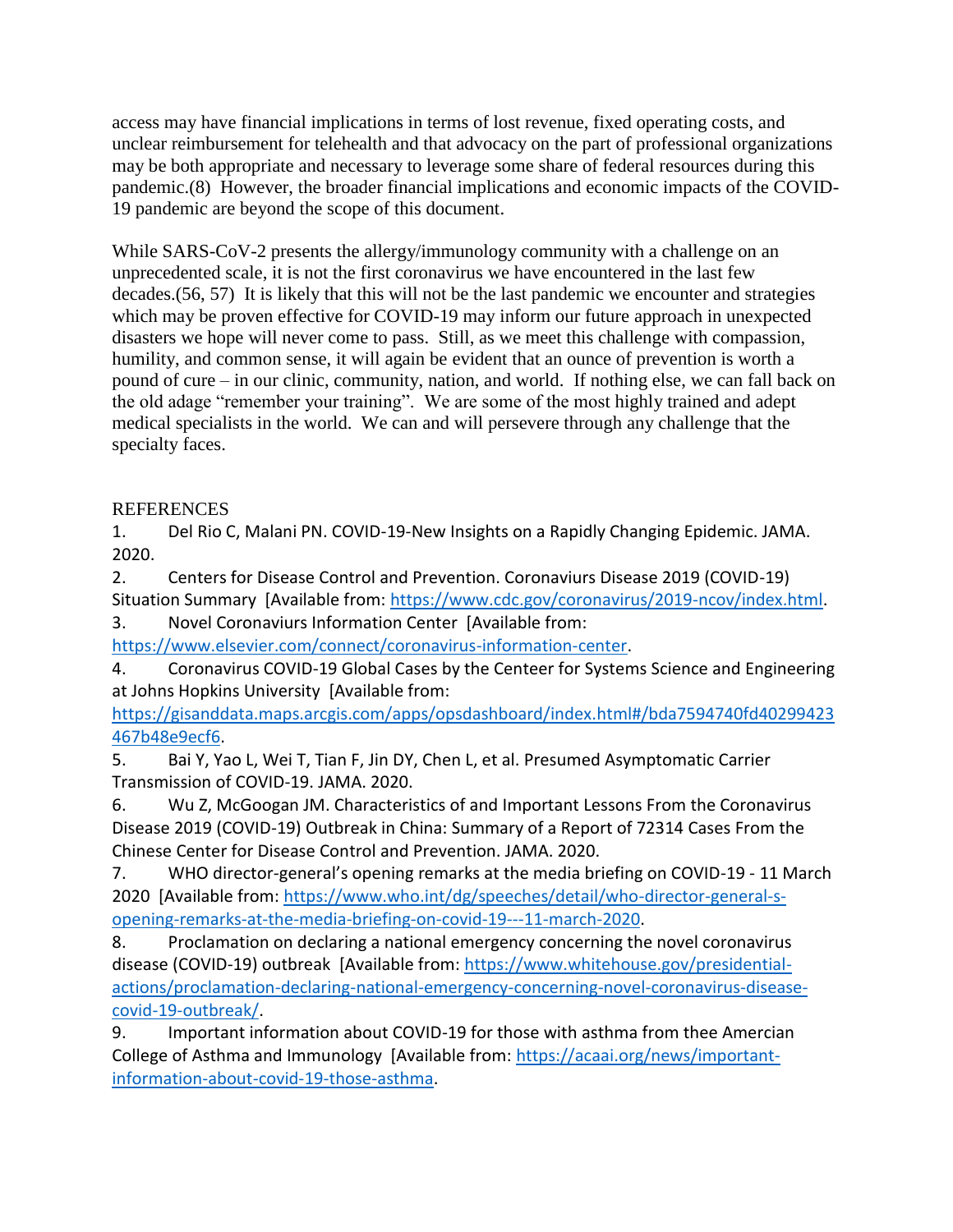10. Elliott T, Shih J, Dinakar C, Portnoy J, Fineman S. American College of Allergy, Asthma & Immunology Position Paper on the Use of Telemedicine for Allergists. Ann Allergy Asthma Immunol. 2017;119(6):512-7.

11. Portnoy JM, Pandya A, Waller M, Elliott T. Telemedicine and emerging technologies for health care in allergy/immunology. J Allergy Clin Immunol. 2020;145(2):445-54.

12. Report on the epidemiological features of coronavirus disease 2019 (COVID-10) outbreak in the Republic of Korea from January 19 to March 2, 2020. J Korean Med Sci.35(10):e112.

13. Marshall GD, American Academy of Allergy A, Immunology Workforce C. The status of US allergy/immunology physicians in the 21st century: a report from the American Academy of Allergy, Asthma & Immunology Workforce Committee. J Allergy Clin Immunol. 2007;119(4):802- 7.

14. U.S. Embassy & Consulates in Italy. COVID-19 Information [Available from: [https://it.usembassy.gov/covid-19-information/.](https://it.usembassy.gov/covid-19-information/)

15. Spain, France take drastic measures to fight coronavirus; Georgia delays presidential primary. The Washington Post. March 14, 2020 [

16. American Academy of Allergy, Asthma, and Immunology. Telemedicine [Available from: [https://www.aaaai.org/practice-resources/running-your-practice/practice-management](https://www.aaaai.org/practice-resources/running-your-practice/practice-management-resources/telemedicine)[resources/telemedicine.](https://www.aaaai.org/practice-resources/running-your-practice/practice-management-resources/telemedicine)

17. Staicu ML, Holly AM, Conn KM, Ramsey A. The Use of Telemedicine for Penicillin Allergy Skin Testing. J Allergy Clin Immunol Pract. 2018;6(6):2033-40.

18. Shaker M, McWilliams S, Greenhawt M. Update on penicillin allergy delabeling. Curr Opin Pediatr. 2020;32(2):321-7.

19. American Academy of Family Practice. FPM. Coronavirus (COVID-19): new telehealth rules and procedure codes for testing [Available from:

[https://www.aafp.org/journals/fpm/blogs/gettingpaid/entry/coronavirus\\_testing\\_telehealth.ht](https://www.aafp.org/journals/fpm/blogs/gettingpaid/entry/coronavirus_testing_telehealth.html) [ml.](https://www.aafp.org/journals/fpm/blogs/gettingpaid/entry/coronavirus_testing_telehealth.html)

20. Billing for Telehealth Encounters. January 2020. Center for Connected Health Policy. The National Telehealth Policy Resource Center [Available from:

[https://www.cchpca.org/sites/default/files/2020-](https://www.cchpca.org/sites/default/files/2020-01/Billing%20Guide%20for%20Telehealth%20Encounters_FINAL.pdf)

[01/Billing%20Guide%20for%20Telehealth%20Encounters\\_FINAL.pdf.](https://www.cchpca.org/sites/default/files/2020-01/Billing%20Guide%20for%20Telehealth%20Encounters_FINAL.pdf)

21. CMA Health Summit. Accelerating Action in Health Care [Available from: [https://cmahealthsummit.ca/highlights/.](https://cmahealthsummit.ca/highlights/)

22. Portnoy JM, Waller M, De Lurgio S, Dinakar C. Telemedicine is as effective as in-person visits for patients with asthma. Ann Allergy Asthma Immunol. 2016;117(3):241-5.

23. Telemedicine. American Academy of Allergy, Asthma, and Immunology [Available from: [https://www.aaaai.org/practice-resources/running-your-practice/practice-management](https://www.aaaai.org/practice-resources/running-your-practice/practice-management-resources/telemedicine)[resources/telemedicine.](https://www.aaaai.org/practice-resources/running-your-practice/practice-management-resources/telemedicine)

24. Telehealth Toolkit. American College of Allergy, Asthma, and Immunology [Available from[: https://college.acaai.org/practice-management/telehealth-toolkit.](https://college.acaai.org/practice-management/telehealth-toolkit)

25. Baker J, Stanley A. Telemedicine Technology: a Review of Services, Equipment, and Other Aspects. Curr Allergy Asthma Rep. 2018;18(11):60.

26. Shih J, Portnoy J. Tips for Seeing Patients via Telemedicine. Curr Allergy Asthma Rep. 2018;18(10):50.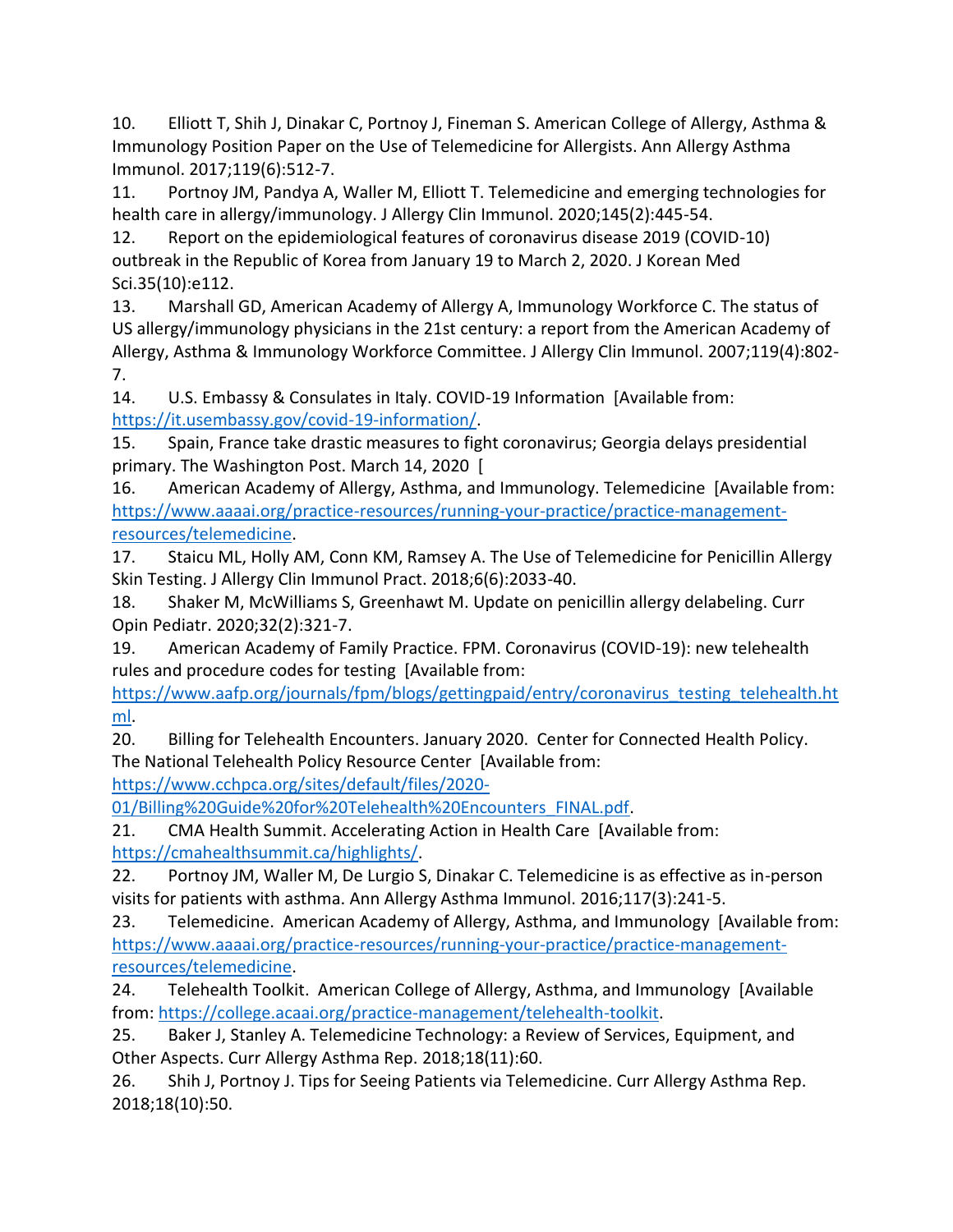27. Elliott T, Shih J. Direct to Consumer Telemedicine. Curr Allergy Asthma Rep. 2019;19(1):1.

28. Coverage and Payment Related to COVID-19 Medicare Centers for Medicare & Medicaid Services; 2020 [Available from: [https://www.cms.gov/files/document/03052020-medicare](https://www.cms.gov/files/document/03052020-medicare-covid-19-fact-sheet.pdf)[covid-19-fact-sheet.pdf.](https://www.cms.gov/files/document/03052020-medicare-covid-19-fact-sheet.pdf)

29. Flodgren G, Rachas A, Farmer AJ, Inzitari M, Shepperd S. Interactive telemedicine: effects on professional practice and health care outcomes. Cochrane Database Syst Rev. 2015(9):CD002098.

30. Global Initiative for Asthma. 2019 GINA Report, Global Strategy for Asthma Management and Prevention 2019 [Available from: [https://ginasthma.org.](https://ginasthma.org/)

31. Zhang JJ, Dong X, Cao YY, Yuan YD, Yang YB, Yan YQ, et al. Clinical characteristics of 140 patients infected with SARS-CoV-2 in Wuhan, China. Allergy. 2020.

32. Guan WJ, Ni ZY, Hu Y, Liang WH, Ou CQ, He JX, et al. Clinical Characteristics of Coronavirus Disease 2019 in China. N Engl J Med. 2020.

33. Fang L, Gao P, Bao H, Tang X, Wang B, Feng Y, et al. Chronic obstructive pulmonary disease in China: a nationwide prevalence study. Lancet Respir Med. 2018;6(6):421-30.

34. Huang K, Yang T, Xu J, Yang L, Zhao J, Zhang X, et al. Prevalence, risk factors, and management of asthma in China: a national cross-sectional study. Lancet. 2019;394(10196):407-18.

35. Zheng XY, Xu YJ, Guan WJ, Lin LF. Regional, age and respiratory-secretion-specific prevalence of respiratory viruses associated with asthma exacerbation: a literature review. Arch Virol. 2018;163(4):845-53.

36. Van Bever HP, Chng SY, Goh DY. Childhood severe acute respiratory syndrome, coronavirus infections and asthma. Pediatr Allergy Immunol. 2004;15(3):206-9.

37. World Health Organization Coronavirus disease 2019 (COVID-19) Situation Report [Available from: [https://www.who.int/docs/default-source/coronaviruse/20200312-sitrep-52](https://www.who.int/docs/default-source/coronaviruse/20200312-sitrep-52-covid-19.pdf?sfvrsn=e2bfc9c0_2) [covid-19.pdf?sfvrsn=e2bfc9c0\\_2.](https://www.who.int/docs/default-source/coronaviruse/20200312-sitrep-52-covid-19.pdf?sfvrsn=e2bfc9c0_2)

38. Arabi YM, Mandourah Y, Al-Hameed F, Sindi AA, Almekhlafi GA, Hussein MA, et al. Corticosteroid Therapy for Critically Ill Patients with Middle East Respiratory Syndrome. Am J Respir Crit Care Med. 2018;197(6):757-67.

39. Wang D, Hu B, Hu C, Zhu F, Liu X, Zhang J, et al. Clinical Characteristics of 138 Hospitalized Patients With 2019 Novel Coronavirus-Infected Pneumonia in Wuhan, China. JAMA. 2020.

40. Russel CD, Millar JE, Baillie JK. Clinical evidence does not support corticosteroid treatment for 2019 n-CoV lung injury. The Lancet. 2020;395(10223):473-5.

41. Re: Transmission of Coronavirus by nebulizer - a serious underappreciated risk! [Available from: [https://www.cmaj.ca/content/re-transmission-corona-virus-nebulizer-serious](https://www.cmaj.ca/content/re-transmission-corona-virus-nebulizer-serious-underappreciated-risk)[underappreciated-risk.](https://www.cmaj.ca/content/re-transmission-corona-virus-nebulizer-serious-underappreciated-risk)

42. Dormalen N, T. B, Morris D, M. H, Gamble A, Williamson B, et al. Aerosol and surface sstability of HCoV-19 (SARS-COV-2) compared to SARS-CoV-1 [Available from: [https://www.medrxiv.org/content/10.1101/2020.03.09.20033217v2.](https://www.medrxiv.org/content/10.1101/2020.03.09.20033217v2)

43. Desai M, Oppenheimer J, Lang DM. Immunomodulators and Biologics: Beyond Stepped-Care Therapy. Clin Chest Med. 2019;40(1):179-92.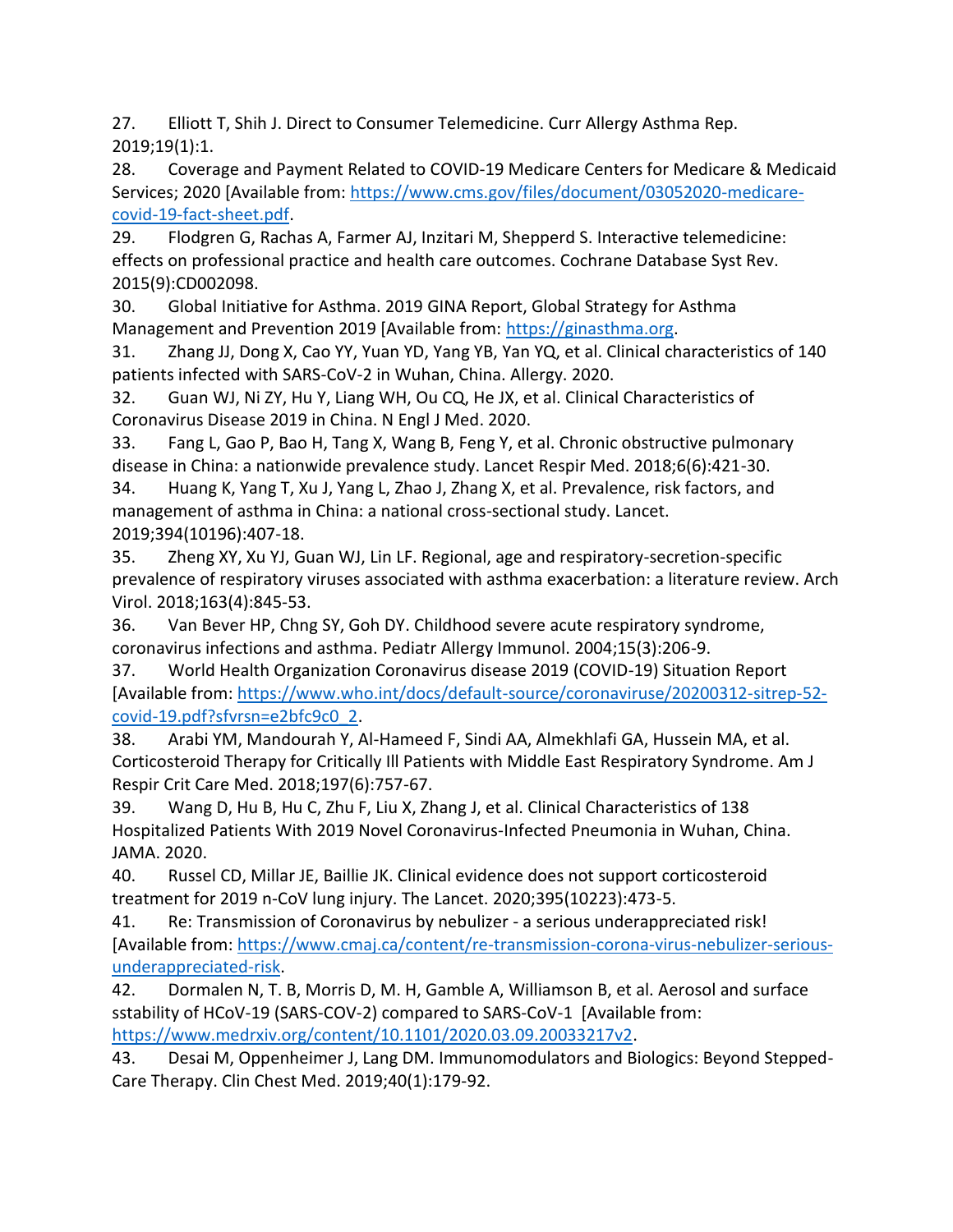44. Denman S, Ford K, Toolan J, Mistry A, Corps C, Wood P, et al. Home self-administration of omalizumab for chronic spontaneous urticaria. Br J Dermatol. 2016;175(6):1405-7.

45. Novartis receives European Commission approval for self-administration of Xolair across all indications [Available from: [https://www.novartis.com/news/media-releases/novartis](https://www.novartis.com/news/media-releases/novartis-receives-european-commission-approval-self-administration-xolair-across-all-indications)[receives-european-commission-approval-self-administration-xolair-across-all-indications.](https://www.novartis.com/news/media-releases/novartis-receives-european-commission-approval-self-administration-xolair-across-all-indications)

46. Wallace DV, Dykewicz MS, Oppenheimer J, Portnoy JM, Lang DM. Pharmacologic Treatment of Seasonal Allergic Rhinitis: Synopsis of Guidance From the 2017 Joint Task Force on Practice Parameters. Ann Intern Med. 2017;167(12):876-81.

47. Cox L, Nelson H, Lockey R, Calabria C, Chacko T, Finegold I, et al. Allergen immunotherapy: a practice parameter third update. J Allergy Clin Immunol. 2011;127(1 Suppl):S1-55.

48. Bernstein JA, Lang DM, Khan DA, Craig T, Dreyfus D, Hsieh F, et al. The diagnosis and management of acute and chronic urticaria: 2014 update. J Allergy Clin Immunol. 2014;133(5):1270-7.

49. Fernandez JM, Fernandez AP, Lang DM. Biologic Therapy in the Treatment of Chronic Skin Disorders. Immunol Allergy Clin North Am. 2017;37(2):315-27.

50. Joint statement on the current epidemics oof new Cornavirus SARS-CoV-2 - COViD-19 From IPOPI, ESID, INGID,APSID, ARAPID, ASID, CIS, LASID, SEAPID [Available from:

[https://www.ceredih.fr/uploads/COVID19\\_WORLDWIDE\\_Joint\\_Statement\\_20200311\\_1200CET](https://www.ceredih.fr/uploads/COVID19_WORLDWIDE_Joint_Statement_20200311_1200CET_FINAL.pdf?utm_source=College+Insider&utm_campaign=c3588448b0-EMAIL_CAMPAIGN_2020_03_12_06_37&utm_medium=email&utm_term=0_824f79a3c1-c3588448b0-43165045) FINAL.pdf?utm\_source=College+Insider&utm\_campaign=c3588448b0-

EMAIL CAMPAIGN\_2020\_03\_12\_06\_37&utm\_medium=email&utm\_term=0\_824f79a3c1[c3588448b0-43165045.](https://www.ceredih.fr/uploads/COVID19_WORLDWIDE_Joint_Statement_20200311_1200CET_FINAL.pdf?utm_source=College+Insider&utm_campaign=c3588448b0-EMAIL_CAMPAIGN_2020_03_12_06_37&utm_medium=email&utm_term=0_824f79a3c1-c3588448b0-43165045)

51. Immune deficiency foundation statement on COVID-19 [Available from: [https://primaryimmune.org/coronavirus.](https://primaryimmune.org/coronavirus)

52. Charles C, Gafni A, Whelan T. Shared decision-making in the medical encounter: what does it mean? (or it takes at least two to tango). Soc Sci Med. 1997;44(5):681-92.

53. Elwyn G, Frosch D, Thomson R, Joseph-Williams N, Lloyd A, Kinnersley P, et al. Shared decision making: a model for clinical practice. J Gen Intern Med. 2012;27(10):1361-7.

54. Chen YY, Li CM, Liang JC, Tsai CC. Health Information Obtained From the Internet and Changes in Medical Decision Making: Questionnaire Development and Cross-Sectional Survey. J Med Internet Res. 2018;20(2):e47.

55. Stukus DR. How Dr Google Is Impacting Parental Medical Decision Making. Immunol Allergy Clin North Am. 2019;39(4):583-91.

56. Centers for Disese Control and Prevention. Severe Acute Respiratory Distress Syndrome. [Available from: [https://www.cdc.gov/sars.](https://www.cdc.gov/sars)

57. Centers for Disease Control and Prevention. Middle East Respiratory Syndrome (MERS) [Available from: [https://www.cdc.gov/coronavirus/mers/index.html.](https://www.cdc.gov/coronavirus/mers/index.html)

58. Golden DBK, Bernstein DI, Freeman TM, Tracy JM, Lang DM, Nicklas RA. AAAAI/ACAAI Joint Venom Extract Shortage Task Force Report. J Allergy Clin Immunol Pract. 2017;5(2):330-2.

59. Golden DB, Demain J, Freeman T, Graft D, Tankersley M, Tracy J, et al. Stinging insect hypersensitivity: A practice parameter update 2016. Ann Allergy Asthma Immunol. 2017;118(1):28-54.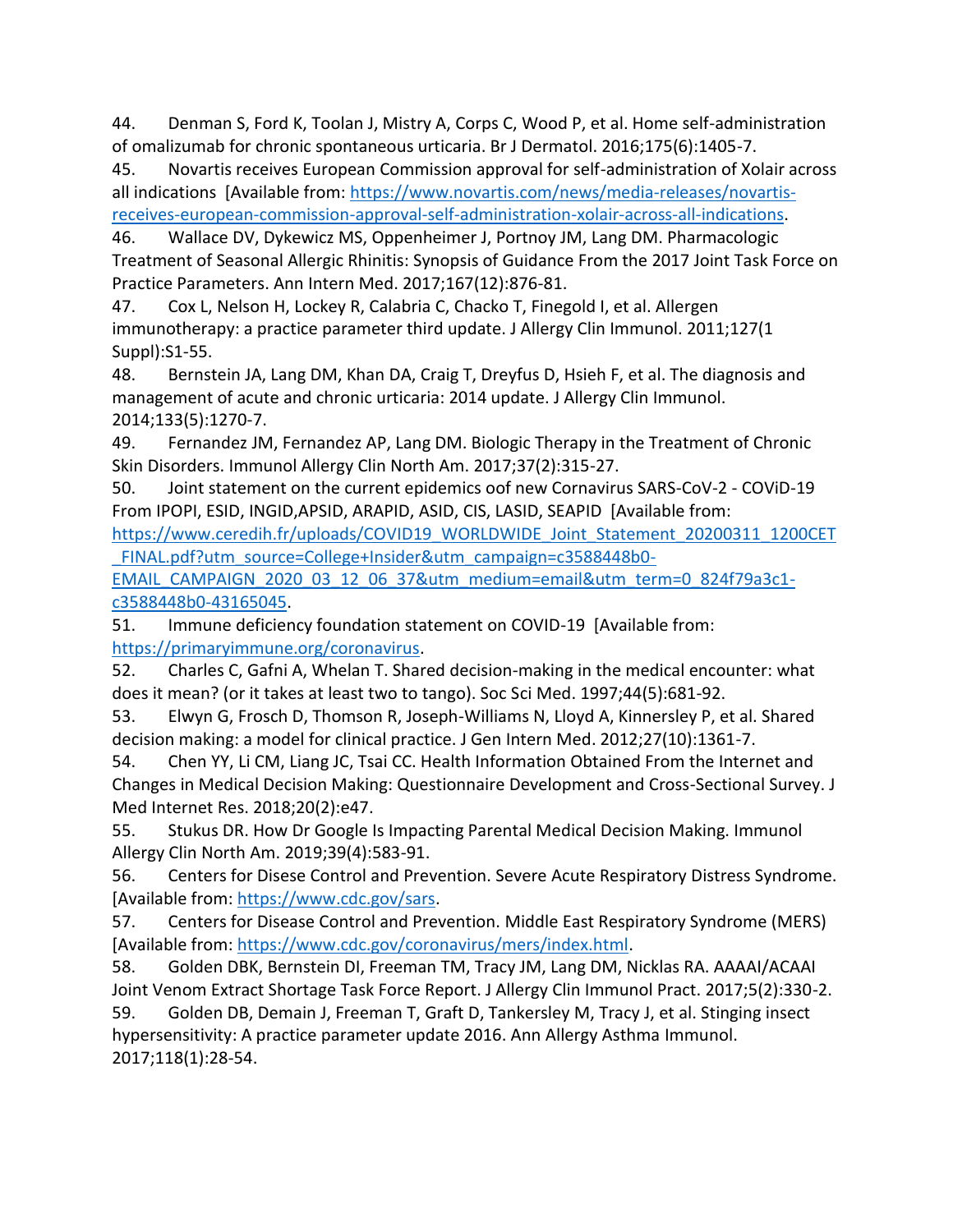60. Shaker M, Briggs A, Dbouk A, Dutille E, Oppenheimer J, Greenhawt M. Estimation of Health and Economic Benefits of Clinic Versus Home Administration of Omalizumab and Mepolizumab. J Allergy Clin Immunol Pract. 2020;8(2):565-72.

61. Shaker M, Kanaoka T, Feenan L, Greenhawt M. An economic evaluation of immediate vs non-immediate activation of emergency medical services after epinephrine use for peanutinduced anaphylaxis. Ann Allergy Asthma Immunol. 2019;122(1):79-85.

62. Shaker M, Oppenheimer J, Wallace D, Lang DM, Rambasek T, Dykewicz M, et al. Optimizing Value in the Evaluation of Chronic Spontaneous Urticaria: A Cost-Effectiveness Analysis. J Allergy Clin Immunol Pract. 2019.

63. Tarbox JA, Gutta RC, Radojicic C, Lang DM. Utility of routine laboratory testing in management of chronic urticaria/angioedema. Ann Allergy Asthma Immunol. 2011;107(3):239- 43.

64. Shaker M, Greenhawt M. Peanut allergy: Burden of illness. Allergy Asthma Proc. 2019;40(5):290-4.

65. Greenhawt M, Shaker M. Determining Levers of Cost-effectiveness for Screening Infants at High Risk for Peanut Sensitization Before Early Peanut Introduction. JAMA Netw Open. 2019;2(12):e1918041.

66. Shaker M, Stukus D, Chan ES, Fleischer DM, Spergel JM, Greenhawt M. "To screen or not to screen": Comparing the health and economic benefits of early peanut introduction strategies in five countries. Allergy. 2018;73(8):1707-14.

67. Netting MJ, Campbell DE, Koplin JJ, Beck KM, McWilliam V, Dharmage SC, et al. An Australian Consensus on Infant Feeding Guidelines to Prevent Food Allergy: Outcomes From the Australian Infant Feeding Summit. J Allergy Clin Immunol Pract. 2017;5(6):1617-24.

68. Bath-Hextall F, Delamere FM, Williams HC. Dietary exclusions for established atopic eczema. Cochrane Database Syst Rev. 2008(1):CD005203.

69. Barry MJ. Shared decision making: informing and involving patients to do the right thing in health care. J Ambul Care Manage. 2012;35(2):90-8.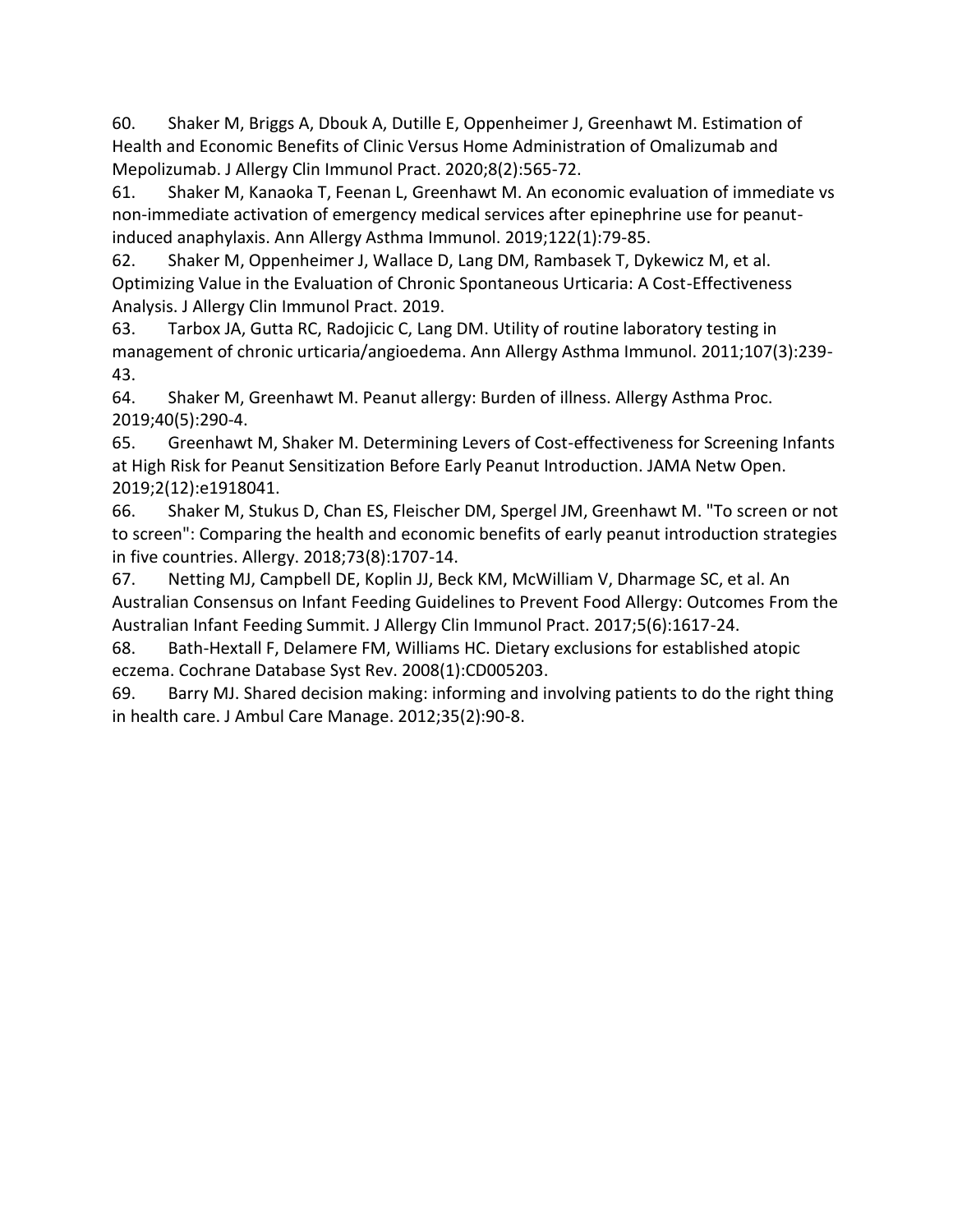## <span id="page-22-0"></span>**Text Box 1: Service Adjustment for Asthma**

- 1) Do not "step down" any daily controller medicine on any patient during the COVID-19 pandemic, unless this is clearly favorable from an individualized standpoint, with careful consideration of the balance between benefit and harm/burden, and the patient has had the opportunity to participate in the medical decision-making process. Consider use of virtual care resources.
- 2) Consider prioritizing the care of high-risk patients, as defined by the CDC/WHO in the particular epidemic, over other groups. COVID-19 infection, from the currently available information, appears to have a milder course and less aggressive attack rate in children, including children with asthma.
- 3) For patients with asthma of any severity who are exhibiting worsening control or an acute exacerbation, follow COVID-19 screening protocols to determine their risks of COVID-19 infection and need for COVID-19 testing at a designated facility. (Figure 3) If their exacerbation is mild and can be managed by virtual care, this is encouraged. If the exacerbation is more than mild, COVID-19 risk must be considered in determining if a face-to-face visit is necessary, and at what location (office vs. ED with negative pressure rooms available if the patient will be undergoing an aerosol generating procedure) is most appropriate.(2) If the allergy/immunology office does not have PPE available, it would be recommended that no patients with a co-potential for an asthma exacerbation and COVID-19 be seen at that office, the patient should instead be seen at another facility capable of COVID-19 isolation which is staffed and equipped to assess and manage asthma.
- 4) Postpone face-to-face routine follow-up visits with any patients with mild-moderate or well-controlled asthma. Consider virtual care options for these patients, including telehealth, to ensure that there is continuity of care.
- 5) Postpone all face-to face visits for patients with asthma any severity who have been wellcontrolled in the past 6-12 months, including no record of emergency department (ED) visits, who have had  $< 1$  oral steroid bursts or hospitalizations in the immediate 6 months, or < 2 exacerbations in the past year. Use virtual care options to make sure they have an adequate supply of asthma medications, and to dispense care if entering into a time of year where the patient typically struggles with control.
- 6) Prioritize virtual care to assess patients with asthma of any severity who have required ED care or been hospitalized for an exacerbation within the past 3-6 months, have received 2 or more oral steroid courses in the past 3-6 months, or have required 1 or more dose escalations/additions of any daily controller medication in the past 3-6 months.
- 7) Suspend screening of any patient for entry into asthma clinical trials.
- 8) For patients currently in a research protocol, follow directions of the sponsor, and consider utilizing virtual care resources as permitted.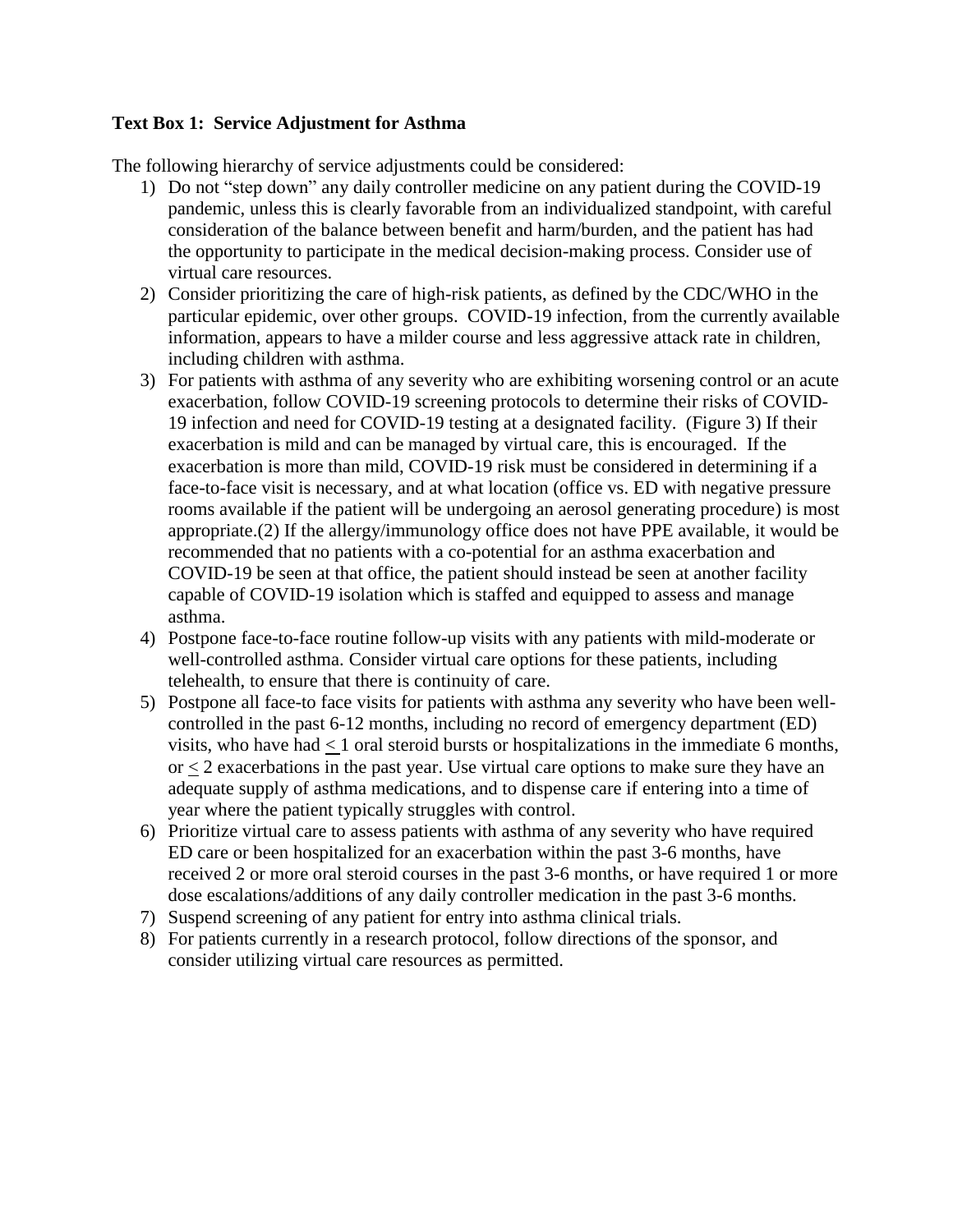## <span id="page-23-0"></span>**Text Box 2: Service Adjustment for Immunotherapy and Biologics**

- 1) For patients with allergic rhinitis, immunotherapy should *not* be initiated, unless there are unusual circumstances, such as a patient with unavoidable exposure to a trigger that has resulted in anaphylaxis or asthma-related hospitalization, where no other alternative is feasible for the short-to-intermediate term.
- 2) While home allergen immunotherapy may be considered within a paradigm of shared decision-making in highly exceptional circumstances, it does represent a departure from general standards of care. However, for patients receiving venom immunotherapy who are clearly informed of risk and benefits and have completed a process of informed consent, have not experienced a prior systemic reaction, do not have comorbidities or medication use that would make anaphylaxis more severe/difficult to treat, are appropriately educated on the process of appropriate storage, handling and administration of allergen immunotherapy, and have self-injectable epinephrine at home, home administration could be a consideration during the pandemic.(47)
- 3) For patients currently receiving inhalant allergen immunotherapy for allergic rhinitis, consider schedule modification (e.g., widening the interval between injections to every 2 weeks for buildup and every 6 weeks for maintenance), or suspending treatment until the pandemic measures have been lifted, with the exception of patients with unavoidable exposure to a trigger that has resulted in anaphylaxis, or hospitalization for asthmarelated consequences where no other alternative is feasible for the short-to-intermediate term.
- 4) There should be no change in service for initiation or build-up venom immunotherapy (VIT) of patients with a history of a systemic reaction to venom, as this is a lifethreatening condition, and this is an essential service. Patients on maintenance VIT can be spaced to every 2-3 months, if they have been on maintenance for at least a year.(58, 59)
- 5) No VIT should be initiated or continued for patients with either large local reactions or a history of an isolated cutaneous systemic reaction.(58, 59)
- 6) Initiation of biologics should be done at home with visiting healthcare services. If this is not available or possible, then in-office initiation can occur, preferably with a maximum of 1-2 visits and then transition to home administration in the overwhelming majority of cases, unless there are unusual circumstances or if this is not feasible.(60) Although omalizumab has been approved in Europe for home administration after uneventful administration of 4 doses in clinic, currently home administration of omalizumab in the US prior would represent a departure from usual care and as such risks and benefits should be clearly discussed and informed consent documented.(44, 45)
- 7) For patients on maintenance dose of biologics, consider converting the patient to a prefilled syringe for potential home administration if this is available (home administration was recently shown to be safe and cost-effective for anti-IL-5 and anti-IgE therapy(60)), versus the risk/benefit of missing one or several doses. However, some patients may need to be seen face-to-face for biologic administration, which underscores the need for resource prioritization as outlined above.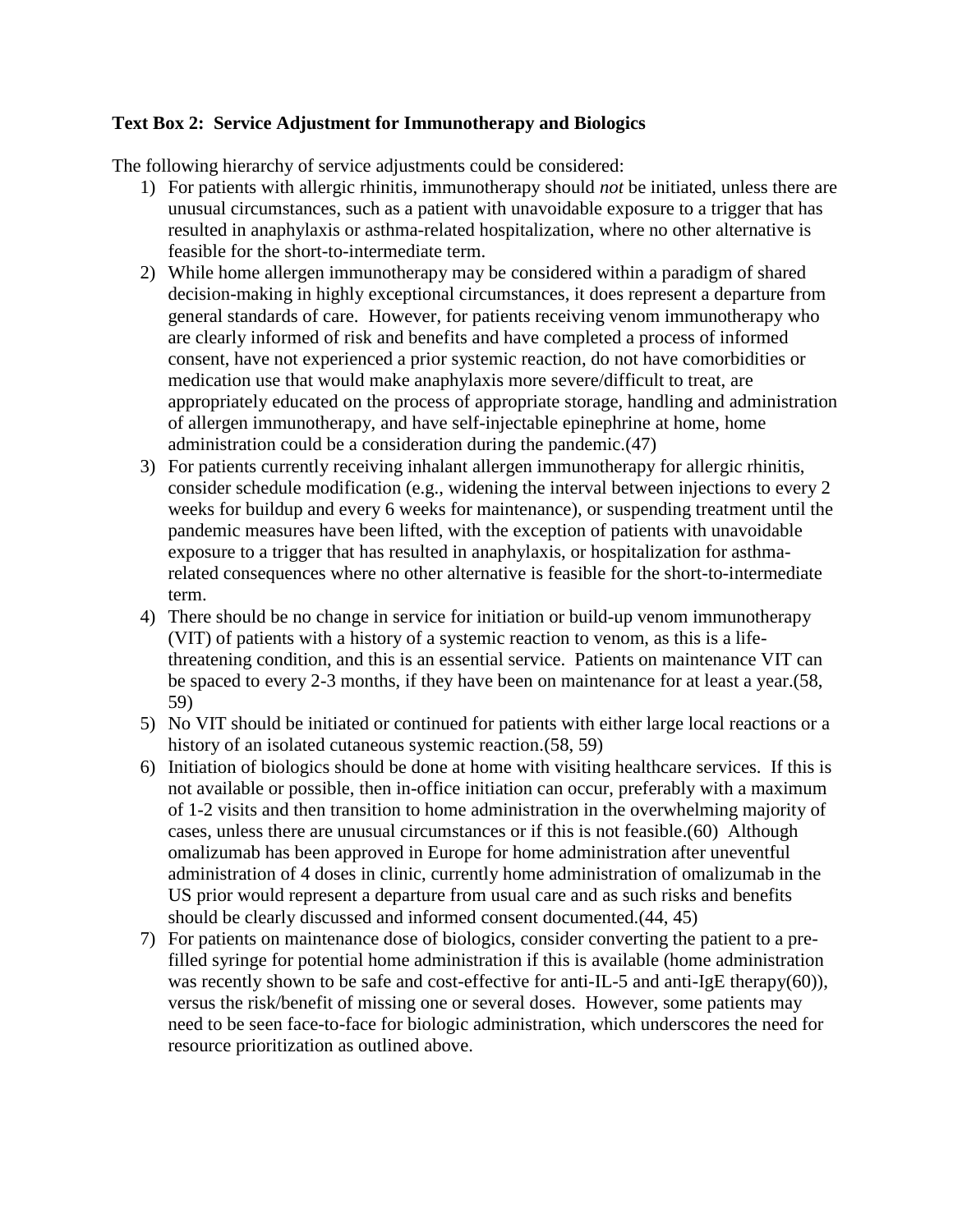# <span id="page-24-0"></span>**Text Box 3: Service Adjustment for Food Allergy, Eosinophilic Esophagitis (EoE), Drug Allergy, and Anaphylaxis**

- 1) Reschedule all food/drug challenges except for the following scenarios:
	- a) Milk, soy, or hydrolysate formula introduction in an infant where there is a critical nutritional need for this to be introduced to provide a caloric source, and there is a history prompting safety concern where this could not be introduced at home. Examples may include a milk or soy FPIES or EoE cases or where either formula is being considered as the alternative source and there is strong parental preference to not change to elemental formula; concern for hydrolysate tolerance in a milk allergic infant; or cases where there is highly suspected milk/soy allergy misdiagnosis that is resulting in such formula being withheld and there is an urgency for directly supervised re-introduction. Elemental formulas could also be empirically considered.
	- b) Other critical essential grain/nutrient in an infant that has either been unnecessarily withheld due to misdiagnosis and there is an urgency for directly supervised reintroduction secondary to nutritional concern.
	- c) Introduction of a common essential nutrient/food in a non-infant with widespread avoidance and there is an urgency for directly supervised re-introduction, such as a Gtube fed child where a change from an elemental to other nutrient based food is necessary due to nutritional concern.
	- d) Critical concern that peanut has been withheld unnecessarily in a high-risk infant for the purposes of early introduction and supervised introduction is needed due to previously identified peanut sensitization.
	- e) Drug allergy patient where there is an urgent or critical need for drug allergy delabeling, challenge, or desensitization.
	- f) Vaccine challenge in any immunocompromised individual.
	- g) This would imply that until pandemic response measures are removed, that the following challenges are considered elective and be deferred (or in in some instances considered for telehealth):
	- All baked milk or egg challenges.
	- Elective early allergen introduction in any non-high-risk infant (consider telehealth).
	- Introduction of peanut, tree nut or seed where the child is sensitized to one of more of these items, but has not ever ingested these previously, and testing was motivated by known/suspected allergy to another tree nut or seed and the item was previously withheld or not introduced. This infers that any challenges to confirm tolerance for cross-reactivity will be deferred in the interim.
	- Reintroduction of non-critical nutrients in children tested for food allergy secondary to eczema, where the food has been avoided for more than 2 years, starting in infancy (consider telehealth).
	- Reintroduction of foods being avoided for EoE (consider telehealth).
	- Routine reintroduction to establish tolerance for outgrown IgE mediated food allergy or FPIES.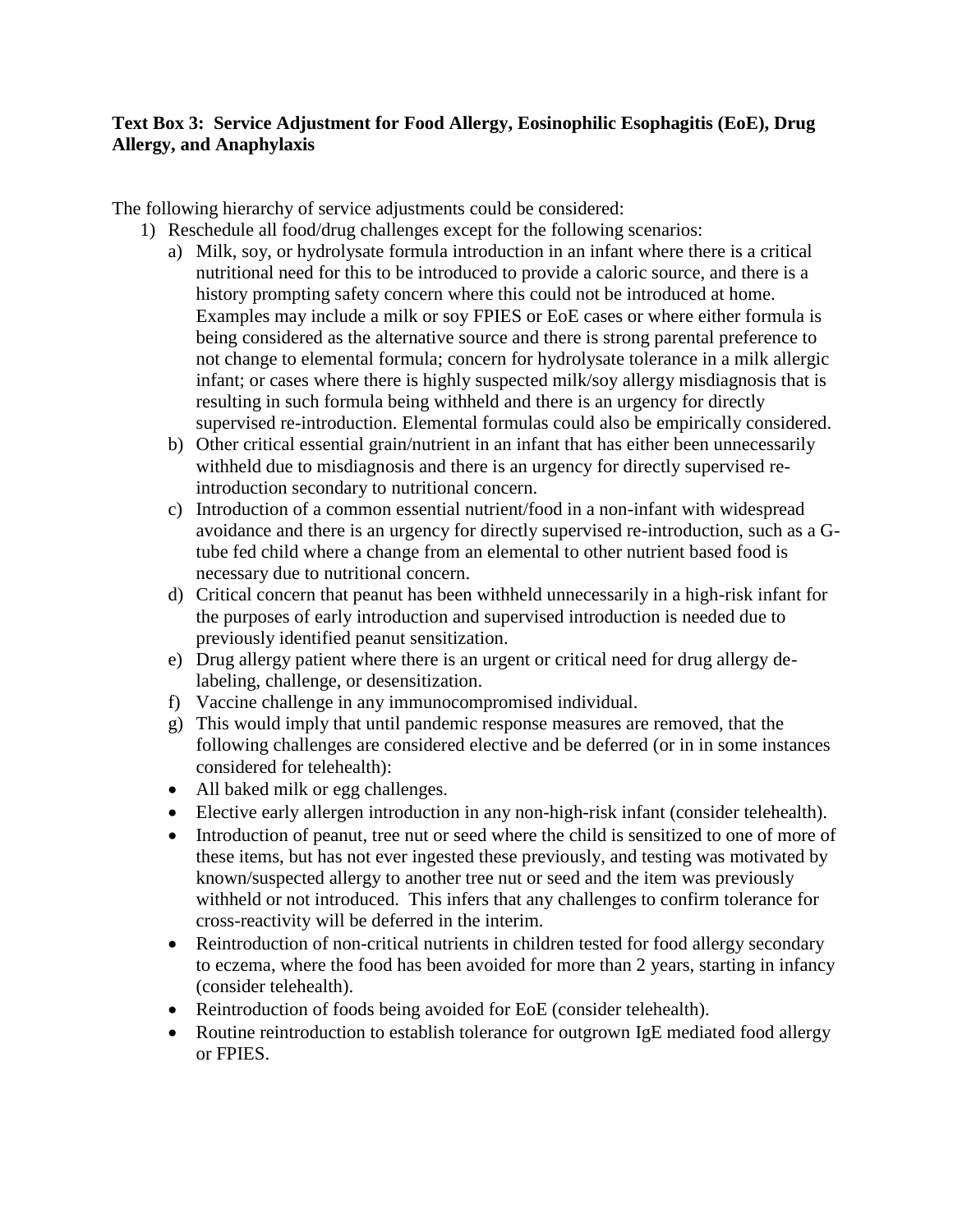- Evaluation of children referred with food sensitization drawn as a panel and/or in the absence of a specific history suggesting symptomatic ingestion, including testing done for the evaluation of atopic dermatitis (consider telehealth).
- Non-emergent drug challenges for the purposes of de-labeling where there is no immediate plan for administration in the next 30 days.
- Vaccine challenges in any immunocompetent individual.
- 2) We recommend suspending the routine advice on allergy action plans to seek emergency care/call 911 after epinephrine use, unless symptoms do not immediately resolve without recurrence after a single dose of epinephrine.(61)
- 3) The following should be strongly considered with regards to routine allergy visits:
	- a) Postpone any return visits where the patient has been seen within the previous 12-18 months and there has been no interim history of reaction or suspicion of new food allergy (consider telehealth).
	- b) Postpone any new patient visit not involving suspected IgE mediated allergy to the common 8 foods plus seed or FPIES, any EoE visits for the purposes of dietary elimination testing (could defer to GI guidance about the need for new or routine endoscopic evaluation of possible EoE, but suggest that this be postponed; consider telehealth).
	- c) Postpone any face-to-face new or return patient visit for suspected allergic proctocolitis (consider telehealth).
	- d) Postpone any new or return drug/vaccine reaction visits or evaluations where readministration is not anticipated in the next 6 months (consider telehealth).
	- e) Postpone any second opinion or transfer of care where the patient has or has had another allergist, or visits from out of region patients (consider telehealth).
	- f) Postpone new onset, non-recurrent idiopathic anaphylaxis evaluations (consider telehealth). Recurrent idiopathic anaphylaxis should be prioritized to telehealth or face-to-face evaluation.
- 4) Defer initiation and updosing of any food immunotherapy treatment. All patients should be held at their current dose until normal services resume.
- 5) Defer new and follow-up evaluations for food allergy, anaphylaxis, or EoE study visits, and discontinuation of all interim research visits (consider telehealth).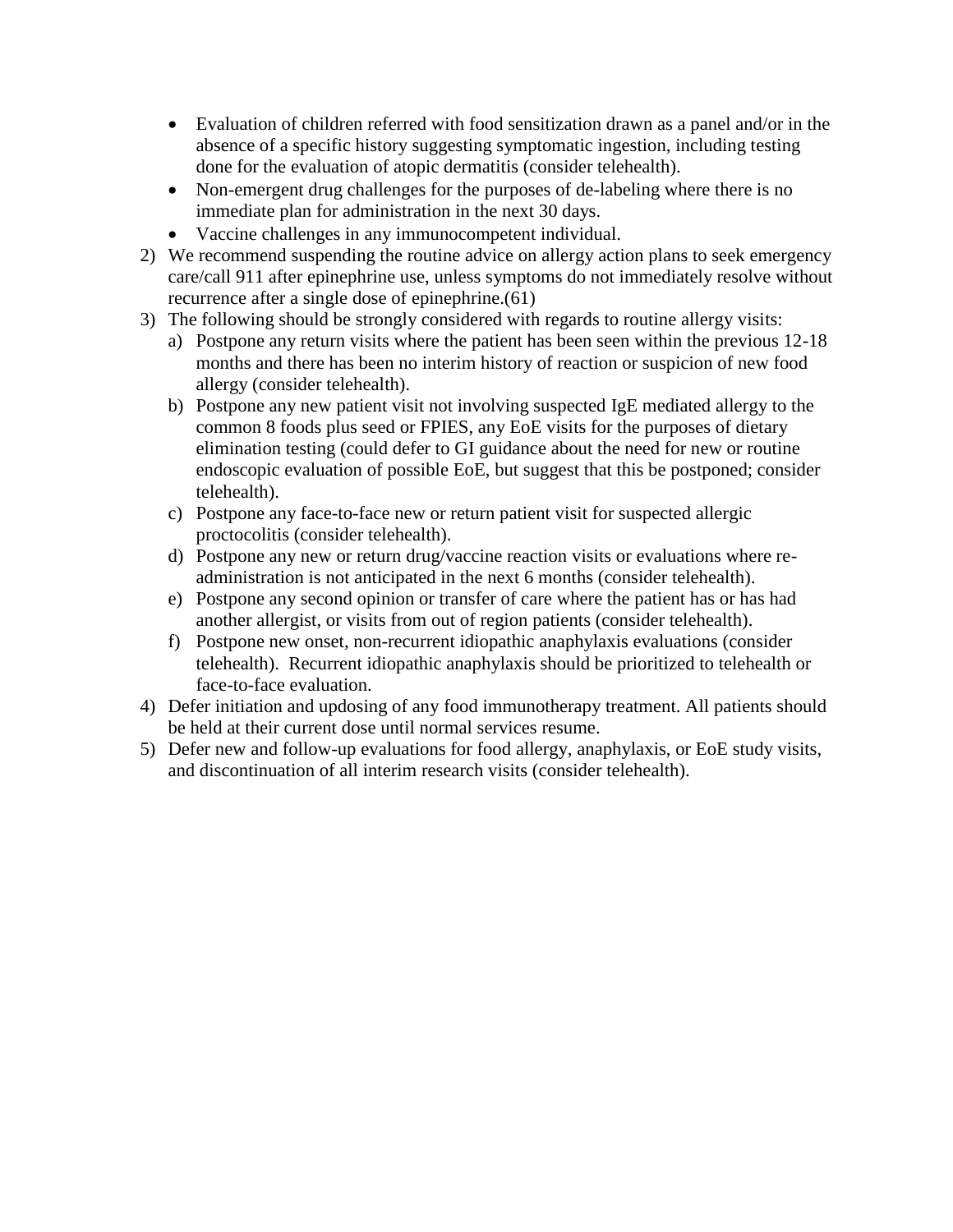## <span id="page-26-0"></span>**Text Box 4: Service Adjustment for Allergic Skin Disorders**

- 1) New patient visits for particularly severe cases or suspected angioedema, in particular events with pharyngeal/laryngeal, abdominal, or genital involvement can be prioritized for face-to-face visits or telehealth. Such patients may need laboratory work-up for hereditary angioedema. Much of the visit could be conducted via virtual care, with orders placed for phlebotomy as appropriate (and available).
- 2) For patients with established hereditary angioedema under good control without any remarkable episodes in the past 6 months, it would be in their best health care interest to be managed by virtual care.
- 3) Visits for new onset of lesser severity of angioedema can be postponed (consider telehealth).
- 4) Visits for new evaluation of chronic urticaria can be postponed, with referring physicians given instructions to start the patient on QD-BID dosing of potent non-sedating antihistamines (e.g., cetirizine, fexofenadine, or loratadine), according to best evidence, pending resolution of the COVID-19 pandemic.(48) Evidence suggests that laboratory testing can be postponed or deferred in most patients with chronic spontaneous urticaria.(62, 63) Patients with refractory urticaria could be considered for telehealth or a face-to-face visit to recommend further evaluation and management including initiation of omalizumab in properly selected patients.(49)
- 5) Face-to-face visits for ongoing evaluation of established chronic urticaria can be deferred, in particular if this condition has been well controlled in the past 6 months, and issues or medication adjustments handled through phone triage or telehealth.
- 6) For new evaluation of atopic dermatitis, severity of the illness as assessed by the referring physician should be strongly considered. Visits for mild atopic dermatitis evaluation may be deferred and the patient managed with topical corticosteroids under the direction of the referring provider. A recommendation to escalate potency within a certain range of topical corticosteroids can be provided. For moderate atopic dermatitis, consider telehealth evaluation. For severe disease, in particular in an infant, or in a patient with extensive body surface area involvement and a history of superinfection, face-to-face visits may be necessary and should receive priority over any other patient with atopic dermatitis. For return patient visits for atopic dermatitis, the same general principles apply, with extended consideration for the use of telehealth in the more severe patients who have demonstrated improvement in lieu of face-to-face visits.
- 7) In the context of atopic dermatitis without a history of acute food reaction, food allergy screening should be deferred. No skin or serologic allergy testing evaluation without a discernable, probable food trigger is advised given this is low yield, and represents a poor prioritization of services.(64-68)
- *8)* Initiation of biologic therapy for atopic dermatitis should be weighed very carefully, but remains a viable option as this is administered at home, and requires limited face-to-face supervision. This can be managed via visiting nurse services or via phone triage.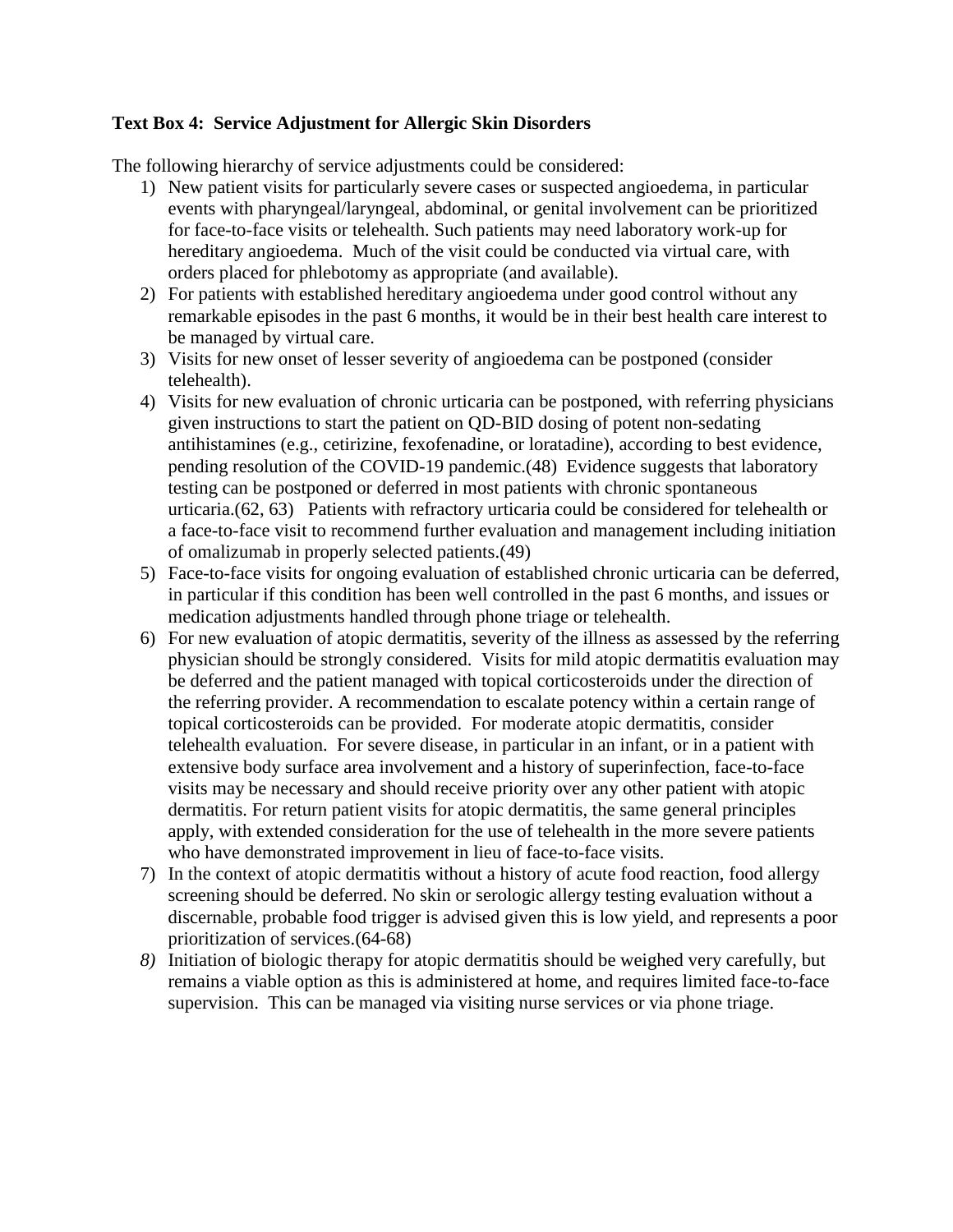## <span id="page-27-0"></span>**Text Box 5: Service Adjustment for Immunodeficiency**

- 1) Patients with a known exposure, as well as acutely ill patients with primary immunodeficiency with or without a history of a known exposure must be investigated for SARS-Cov-2. It is particularly important for patients known to have T cell immunodeficiency, athymia, or SCID, to seek medical care immediately upon presentation of symptoms (fever, cough)
- 2) Monitoring for infections other than SARS-CoV-2 is required. Immunodeficiency patients may have a myriad of infections other than SARS-CoV-2 (such as liver abscesses, osteomyelitis, meningitis, bacteremia, PJP, and all of these would require faceto-face evaluation if suspected). Patients with bronchiectasis in particular may need close monitoring, given infectious issues at baseline related to this which may place such individuals at risk. Patients with central lines and/or neutropenia will still require blood cultures and antibiotics if they become ill (depending on their clinical scenario).
- 3) New cases of suspected SCID or other T-cell deficiencies should continue to be seen and assessed as would occur under normal service operations. Such patients should be brought back to a clean room immediately upon arrival to the clinic/office. It may be reasonable to initially evaluate consultations for abnormalities on newborn screening by telehealth.
- 4) Radiographic service access may be needed to help distinguish between COVID-19 and what could be a lobar or otherwise complicated pneumonia (bacterial).
- 5) If a patient has not already transitioned immunoglobulin replacement therapy to home services (IV/SC), they will still need to come into their infusion centers. Plans must be made to ensure that home immunoglobulin replacement services continue, as this is an urgent therapy. It is unlikely any current immunoglobulin supply has SARS-CoV-2 antibody protection or is contaminated with the virus. Given that this is a donordependent therapy, this could affect future supplies. Patient may wish to consider transitioning to home immunoglobulin replacement (IV/SC).
- 6) Autoimmune phenomena must be tended to promptly. Concern for autoimmune cytopenias or enteropathy need prompt evaluation, treatment, and monitoring.
- 7) For those patients receiving various immunosuppressive agents that require therapeutic drug level monitoring phlebotomy services must be accessible to monitor for toxicities. This is critical for autoimmune and transplant (BMT/solid organ) patients.
- 8) Patients who are also being treated for malignancy should continue receiving chemotherapy.
- 9) Telehealth should be considered for routine/annual follow-up, and in many cases it may be reasonable to defer routine monitoring labs, imaging, and PFTs for several months.
- 10) Telehealth may be considered for acute visits for possible infections that are low acuity, (i.e., otitis media, sinusitis, superficial skin infections).
- 11) Telehealth may be considered for initial consultations of patients referred for possible immunodeficiency; however, in some circumstances face-to-face evaluations and access to ancillary laboratory services may be needed.
- 12)Clinicians should review routine self-care exam measures with patients, such as palpation of lymph nodes, joints, and cavities that in some conditions may be prone to abscess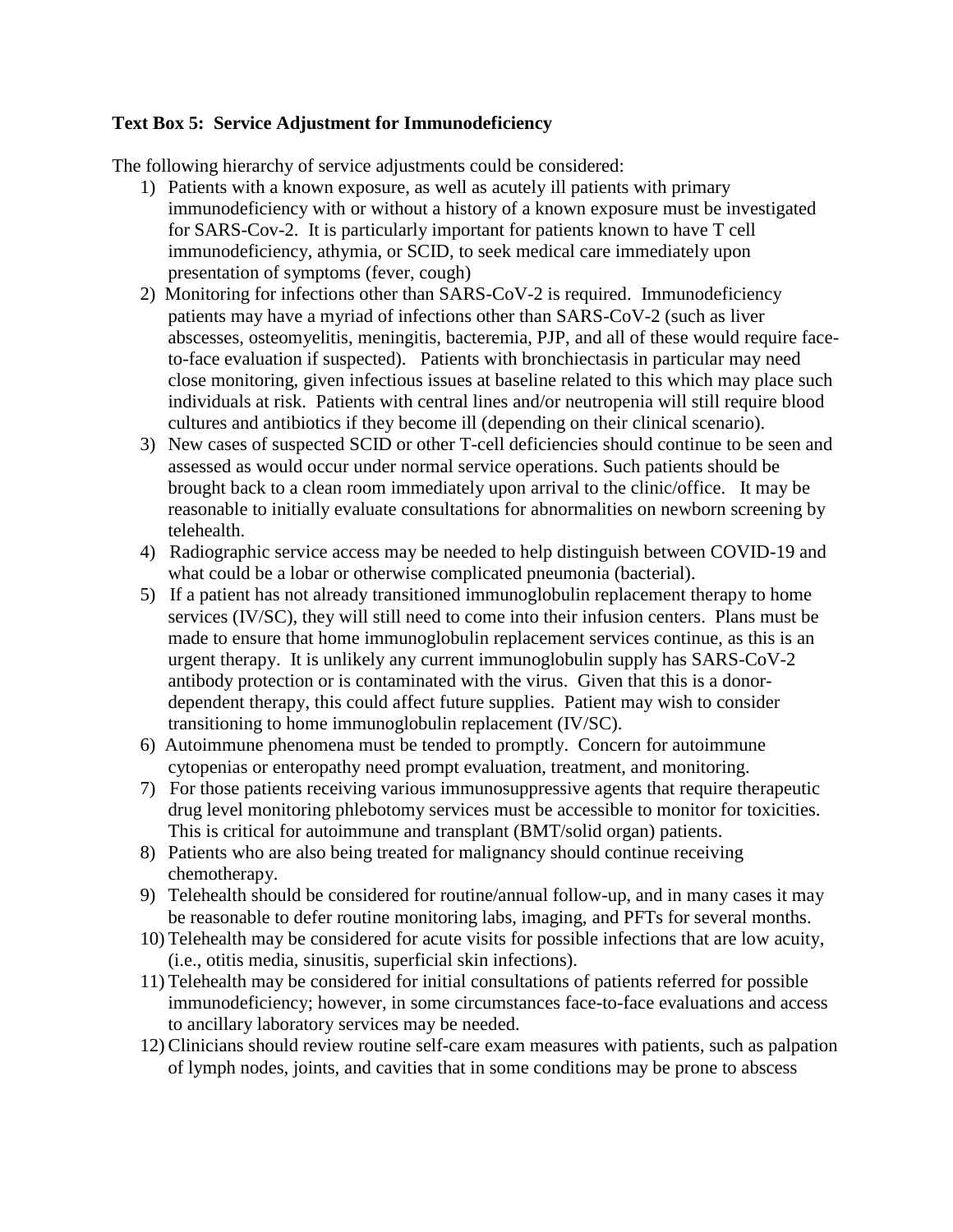development, and recommend a frequency to patients within which these should be performed.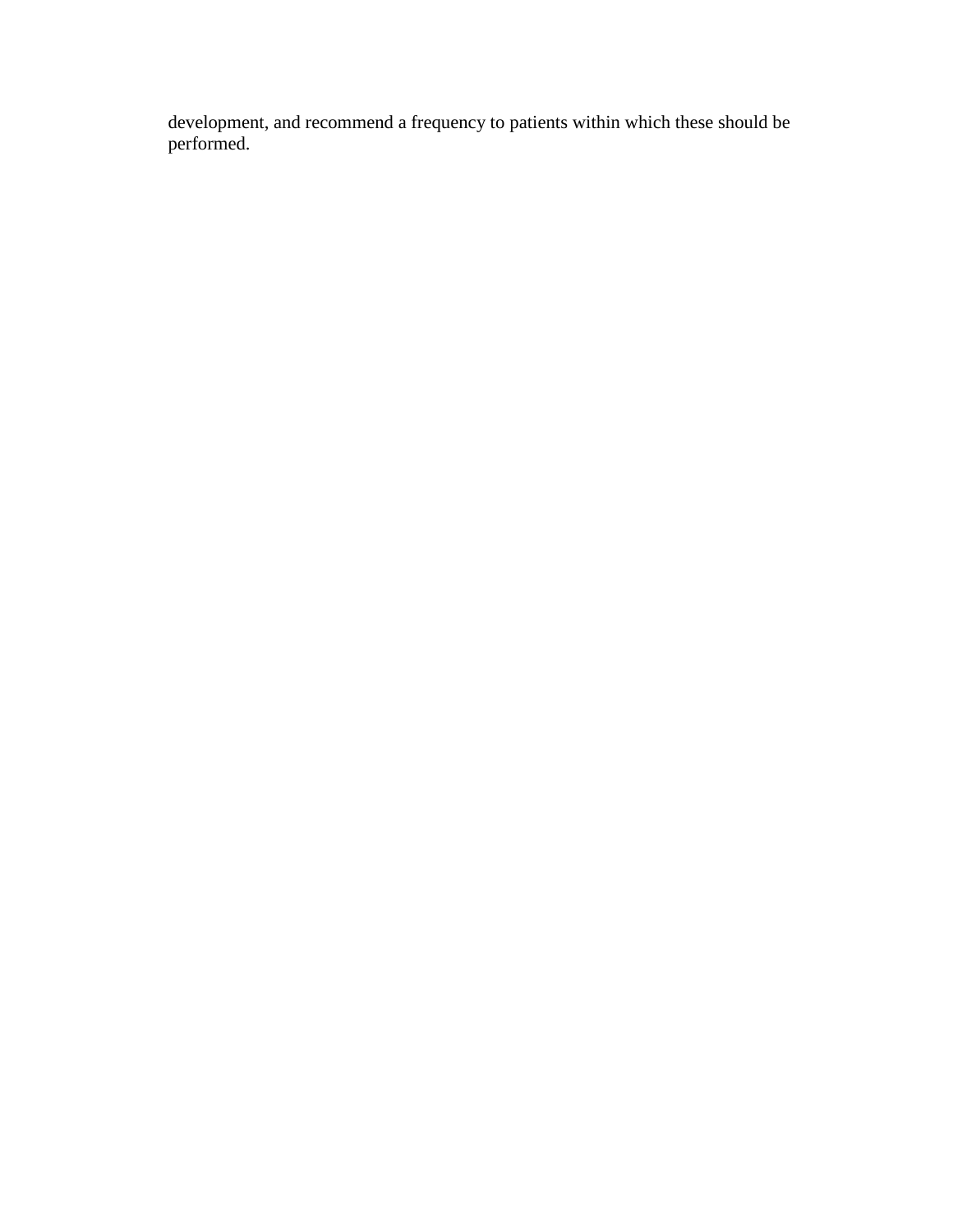# <span id="page-29-0"></span>**Text Box e1. Personal Protective Measures Against Pandemic Infection(2)**

- Hand washing with soap and water for at least 20 seconds
- Use of an alcohol-based hand sanitizer that contains at least 60% alcohol if soap and water are not available
- Use tissues to cover coughs and sneezes then discard in the trash, and cough/sneeze into the crook of your elbow
- Clean / disinfect frequently touched objects and surfaces
- If you are sick, stay home
- Consider social distancing (the CDC defines this as remaining out of congregate settings, avoiding mass gatherings, and maintaining distance (approximately 6 feet or 2 meters) from others when possible) and reduction of non-household contacts to a minimum (e.g., no hand shaking, kissing, or other cordial contact)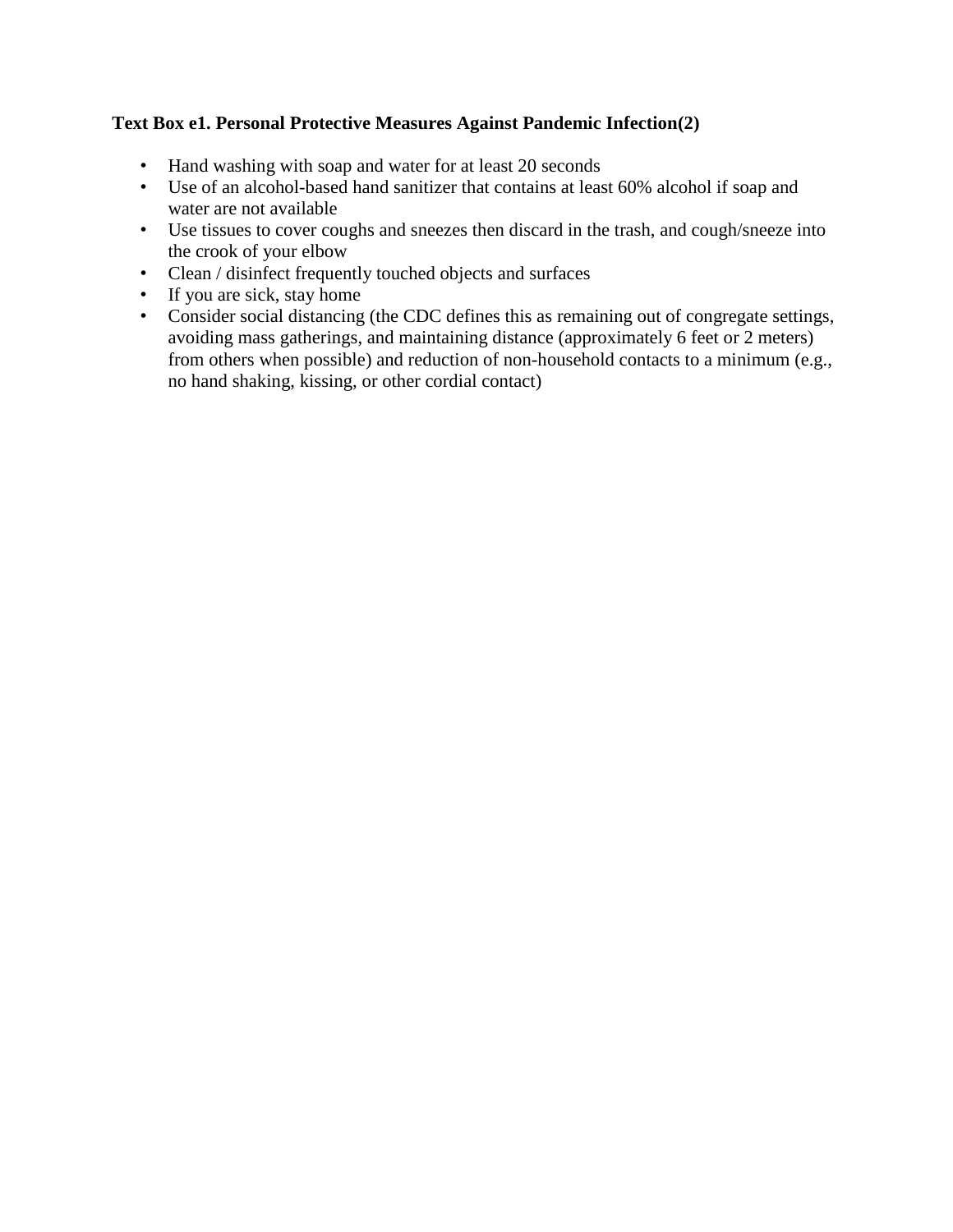# <span id="page-30-0"></span>**Text Box e2: COVID-19 FAQ's**

## **What is COVID-19?**

COVID-19 is a new form of coronavirus first identified in December 2019. Coronaviruses in general are not new and are a common cause of colds and upper respiratory infections. We don't yet know why this new form, COVID-19, is more severe.

## **How is COVID-19 spread?**

COVID-19 is thought to spread mainly person-to-person, through respiratory droplets in coughs or sneezes. It can live on surfaces as well through these droplets.

## **What is the time period when COVID-19 can spread?**

Unfortunately, people can spread infection to others before symptoms first appear. It can then be spread for up to 14 days after symptom onset (possibly longer).

# **What are the symptoms of COVID-19?**

The majority of people experience mild illness but severe illness and death can occur. Fever, cough and shortness of breath are the most common symptoms.

## **How is COVID-19 treated?**

There are no current vaccines, or anti-viral treatments to use when someone is acutely infected. Treatment relies on supportive care to treat symptoms when they occur.

# **When should I seek emergency care?**

Seek immediate medical attention if you have difficulty breathing, persistent chest pain or pressure, sudden confusion or inability to stay awake. These are not the only reasons someone may need emergency care – call your doctor for other concerns. Call any emergency department or medical provider BEFORE arrival to allow them to put precautions in place.

## **Can I get tested for COVID-19 at your office?**

The indications for testing as well as availability for testing are constantly changing. Please refer to our website for current information or call our office with any questions.

### **When should I cancel my regularly scheduled allergy appointment?**

Some non-urgent visits will likely be cancelled for you. If your visit hasn't been canceled, please call to discuss any specific concerns prior to arrival, especially if you have had recent travel to high risk countries or contact with anyone with known/suspected COVID-19. Also call before arrival if you have had fever/cough in the past two weeks.

### **Is it safe to come to your office?**

We are taking all recommended precautions to prevent spread of COVID-19, including reassessing what care must be done in a face-to-face manner, screening all patients and accompanying family members, regularly disinfecting exam rooms and public areas, and staying up to date with current recommendations from the local Department of Public Health.

### **I'm getting allergy shots – what should I do?**

Please refer to our website for up-to-date information. We may need to change the way we administer allergy shots and will notify patients as soon as possible of any changes. Unless you hear differently, please continue your current schedule. However, for some patients, this may be held for the time being, and doses missed.

### **Will your office be closing?**

We may need to adjust the number of appointments or types of visits depending upon future spread of COVID-19. Please refer to our website for the most up to date information.

**What if I have asthma? How will COVID-19 affect me?**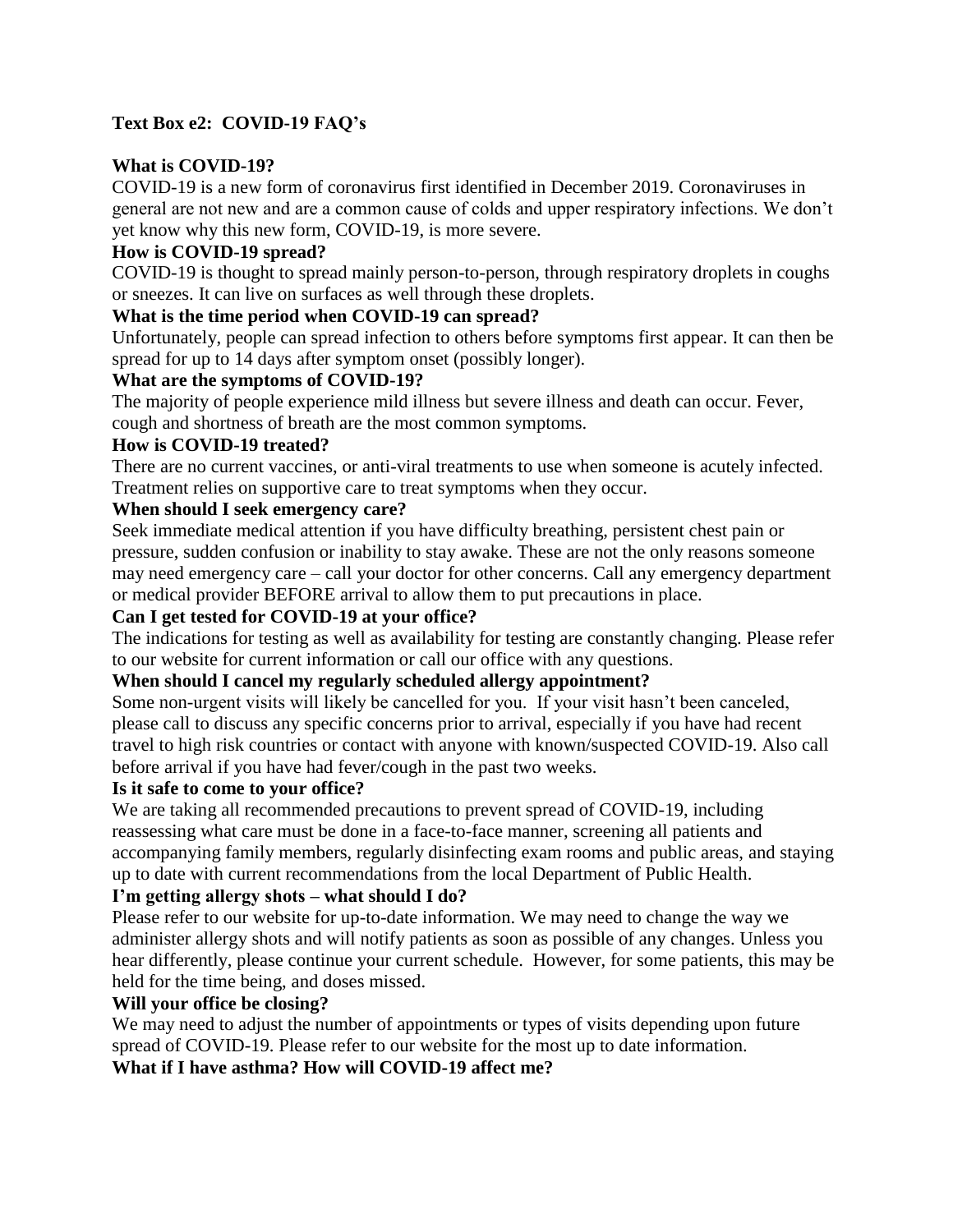We don't have a lot of information regarding risk of asthma exacerbation with COVID-19. For now, we recommend continuing all currently prescribed daily asthma medications, calling our office if you have had frequent symptoms or needed your rescue inhaler more often, and starting your asthma treatment plan as soon as possible if symptoms occur.

# **Are steroids harmful if someone has COVID-19?**

It does not appear that inhaled steroids or short courses of oral steroids are harmful for treatment of asthma. Risk of stopping regular use of inhaled steroids include a loss of asthma control and possible need for treatment with oral steroids. Please do not stop any medications without discussing with your doctor.

# **I have an immune deficiency – what precautions should I take?**

Please contact your doctor directly to discuss any necessary precautions. There are a wide range of immune deficiencies that may have different risk. All general precautions should be followed as outlined above.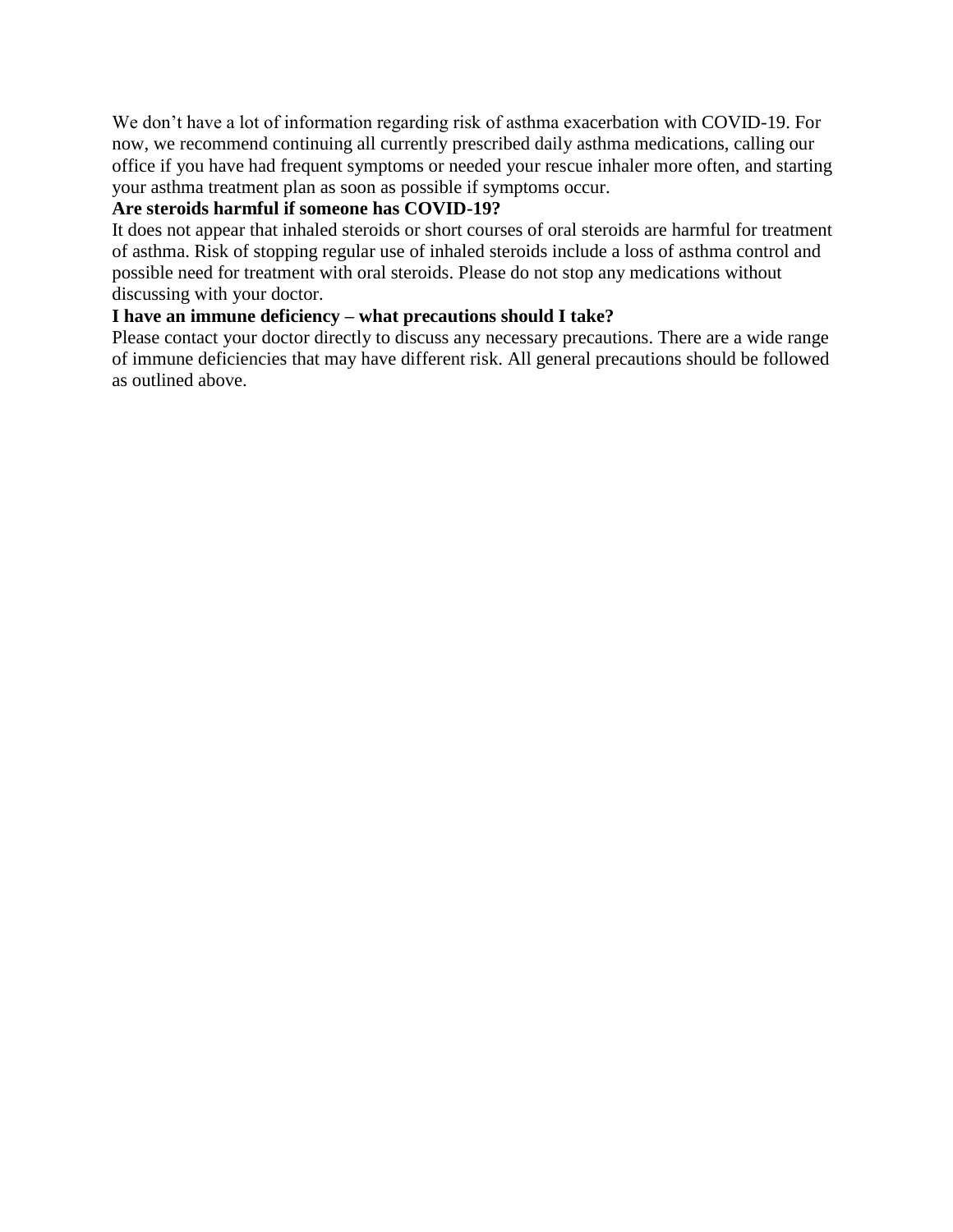#### <span id="page-32-0"></span>**e-supplement 1**

BIOLOGY, EPIDEMIOLOGY, CLINICAL PRESENTATION, AND MANAGEMENT The biology of SARS-CoV-2 is of interest as it uses densely glycosylated spike (S) protein to enter host cells and bind to the angiotensin-converting enzyme 2 (ACE2) receptor (expressed in type II alveolar cells), similar to the 2003 coronavirus that caused severe acute respiratory syndrome (SARS-CoV). Preliminary data suggests the coronavirus may have originated in bats and undergone recombination in the pangolin (a scaly anteater), an endangered and commonly trafficked mammal.(1) But in contrast to epidemic 2003 SARS which spread to more than two dozen countries before it was contained, global spread has been more dramatic with SARS-Cov-2. During November 2002 – July 2003, a total of 8,090 probable SARS cases were reported to the WHO with only 8 US cases having laboratory evidence of SARS-CoV.(1, 56) Similarly, while the Middle East Respiratory Syndrome (MERS) coronavirus (MERS-CoV) first reported in Saudi Arabia in 2012 was associated with a high mortality rate, only 2 cases in the United States ever tested positive.(57) However, SARS-CoV-2 has proven more infectious and elusive than its cousins SARS-CoV-1 and MERS-CoV, with 2,952 COVID-19 cases and 57 deaths occurring in in the United States alone, as of March 15, 2020. In Canada, there were 250 confirmed cases and 1 death as of March 15, 2020.(2) As of this date there have been 156,400 confirmed COVID-19 cases with 5,833 deaths worldwide, though variations in testing availability may suggest this is a potential underestimation of the true caseload. On a positive note, however, there are currently 73,968 total recovered cases reported worldwide as of March 15, 2020.(37) These numbers are expected to rise.

While the incubation period of SARS-CoV-2 was initially reported at 1 to 14 days with a median of 5 to 6 days, it may be as long as 24 days.(1, 5) The virus is spread by large droplets, but also possibly stool and blood.(1) Of note, healthcare transmission is high, with one study indicating 41% of 138 cases to be presumptively healthcare acquired.(39) Clinical presentation involves fever (77%-98% of patients), dry cough (46%-82% of patients), shortness of breath (3-31%), and fatigue or myalgia (11%-52%). Symptoms may also include headache, sore throat, abdominal pain, and diarrhea.(1, 2) Laboratory features include lymphopenia (70%) and eosinopenia (52.9%), and imaging often reveals bilateral patchy infiltrates on chest x-ray and ground-glass opacities on chest CT.(1, 31) **Certain upper respiratory symptoms overlap with allergic rhinitis and influenza in the early stages, which only later progresses to more clearly defined COVID-19 symptoms, a point that the practicing allergist/immunologist should keep in mind.**

The overall case fatality rate (CFR) has been estimated around 2.3%, but is highly variable and may be as high as 8 to 15% in higher risk populations.(1, 6) For example, in a recent report of 72,314 COVID-19 cases in China, no deaths occurred in children younger than 9 years of age, but the CFR for patients 70 to 79 years was 8.0%. The age-adjusted CFR was highest in patients 80 years and older (14.8%). In patients with critical illnesses the CFR was 49.0%. Pre-existing conditions also increase risk, with a CFR of 10.5% for cardiovascular disease, 7.3% for diabetes, 6.3% for chronic respiratory disease, 6.0% for hypertension, and 5.6% for cancer.(6) Data from Korea are similar.(12) Healthcare workers are not immune, as 3.8% of cases occurred in healthcare workers. However, of 1,716 COVID-19 infections in healthcare workers, though 14.8% were classified as severe, only 5 deaths were reported (CFR 0.3%). There is some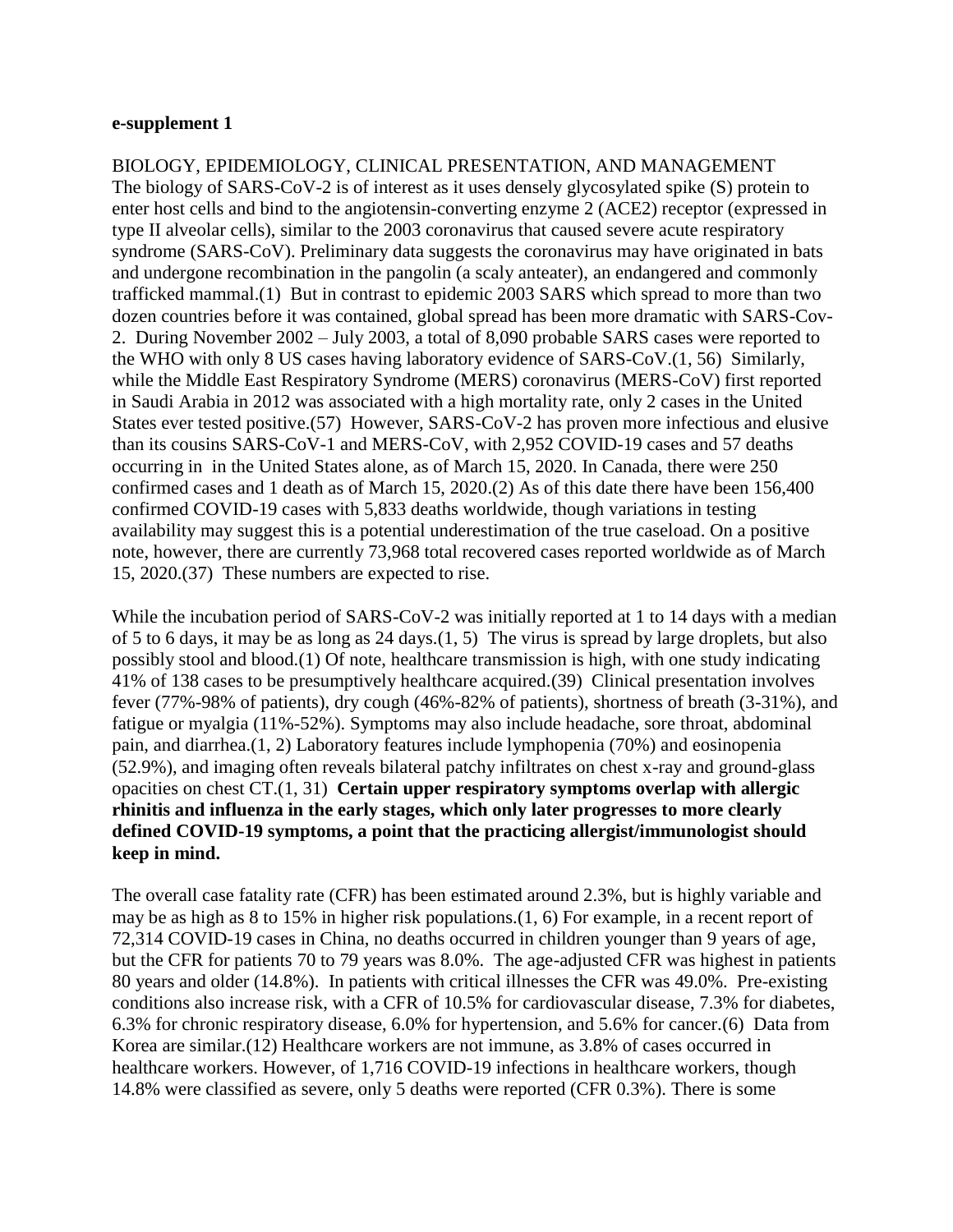speculation that insufficient access to testing and intensive care services (secondary to equipment and space shortages) may contribute to some of the fatality rate variation. Again, it should be emphasized that data reporting and event rates are very fluid and rapidly changing.

There have been limitations to timely and accurate testing for COVID-19 at the onset of this pandemic. It is important to note that as access to accurate and timely testing becomes more widely available, a larger number of patients will be identified, including those with mild and asymptomatic disease, thereby potentially causing the calculated CFR to fall. Prior to and initially after the declaration of a pandemic, barriers included recommendations by the World Health Organization (WHO) and national and regional public health agencies to limit testing based on a combination of travel and exposure history together with symptoms, though these recommendations have markedly evolved to become sufficiently inclusive as the pandemic spread has become more rapid. Additionally, current testing requires a laborious and timeconsuming process available only in specialized laboratories, utilizing multiple steps and with limitations that inherently slow the process and increase the risk for errors. Access to rapidly deployed field test kit available at the point-of-care, currently in development, will significantly improve public health efforts to contain the virus and limit its spread.

Management of COVID-19 is currently limited primarily to supportive care. Antiviral agents with effectiveness against SARS-CoV-2 are not yet known, though the nucleoside prodrug remdesivir is under investigation, in addition to other agents including lopinavir, ritonavir, and favilavir, and both chloroquine and hydroxychloroquine.(1)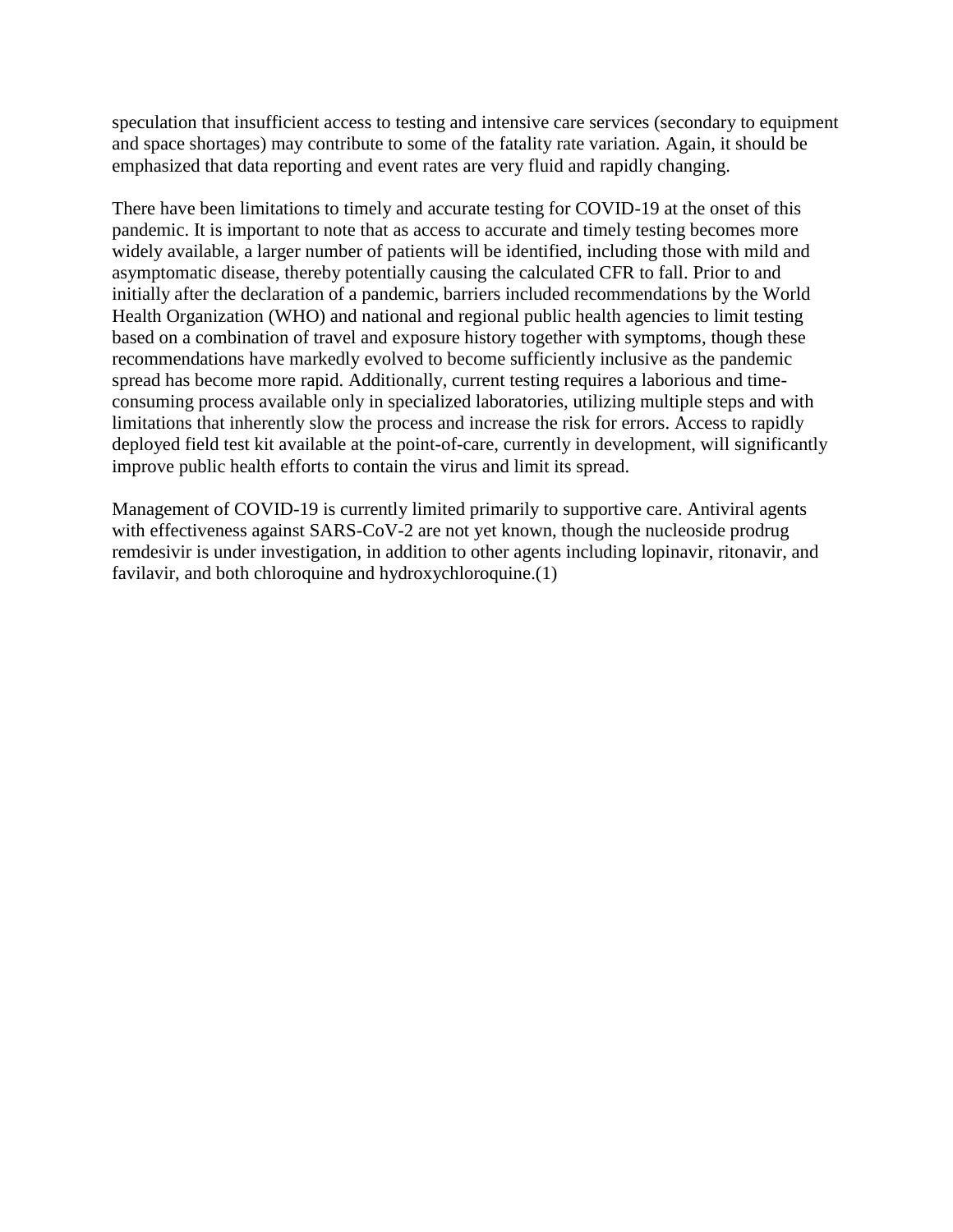#### <span id="page-34-0"></span>**e-supplement 2**

#### **Telehealth – Expanding Services During the Pandemic**

Telehealth can be central in delivering allergy services within a risk stratified context of the SARS-CoV-2 pandemic. The ability to integrate telecommunications, information systems, and patient care has been in place for over four decades and has been gaining traction across medical specialties, even before the emergence of COVID-19.(10, 11) Both the American Academy of Allergy, Asthma, and Immunology (AAAAI) American College of Allergy, and the Asthma, and Immunology (ACAAI) have been strong advocates to advance telehealth to allow allergy/immunology services to expand and most directly serve patients where they are needed.(10, 16) An excellent example of telehealth in practice is its use in penicillin allergy delabeling.(17, 18). Telehealth services has also been shown to be a viable alternative option to face-to-face visits for the management of patients with a variety of conditions in the spectrum of allergic/immunologic disorders, including asthma.(22)

Providers who wish to limit their exposure to infected patients may choose to see patients from their home. To do this, patients would go to the allergist's office where they could be seen by the allergist using facilitated telehealth. This type of facilitated visit should be done using 2-way video using a HIPAA-compliant platform. (25) To perform a physical exam, which is only required for an initial visit, digital exam equipment including a stethoscope and hi-resolution camera with an otoscope adaptor would be required. (26) Established patients do not require a physical exam unless medically necessary, so if the practice were limited to such patients, it is not necessary to acquire digital exam equipment. With appropriate training, a nurse in the allergist's office could serve as the tele-facilitator. If other providers are present in the office during the visit, procedures such as skin testing could be performed. This type of visit limits the provider's exposure to infectious diseases; however, it does not reduce the patient's exposure.

To reduce patient exposure, established patients could be seen from their home. (27) This can be done if the visit is performed either with a 2-way video connection or by telephone. Since 2018, Medicare has paid for virtual visits with patients who have an established relationship with a physician provided that the communication is 1) not related to a medical visit within the previous 7 days and 2) does not lead to a medical visit within the next 24 hours. (28) One requirement is that the patient must verbally consent to virtual check-ins in advance and the consent must be documented in the medical record prior to the patient using the service. Billing for these virtual check-ins is specific to the technology used such as telephone (HCPCS code G2012 or CPT codes 99441-99433) or by video (HCPCS code G2010). Another option is to charge patients a flat fee for service (typically \$49.95 for general services and \$79.95 for specialty services) to use direct to consumer telehealth from their home. This avoids the need to meet requirements set out in the CPT codes but is not reimbursable by health plans.

Medicare also pays for patients to communicate with their doctors without going to the doctor's office using online patient portals. These types of individual communications, like the virtual check ins, must be initiated by the patient; however, practitioners may educate beneficiaries on the availability of this kind of service prior to patient initiation. The communications can occur over a 7-day period. The services may be billed using CPT codes 99421-99423 and HCPCS codes G2061-G206, as applicable.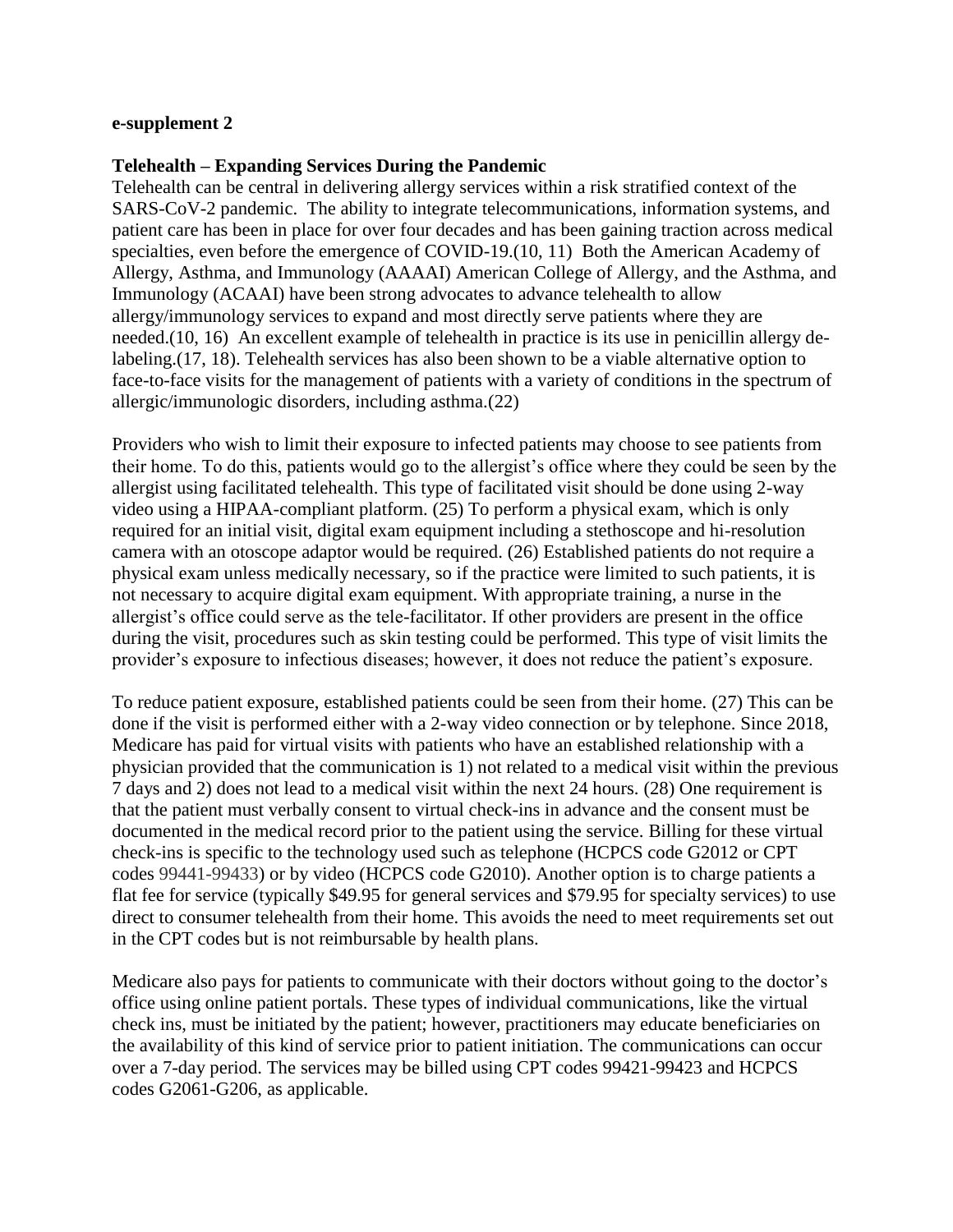One advantage of setting up a telehealth service during COVID-19 is that it can establish the infrastructure for an ongoing telehealth service after the current situation is over. telehealth has been shown to be effective for managing patients with chronic conditions (29) and it is as effective for managing asthma as in-person visits. (22) While there is nothing good about a pandemic with COVID-19, it can be seen as an opportunity to introduce telehealth into an allergy practice.

In the setting of a US national emergency, US Congressional and Executive Branch actions are expected expand telehealth services provided by healthcare providers during the emergency.(19) Specifically it is expected that the US Department of Health and Human Services (HHS) will waive or modify telehealth Medicare requirements, which in practice could greatly expand telehealth services by allowing practice across state lines via relaxing the originating site requirement. Additional expansions are planned to allow provision of a follow-up visit by phone with audio-visual interaction, such as through an iPhone or android platform. This expanded telehealth coding may be limited to established patients and still require necessary documentation to support he evaluation and management (E/M) code along with a telehealth place of service (POS) code, and a potential modifier if required by a commercial payer.(19, 20) Specific details of expected changes are evolving.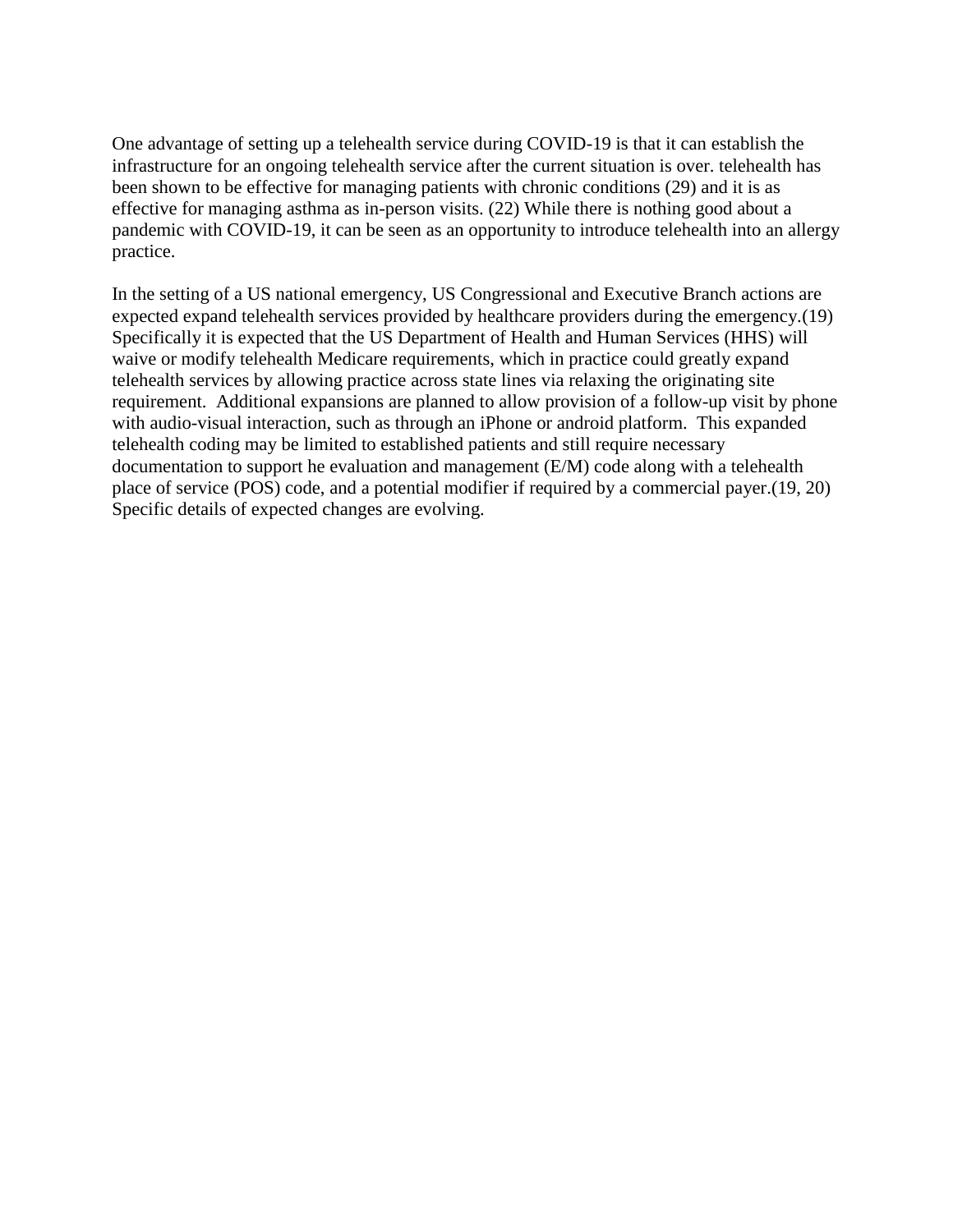#### <span id="page-36-0"></span>**e-supplement 3**

#### **Shared Decision-Making**

Shared decision-making is a preferred alternative to physician-informed, physician-directed paternalistic decision-making. This is a valued approach where there are preference-sensitive care options, defined as conditions with multiple treatment options having significant tradeoffs and varying potential outcomes, with decisions reflective of personal values and preferences.(69)

The emergence of the COVID-19 pandemic creates unique challenges to SDM, because societal interests may play a larger role in the doctor-patient interaction than in a non-pandemic setting. Infection control becomes critical to patients and clinicians alike, but face-to-face visits will have larger implications beyond the clinic that may not be appreciated in the moment. However, SDM can direct decision-making and choices to seek face-to-face vs telehealth encounters, particularly prior to escalation to a "red zone" threat level (Figure 2). However, even in a "red zone" threat level SDM will likely continue to play a role, although this will be significantly limited– for example in decisions whether or not to postpone a course of aeroallergen immunotherapy or simply mark the course completed after three years of therapy. However, it must be acknowledged that in the setting of a pandemic national emergency, when faced with restrictions on ambulatory services, the clinician and patient will each have more limited access to resources that would be more available in non-emergent settings, and some decisions will be made on their behalf. What may be more challenging than limiting healthcare access in non-urgent situations is directing a patient with conditional health risk which exceeds the risk of contracting COVID-19 to break social distancing and seek face-to-face care. Here, the clinician must take the time clearly explain facts and the options, along with their outcomes.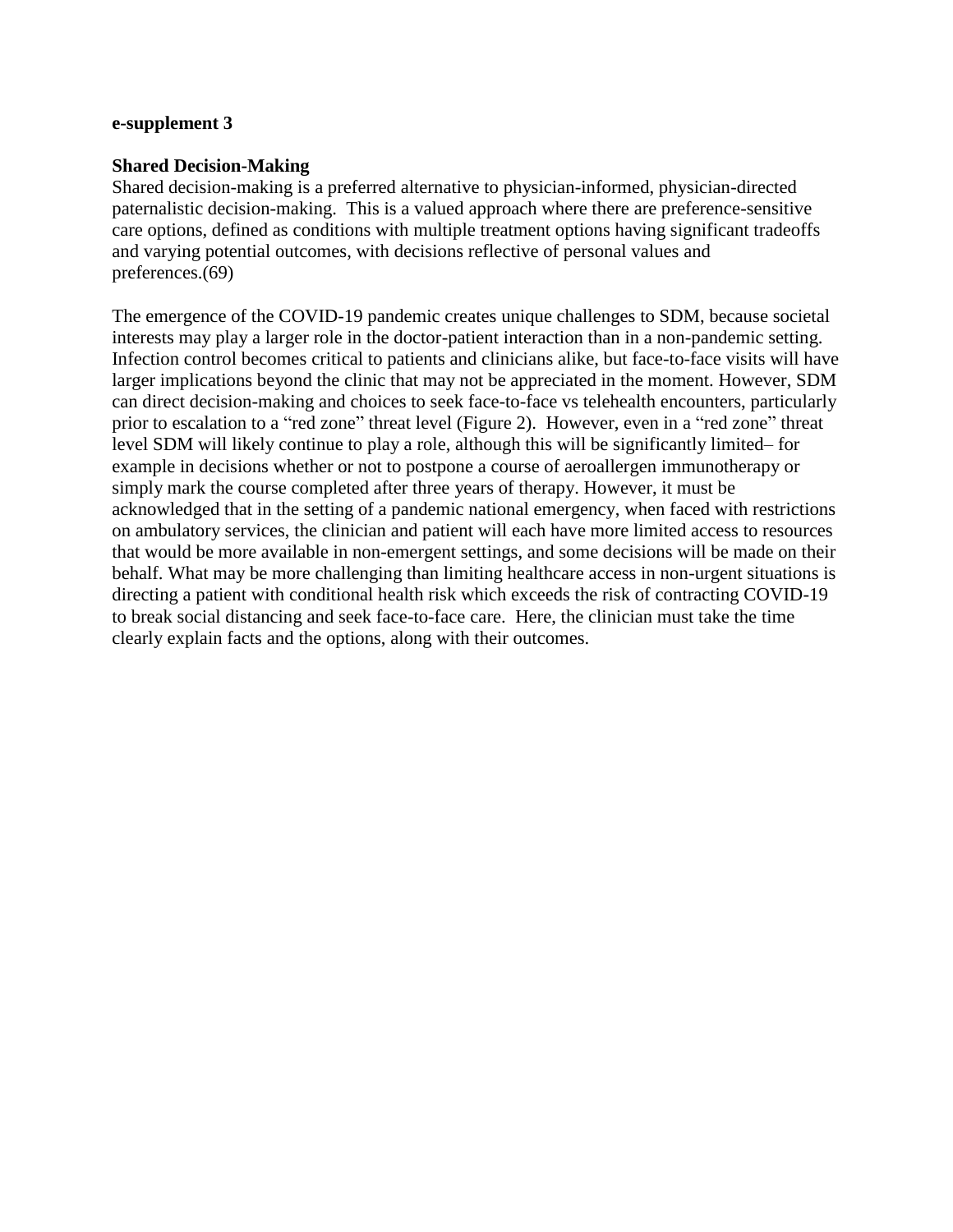#### <span id="page-37-0"></span>**e-supplement 4**

#### **Communication with Patients**

The current COVID-19 pandemic has served to illuminate the best and worst impacts of living in our digital age. Information regarding this pandemic is being updated continuously across all platforms, including misinformation, incomplete information taken out of context, pseudoscientific promises of miracle 'cures', and proliferation of anecdotal reports. During such times, patients need sources of information that they can trust. Allergists/immunologists should respond to this need by extending the long-standing trust developed through years of face-to-face encounters to online resources.

There are three main areas where allergists/immunologists should provide information and communication with their patients online: general updates, office specific changes to normal practice, and social media. Allergists/immunologists should discuss the need to rapidly update their existing website and social media channels with the personnel involved in day-to-day operations of these resources. Discussion topics should include current capabilities for updating information, decisions regarding the creation of new content and curation of existing content, and strategy regarding topics to address. Mailing letters to patients may be the preferred method of communication for some, but this does not allow for dissemination of rapidly changing updates and critical information.

Allergists/immunologists should post information on their website and social media channels regarding frequently asked questions surrounding COVID-19, see text box e2 for an example template to consider. It is imperative that this messaging echoes the recommendations of vetted public health authorities such as the CDC or WHO. Patients will need to understand infection transmission (including incubation period for exposure and acute illness), symptoms, risk for specific populations, and why public health measures such as social distancing are important. Practices can either link to readily available resources on the CDC website or create their own content through infographics, blog posts, or new content on their website. Allergists/immunologists have a responsibility to offer evidence-based information and where evidence is lacking, use vetted resources to support opinions or discuss areas lacking in current understanding. However, it is of the utmost importance for each clinician to remember our clinical "lane" with respect to what we do and do not care for, so that we limit potential misinformation or information that may conflict with that of another clinician who is more responsible for particular care for that individual.

In addition to posting general information regarding COVID-19, allergists/immunologists should use online resources to provide information surrounding any changes to their practice setting. If done properly, this can serve as a portal for sharing timely information to large numbers of patients and reduce burden on practice resources, such as telephone calls. Information should be regularly updated and include current restrictions in regard to screening questions and emphasize that all patients should call prior to arrival if they have had travel to any countries currently listed as high risk or contact with someone who has known or suspected COVID-19 infection in the last 14 days, as well as fever > 100.4 F and/or acute cough. As discussed above, patients with allergic rhinitis and/or asthma who have acute symptoms may overlap significantly with those who have COVID-19. As such, allergists/immunologists should consider posting information on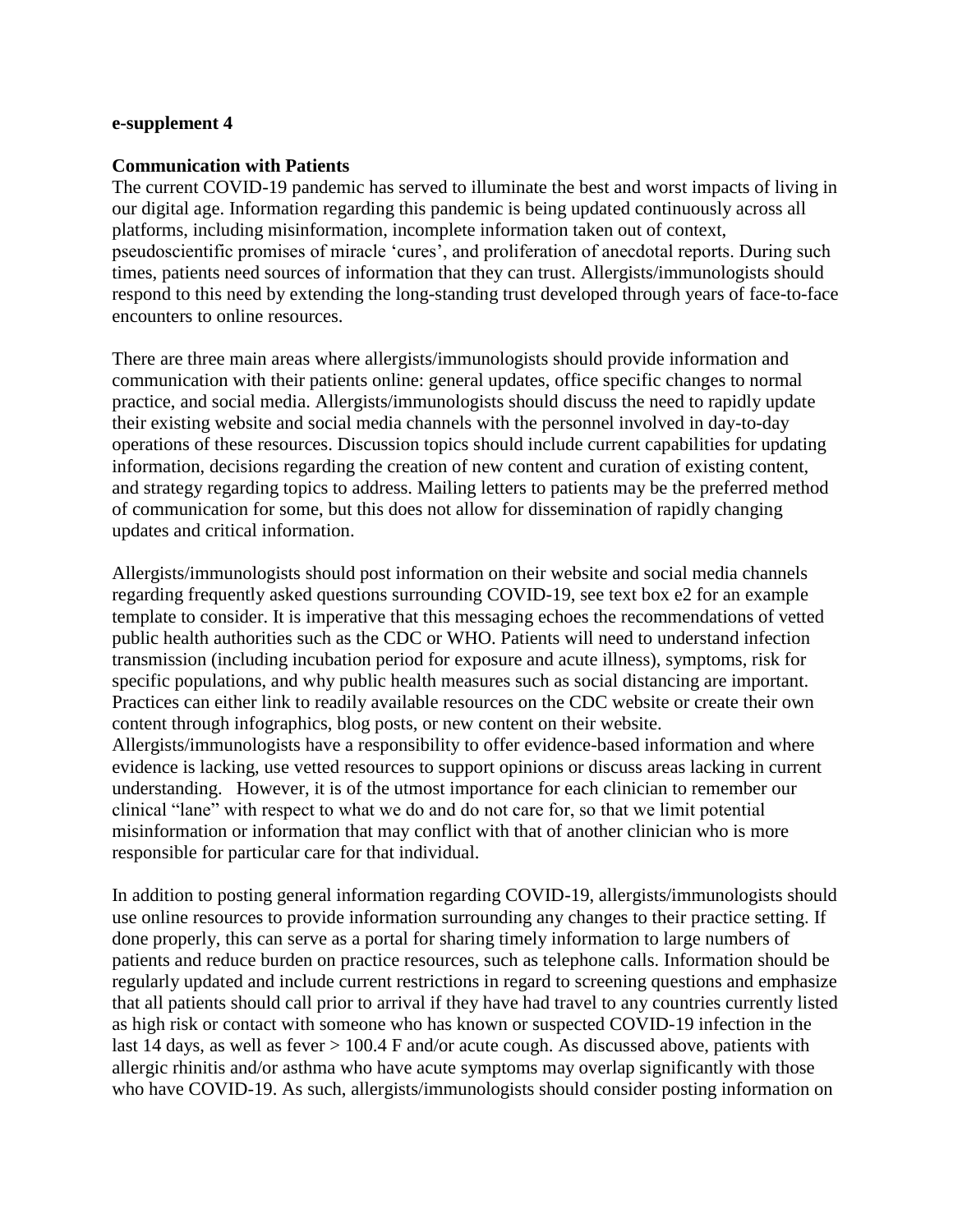their website or social media channels regarding important differences between these conditions, as well as indications for COVID-19 testing. In addition, as new protocols are implemented regarding telehealth visits, changes to immunotherapy appointments or schedules, or contact precautions, this information should be updated as rapidly as possible online.

Lastly, allergists/immunologists need to understand the influence that social media has on medical decision-making.(55) Even if medical professionals are not actively using social media, they need to identify key areas of misinformation to develop anticipatory guidance during individual encounters and when posting online. Current examples include misinformation surrounding risk of corticosteroids in patients with asthma, risk of infection/severe exacerbation among individuals with asthma, and promotion of non-evidence based remedies or preventative treatments such as homeopathy, supplements, vitamins, and alternative/complementary medicine. Allergists/immunologists who already utilize social media as medical professionals should adopt a similar approach as outlined above regarding dissemination of best practice guidelines and public health measures. Specific issues pertaining to patient privacy, social media policies, and personal accounts need to be reviewed with ALL staff working in medical offices. It is imperative that no member of any medical practice post information to their personal social media accounts regarding use of isolation/PPE in the office, patients who were tested or positive for COVID-19, or any members of the staff tested or positive for COVID-19. Such posts have high potential to induce panic among patients and their family members who may have visited the office recently or been in contact with those individuals.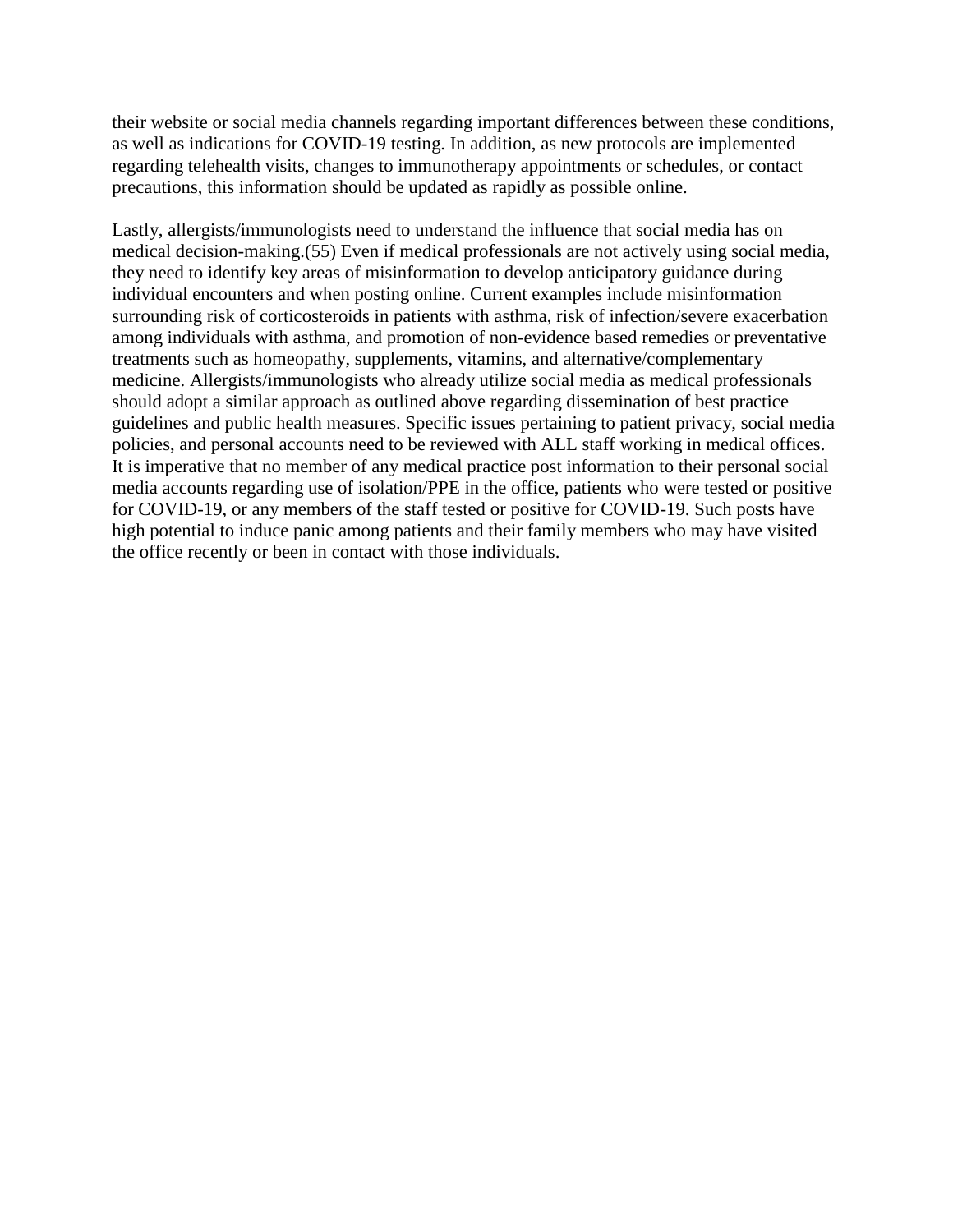#### <span id="page-39-0"></span>**e-supplement 5**

#### **Practice Implications**

Practice implications of COVID-19 reduction in services include: (i) imposed or voluntary 14 day physician and/or staff quarantine, (ii) practice restrictions after actual physician COVID-19 infection, (iii) financial reduction due to decline in consultation and follow-up assessments, immunotherapy visits and reduction in diagnostic testing, and (iv) resulting staff lay-offs or termination. These concerns are very real and valid and understandably there are no easy solutions to these problems. It is critical staff stay at home when ill.

In the event of isolation, whether precautionary, after exposure or after infection, all attempts should be made to ensure that ongoing patient care coverage be arranged with other clinicians. In many situations, telehealth solutions can be provided during times of quarantine.

It is the hope that virtual care services will provide some compensation for medical assessments although this may vary depending on jurisdiction and may be less than typical clinical services provided by the allergist. If reduction of clinical assessments and diagnostic testing is implemented, then clinics will see a significant reduction in revenue. This reduction in income may have effects on immediate financial needs, long-term financial planning and may significantly impact those that are close to retirement or just starting practice. Difficult discussions with staff who perform these assessments and diagnostic procedures may need to occur and lay-offs may be necessary due to fiscal limitations. Early and clear communication is essential to ensure that all staff are aware of future practice implications and potential office closures and/or lay-offs. Some office insurance policies provide overhead expense coverage for scenarios that may take effect during medically-necessitated quarantine or pandemic outbreaks.

Allergists/immunologists will continue to place social responsibility and professionalism ahead of personal financial expectations when making decisions about clinic closures, diagnostic reductions and personal quarantine. At the end of the day, physicians and other health care providers must follow federal, state/provincial, and municipal regulations and imposed directions to avoid penalty/recourse

We recognize the significant implications this viral pandemic has on the both physicians and clinic staff and hope that many of these practice modifications are short-term.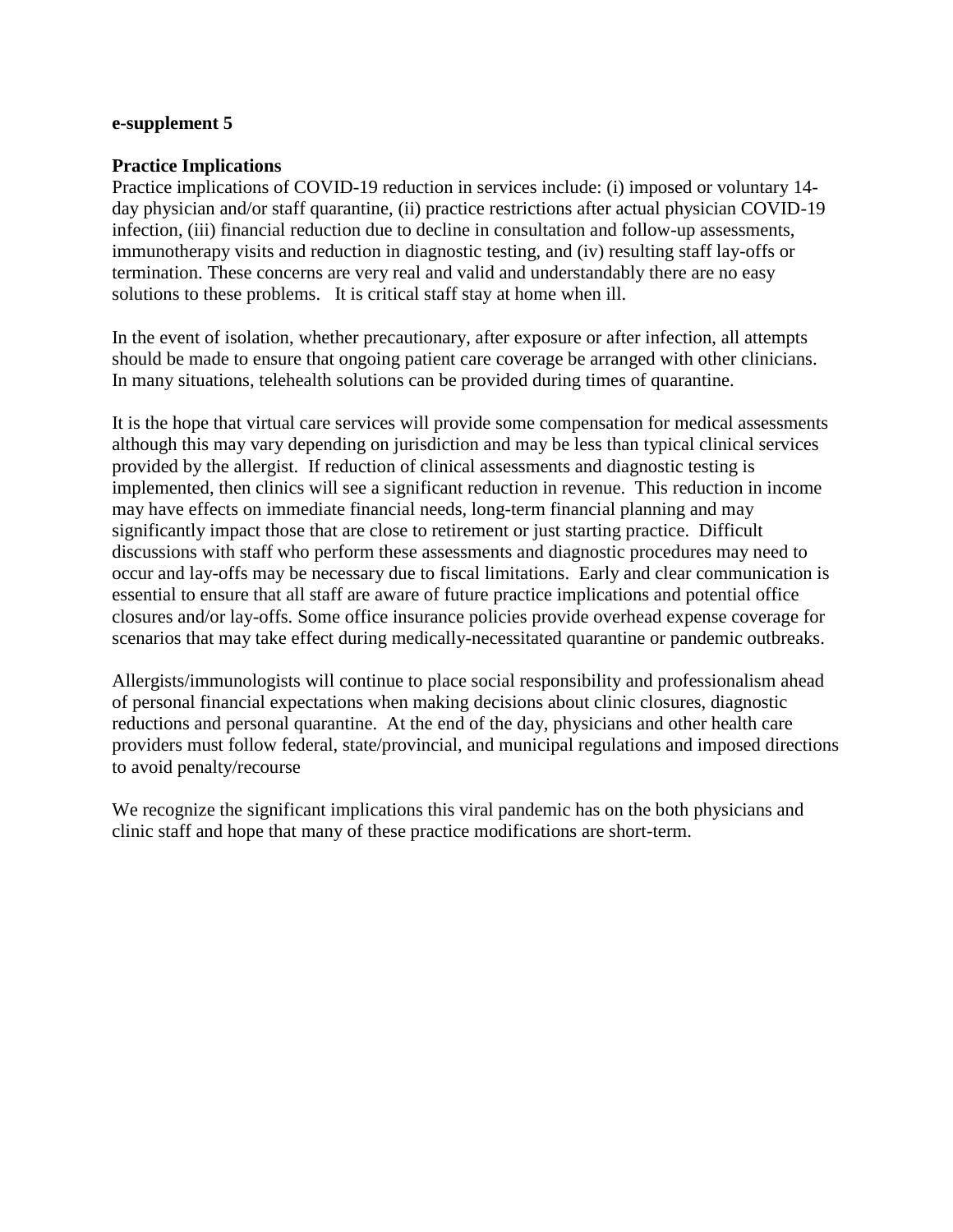

<span id="page-40-0"></span>Figure 1: Theoretic Model of Pandemic Caseload vs. Healthcare Infrastructure Capacity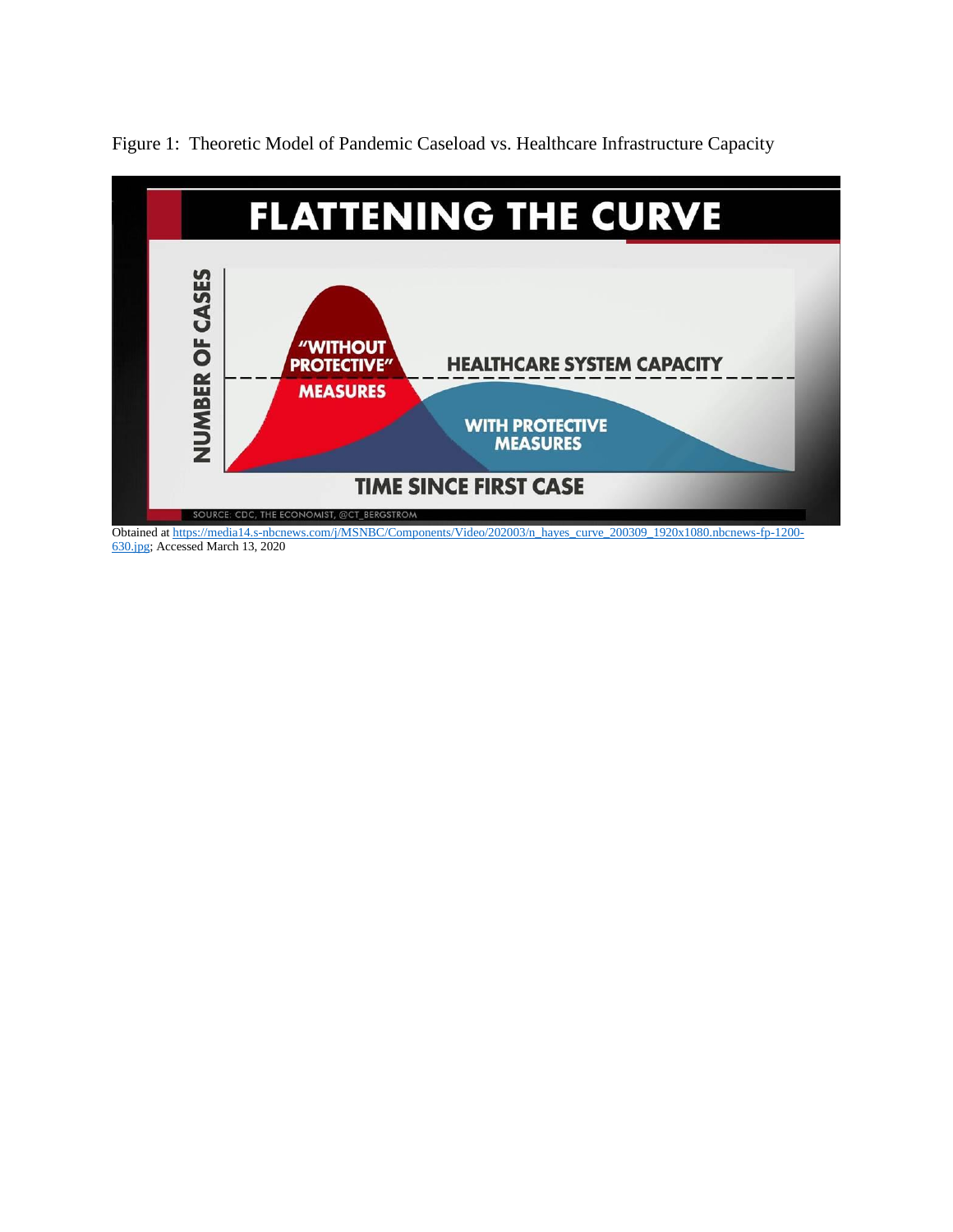<span id="page-41-0"></span>Figure 2: Proposed Paradigm of Pandemic Threat Levels Affecting Normal Allergy/Immunology